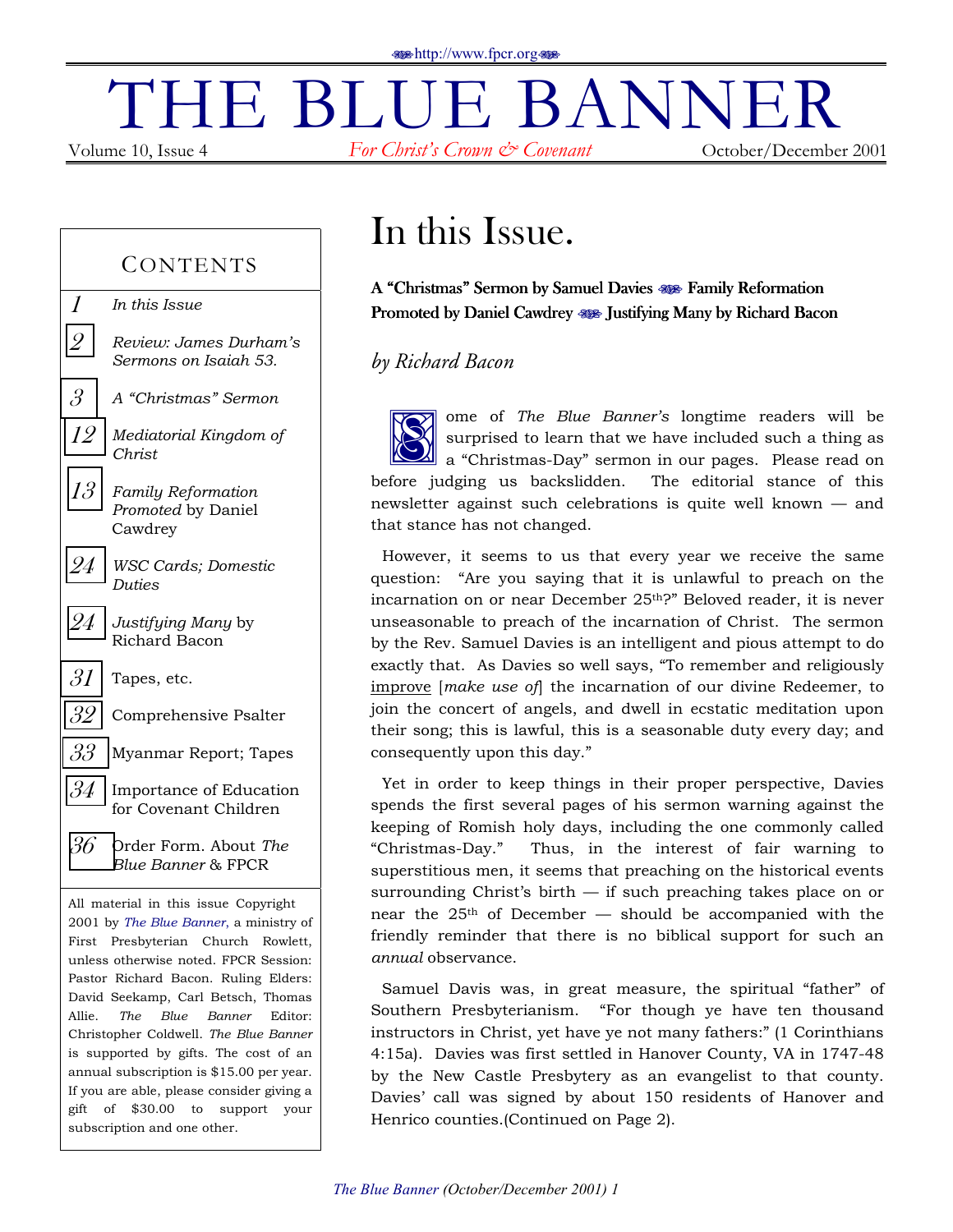<span id="page-1-0"></span>Seven years later, in 1755, the first southern presbytery was formed in Hanover County  $$ based upon the work of Davies. In that year a man in nearby Richmond County wrote, "When I go amongst Mr. Davies' people, religion seems to flourish; it is like the suburbs of heaven."

So perhaps the following sermon by Mr. Davies will take you beyond heaven's suburbs, to her very gateposts. Davies was called to heaven's realm in 1761 at the age of 37. During an earlier illness in 1757 Davies wrote, "After long trial I found this world a place so unfriendly to the growth of everything divine and heavenly, that I was afraid if I should live any longer, I should be no better fitted for heaven than I am. Indeed I have hardly any hopes of ever making any great attainment in holiness while in this world, though I should be doomed to stay in it as long as Methuselah." Davies was not so long in this world, but his shadow has been cast over 250 years of Southern Presbyterianism.

In addition to a sermon by Dr. Bacon from his series on Justification by Faith, there is also in this issue a portion of a work by Westminster Divine, Daniel Cawdrey, entitled *Family Reformation Promoted*. The sermon originally appeared along with a catechism on family duties and relations, in the Naphtali Press Anthology series (volume 4). Cawdrey was an English Presbyterian and authored many works as well as co-authoring with fellow Westminster Divine Herbert Palmer, *Sabbath Redivivum,* perhaps the finest Puritan defense of the Christian Sabbath.

**SIDE** 

# Book Review: The Marrow of the Gospel

Book Review: The Marrow of the Gospel in 72 Sermons on the Fifty-Third Chapter of Isaiah by James Durham. Naphtali Press. 704 pages. \$75.00. Presently available at a discounted price from the publisher.

### *By Richard Bacon*

James Durham, *The Marrow of the Gospel in seventytwo Sermons on the fifty-third chapter of Isaiah* (Dallas: Naphtali Press, 2001) 704 pages, size: 8x10, hard bound. \$75.00. Table of Contents, Editor's Preface, Life of the Author, Original Dedication & To the Reader by John Carstairs (68 pages), 72 sermon on Isaiah 53 (71- 678), Glossary, Subject & Scripture Index (681-704).

Naphtali Press continues its 17th Century Presbyterian series with the publication of a new edition of James Durhamís, *The Marrow of the Gospel,* etc.. This large book is bound similarly to the others in the series (*English Popish Ceremonies* by George Gillespie, *Lectures on Job* by Durham, and *The Divine Right of Church Government* by sundry ministers of London). It has a three piece binding (with a change in front and back cover material for longer wear), is Smyth sewn, and is printed on acid free paper. However, it will not quite match the other books on your shelf. This newest Durham title is a bit taller, and lacks the grey dust cover of the previous volumes.

There is an extensive outline of the contents of the sermons, in the place that one would expect a simple table of contents. It is quite useful, especially after you have read the sermons and cannot quite remember where Durham discussed a particular topic. Side heads in the text of the sermons themselves are also helpful and match the outline from the Contents.

There is a subject index and a complete index of the scripture references. With modern computer software there is no reason for a book not to have at the very least a Scripture index.

There are also footnotes explaining such things as the place in the sermon outlines, definitions of obscure Scottish words, critical notes about the text, and other editorial comments. See the Naphtali Press website for more details about this great new title and to see samples from the book at www.naphtali.com. Or write Naphtali Press at P O Box 141084, Dallas, TX 75214 for details.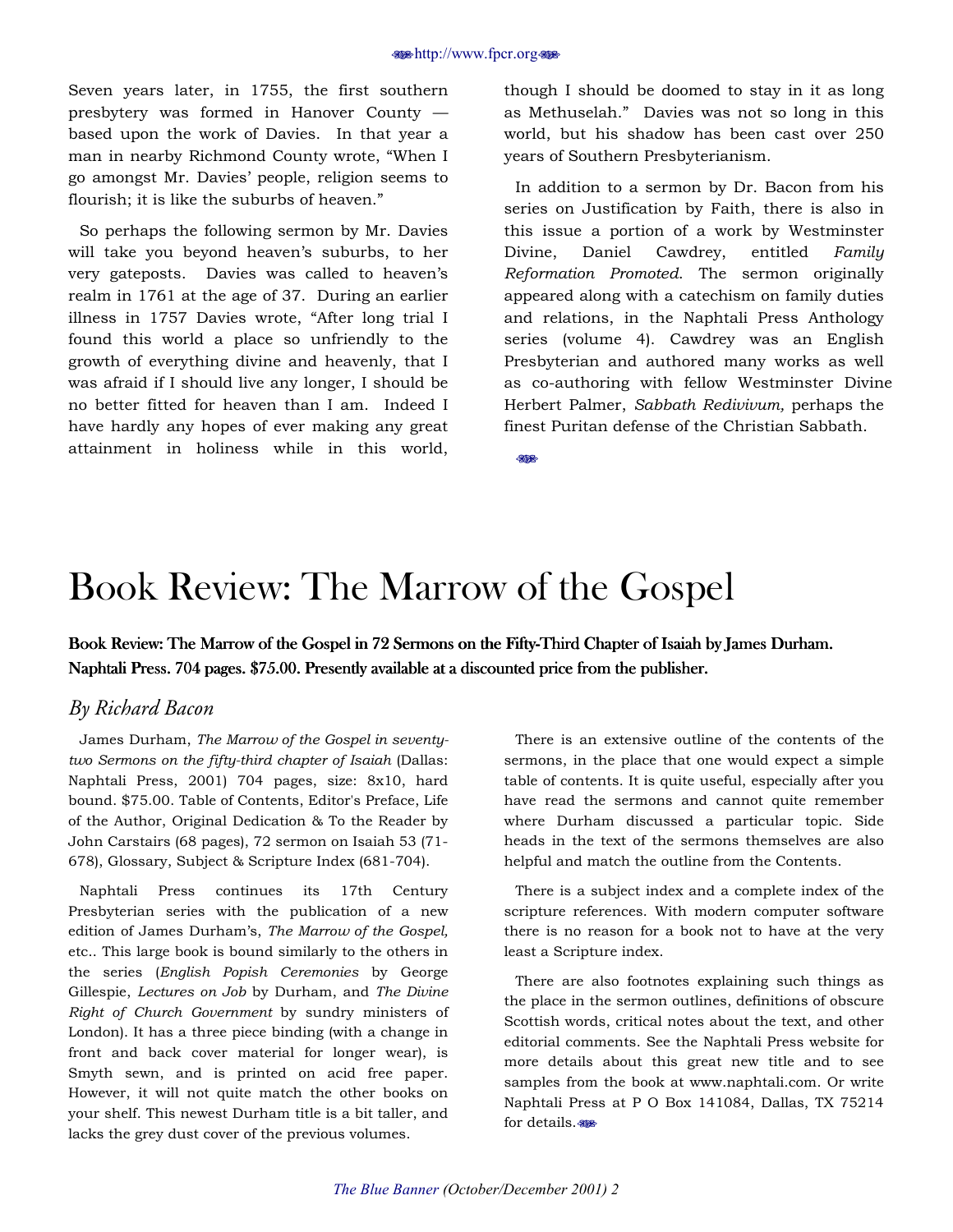# <span id="page-2-0"></span>A "Christmas" Sermon

LUKE 2:13, 14 -- And suddenly there was with the angel a multitude of the heavenly host, praising God, and saying, Glory to God in the highest, and on earth, peace, good will towards men.

### *By Samuel Davies.*

HIS is the day which the church of Rome, and some other churches that deserve to be placed in better company have agreed to celebrate in memory of the Prince of Peace, the Savior of men, the incarnate God, Immanuel. And I doubt not, but many convert superstition into rational and scriptural devotion, and religiously employ themselves in a manner acceptable to God, though they want the sanction of divine authority for appropriating this day to a sacred use. But, alas, it is generally a season of sinning, sensuality, luxury, and various forms of extravagance; as though men were not celebrating the birth of the holy Jesus, but of Venus, or Bacchus, whose most sacred rites were mysteries of iniquity and debauchery. The birth of Jesus was solemnized by armies of angels; they had their music and their songs on this occasion. But how different from those generally used among mortals' "Glory to God in the highest, on earth, peace, good will to men." This was their song. But is the music and dancing, the feasting and rioting, the idle songs and extravagant mirth of mortals at this season, a proper echo or response to this angelic song? I leave you to your own reflections upon this subject, after I have given the hint; and I am sure, if they be natural and pertinent, and have a proper influence upon you, they will restrain you from running into the fashionable excesses of riot on this occasion. To remember and religiously improve the incarnation of our divine Redeemer, to join the concert of angels, and dwell in ecstatic meditation upon their song; this is lawful, this is a seasonable duty every day; and consequently upon this day. And as Jesus improved the feast of dedication, though not of divine institution, as a proper opportunity to exercise his ministry, when crowds of the Jews were gathered from all  $\bigotimes^H_{\text{he}}$ 

parts; so I would improve this day for your instruction, since it is the custom of our country to spend it religiously, or idly, or wickedly, as different persons are differently disposed. But as the seed of superstition which have some times grown up to a prodigious height, have been frequently sown and cherished by very inconsiderable incidents, I think it proper to inform you, that I may guard against this danger, that I do not set apart this day for public worship, as though it had any peculiar sanctity, or we were under any obligations to keep it religiously. I know no human authority, that has power to make one day more holy than another, or that can bind the conscience in such cases. And as for divine authority, to which alone the sanctifying of days and things belongs, it has thought it sufficient to consecrate one day in seven to a religious use, for the commemoration both of the birth of this world, and the resurrection of its great Author, or of the works of creation and redemption. This I would religiously observe; and inculcate the religious observance of it upon all. But as to other days, consecrated by the mistaken piety or superstition of men, and conveyed down to us as holy, through the corrupt medium of human tradition, I think myself free to observe them or not, according to convenience, and the prospect of usefulness; like other common days, on which I may lawfully carry on public worship or not, as circumstances require. And since I have so fair an opportunity, and it seems necessary in order to prevent my conduct from being a confirmation of present superstition, or a temptation to future, I shall, once for all, declare my sentiments more fully upon this head.

But I must premise, that it is far from my design, to widen the differences subsisting among Christians, to embitter their hearts against each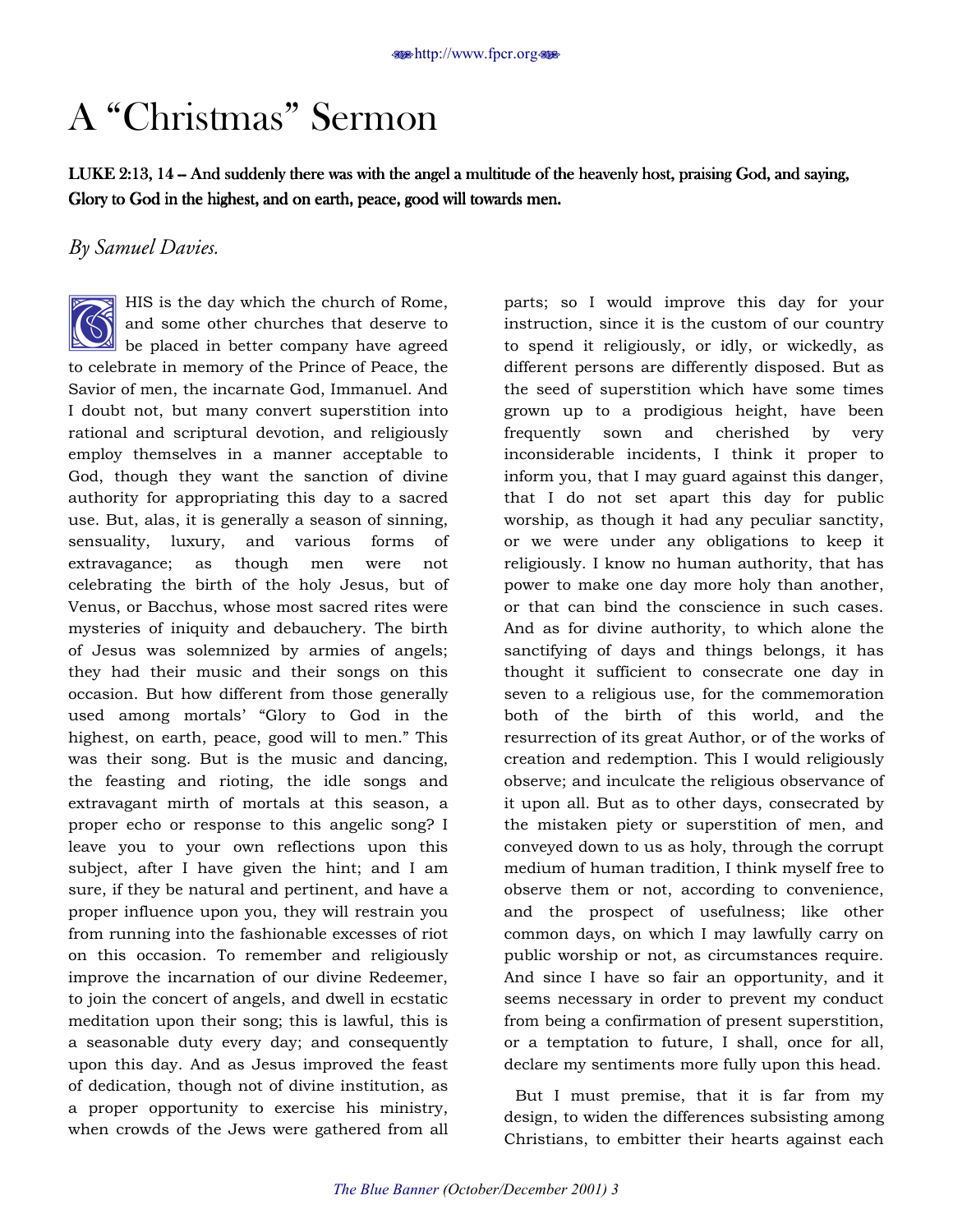other, or to awaken dormant controversies concerning the extra-essentials of religion. And if this use should be made of what I shall say, it will be an unnatural perversion of my design. I would make every candid concession in favor of those who observe days of human institution that can consist with truth and my own liberty. I grant, that so many plausible things may be offered for the practice, as may have the appearance of solid argument, even to honest inquirers after truth. I grant, that I doubt not but many are offering up acceptable devotion to God on this day; devotion proceeding from honest, believing hearts, and therefore acceptable to him on any day  $-$  acceptable to him, notwithstanding their little mistake in this affair. I grant, we should, in this case, imitate the generous candor and forbearance of St. Paul, in a similar case. The converts to Christianity from among the Jews, long retained the prejudices of their education, and thought they were still obliged, even under the gospel dispensation, to observe the rites and ceremonies of the law of Moses, to which they had been accustomed, and particularly those days which were appointed by God to be religiously kept under the Jewish dispensation. The Gentile converts, on the other hand, who were free from these early prejudices of education and custom, and had imbibed more just notions of Christian liberty, looked upon these Jewish holy-days as common days, and no longer to be observed. This occasioned a warm dispute between these two classes of converts, and St. Paul interposes, not so properly to determine which party was right, (that was comparatively a small matter), as to bring both parties to exercise moderation and forbearance towards each other, and to put a charitable construction upon their different practices in these little articles; and particularly to believe concerning each other, that though their practices were different, yet the principle from which they acted was the same, namely, a sincere desire to glorify and please God, and a conscientious regard to what they apprehended was his will  $-$  "Him that is weak in the faith, receive ye, but not to doubtful disputations  $$ one man esteemeth one day above another; another esteemeth every day alike. He that

regardeth the day, regardeth it unto the Lord; and he that regardeth not the day, to the Lord he doth not regard it," Rom.  $14:1$ ,  $5-6$ ; that is, it is a conscientious regard to the Lord, that is the principle upon which both parties act, though they act differently in this matter. Therefore, says the apostle, "Why dost thou judge thy brother?" why dost thou severely censure him for practicing differently in this little affair? "Hast thou faith?" says he  $-$  hast thou a full persuasion of what is right in these punctilios and ceremonials? Then, "have it to thyself before God;" verse 22. Keep it to thyself as a rule for thy own practice, but do not impose it upon others, nor disturb the church of Christ about it. It becomes us, my brethren, to imitate this catholicism and charity of the apostle, in these little differences; and God forbid I should tempt any of you to forsake so noble an example. But then the example of the same apostle will authorize us modestly to propose our own sentiments and the reasons of our practice, and to warn people from laying a great stress upon ceremonials and superstitious observances. This he does particularly to the Galatians, who not only kept the Jewish holydays, but placed a great part of their religion in the observance of them. "Ye observe days, and months, and times, and years;" therefore, says he, "I am afraid of you, lest I have bestowed upon you labor in vainî (Gal. 4:10-11). The commandments of God have often been made void by the traditions of men; and human inventions more religiously observed than divine institutions; and when this was the case, St. Paul was warm in opposing even ceremonial mistakes. Having premised this, which I look upon as much more important than the decision of the question, I proceed to show you the reasons why I would not religiously observe days of human appointment, in commemoration of Christ and the saints. What I have to say shall be particularly pointed at what is called Christmas day: but may be easily applied to all other holydays instituted by men.

The first reason I shall offer is, that I would take my religion just as I find it in my Bible without any imaginary improvements or supplements of human invention. All the ordinances which God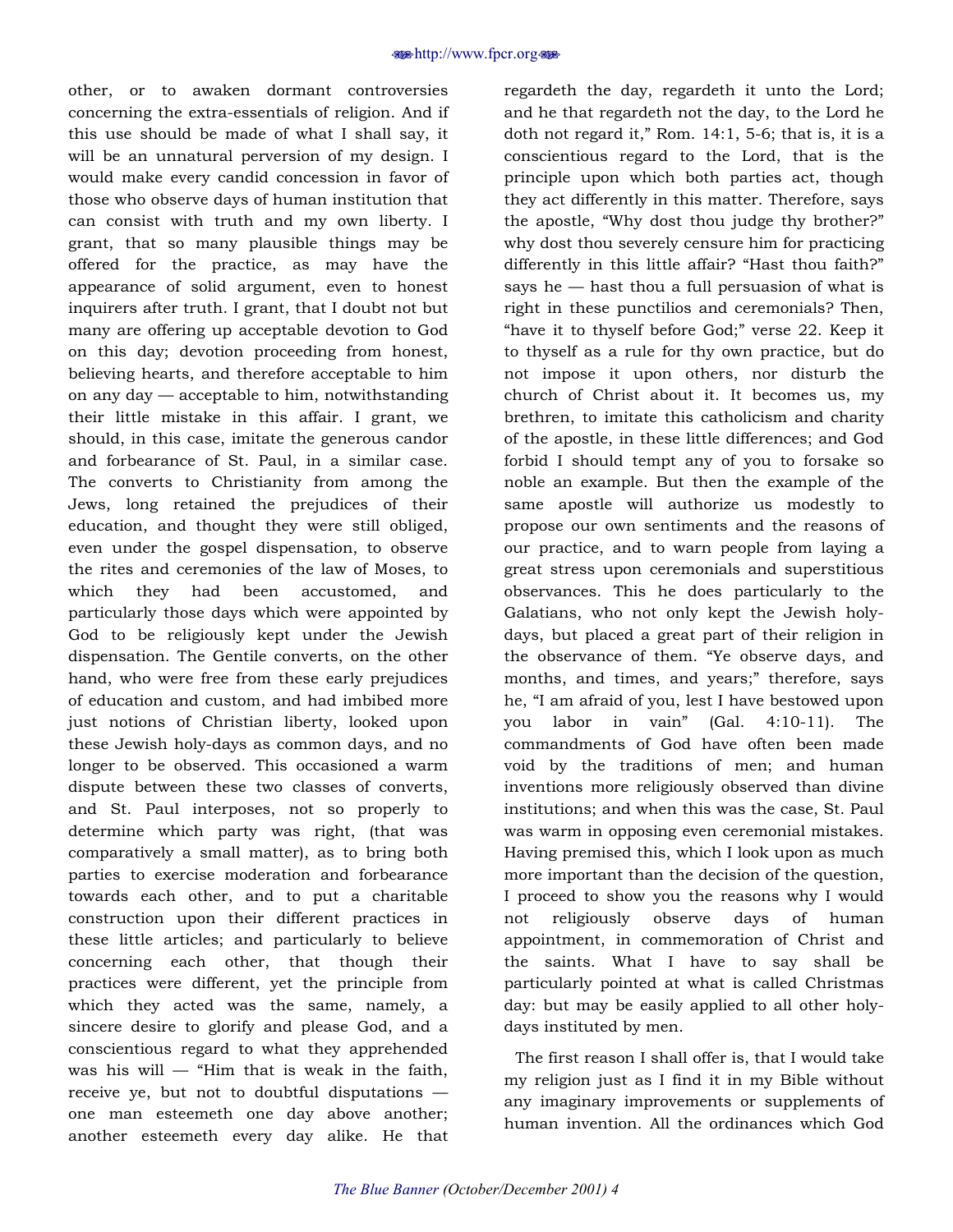has been pleased to appoint, and particularly that one day in seven, which he has set apart for his more immediate service, and the commemoration of the works of creation and redemption, I would honestly endeavor to observe in the most sacred manner. But when ignorant presuming mortals take upon them to refine upon Divine institutions, to make that a part of religion, which God has left indifferent, and consecrate more days than he has thought necessary; in short, when they would mingle something of their own with the pure religion of the Bible: then I must be excused from obedience, and beg leave to content myself with the old, plain, simple religion of the Bible. Now that there is not the least appearance in all the Bible of the Divine appointment of Christmas, to celebrate the birth of Christ, is granted by all parties; and the Divine authority is not so much as pretended for it. Therefore, a Bible-Christian is not at all bound to observe it.

Secondly, the Christian church, for at least three hundred years, did not observe any day in commemoration of the birth of Christ. For this we have the testimony of the primitive fathers themselves. Thus Clemens Alexandrinus, who lived about the year one hundred and ninetyfour, "We are commanded to worship and honor him, who, we are persuaded, is the Word, and our Savior and Ruler, and through him, the Father; *not upon* certain particular or *select days,*  as some others do, but constantly practicing this all our life, and in every proper way." Chrysostom, who lived in the fourth century, has these words, "It is not yet ten years, since this day, that is, Christmas, was plainly known to us;" and he observes, the custom was brought to Constantinople from Rome. Now since this day was not religiously observed in the church in the first and purest ages, but was introduced as superstitions increased, and Christianity began to degenerate very fast into popery; ought not we to imitate the purity of these primitive times, and retain none of the superstitious observances of more corrupt ages?

Thirdly, if a day should be religiously observed in memory of the birth of Christ, it ought to be that day on which he was born. But that day,

and even the month and the year, are altogether uncertain. The Scriptures do not determine this point of chronology. And perhaps they are silent on purpose, to prevent all temptation to the superstitious observance of it; just as the body of Moses was secretly buried, and his grave concealed, to guard the Israelites from the danger of idolizing it. Chronologers are also divided upon the point: and even the ancients are not agreed.**<sup>1</sup>** The learned generally suppose that Christ was born two or three years before the vulgar reckoning. And as to the month, some suppose it was in September, and some in June. And they imagine it was very unlikely, that he was born in the cold wintry months of December, because we read, that at the time of his birth, shepherds were out in the field, watching their flocks by night; which is not probable at that season of the year. The Christian epocha, or reckoning time from the birth of Christ, was not introduced till about the year five hundred; and it was not generally used till the reign of Charles the Great, about the year eight hundred, or a little above nine hundred years ago. And this must occasion a great uncertainty, both as to the year, month, and day. But why do I dwell so long upon this? It must be universally confessed, that the day of his birth is quite uncertain: nay, it is certain that it is not that which has been kept in commemoration of it. To convince you of this, I need only put you in mind of the late parliamentary correction of our computation of time by introducing the new-style; by which Christmas is eleven days sooner than it was wont to be. And yet this chronological blunder still continues in the public prayers of some, who give thanks to God, that Christ was born *as upon this day.* And while this prayer was offered up in England and Virginia on the twenty-fifth of

**1** Clemens Alexandrinus mentions the different opinions about it in his time, especially among the heretics; for as to the catholics, they pretended to determine nothing about it in his day. "There are some," says he, "who very curiously determine not only the year, but also the day of our Savior's birth, which they say is the 28th year of Augustus, and the 25th of the month Pachon. The followers of Basilides celebrate also the day of his baptism, and say, that is the 15th year of Tiberius, and the 15th of the month Tabi. But others say, it is the 11th of the same month. Some of them also say, that he was born on the 24th or 25th of Pharmouthi." But none of these computations fix it on the 25th of December.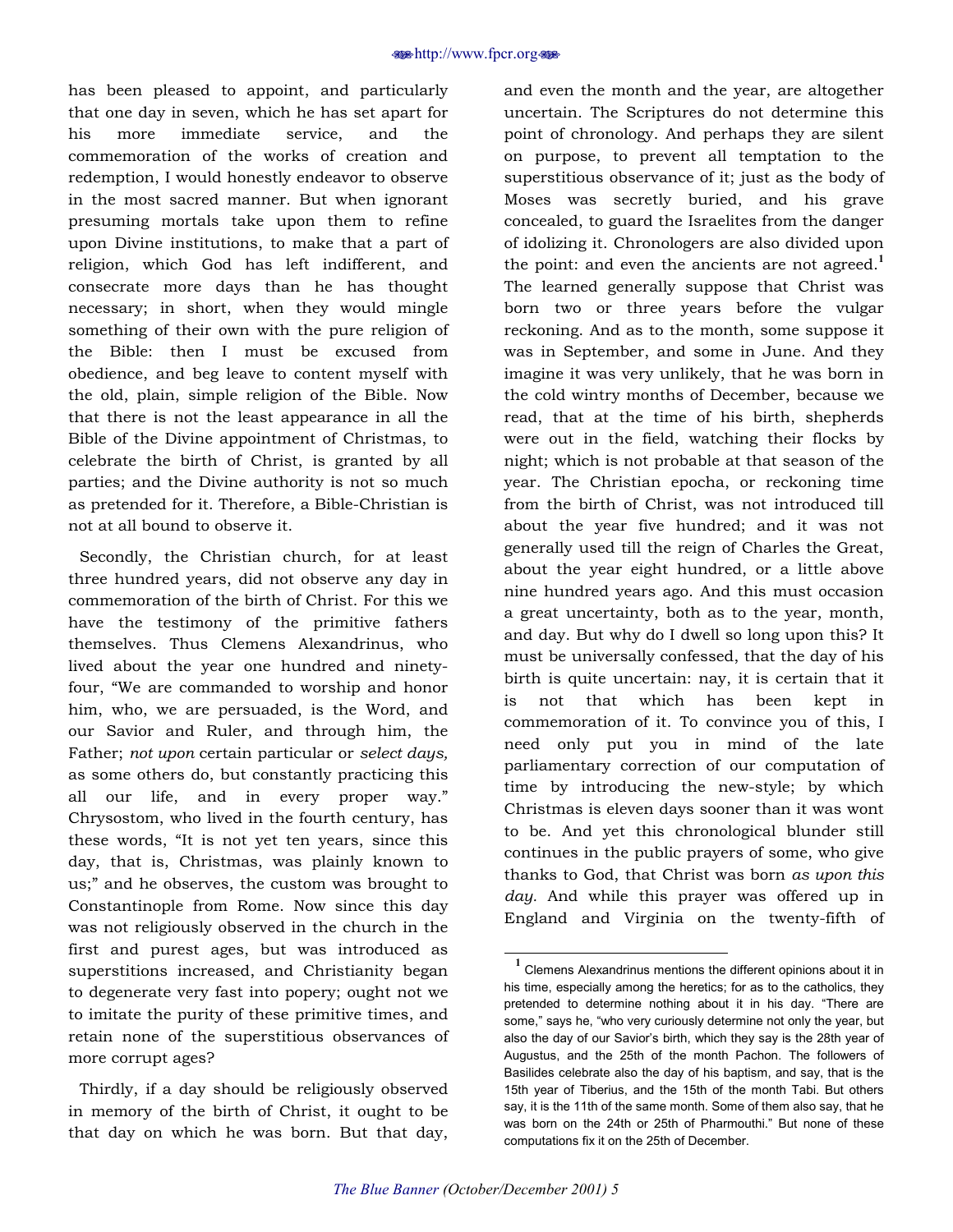December old-style, other countries that followed the new-style, were solemnly declaring in their thanksgivings to God, that Christ was born eleven days sooner; that is, on the fourteenth of December. I therefore conclude, that neither this day nor any other was ever intended to be observed for this purpose.

Finally, superstition is a very growing evil; and therefore the first beginnings of it ought to be prevented. Many things that were at first introduced with a pious design have grown up gradually into the most enormous superstition and idolatry in after ages. The ancient Christians, for example, had such a veneration for the pious martyrs, that they preserved a lock of hair, or some little memorial of them; and this laid the foundation for the expensive sale and stupid idolizing of the relics of the saints in popish countries. They also celebrated their memory, by observing the days of their martyrdom. But as the number of the martyrs and saints real or imaginary, increased, the saints' days also multiplied to an extravagant degree, and hardly left any days in the year for any other purpose. And as they had more saints than days in the year, they dedicated the first of November for them all, under the title of *All-saints-day.* But if the saints must be thus honored, then certainly much more ought Jesus Christ. This seemed a natural inference: and accordingly, these superstitious devotees appointed one day to celebrate his birth, another his baptism, another his death, another the day of Pentecost, and an endless list that I have not time now to mention. The apostles also must be put into the Calendar: and thus almost all the days in the year were consecrated by superstition, and hardly any left for the ordinary labors of life. Thus the people are taught to be idle the greatest part of their time, and so indisposed to labor on the few days that are still allowed them for that purpose. This has almost ruined some popish countries, particularly the Pope's dominions in the fine country of Italy, once the richest and best improved in the world. Mr. Addison, Bishop Burnet, and other travelers, inform us, that every thing bears the appearance of poverty, notwithstanding all the advantages of soil and

climate: and that this is chiefly owing to the superstition of the people, who spend the most of their time as holy-days. And if you look over the Calendar of the Church of England, you will find that the *festivals* in one year, amount to thirtyone. The *fasts* to no less than ninety-five, to which add the fifty-two Sundays in every year, and the whole will make one hundred and seventy-eight: so that only one hundred and eighty-seven days will be left in the whole year, for the common purposes of life. And whether the poor could procure a subsistence for themselves and their families by the labor of so few days, and whether it be not a yoke that neither we nor our fathers are able to bear, I leave you to judge. It is true, that but very few of these feasts and fasts are now observed, even by the members of the established church. But then they are still in their Calendar and Canons, and binding upon them by the authority of the church; and as far as they do not comply with them, so far they are *dissenters:* and in this, and in many other respects, they are *generally dissenters,* though they do not share with us in the infamy of the name. Now, since the beginnings of superstitious inventions in the worship of God are so dangerous in their issue, and may grow up into such enormous extravagance, we ought to shun the danger, by adhering to the simplicity of the Bible-religion, and not presume to make more days or things holy, than the all-wise God has been pleased to sanctify. He will be satisfied with the religious observance of his own institutions; and why should not we? It is certainly enough, that we be as religious as he requires us. And all our will-worship is liable to that confounding rejection, "Who hath required this at your hands?" (Isaiah  $1:12$ ).

I now proceed to what is more delightful and profitable, the sublime anthem of the angels: ìGlory to God in the highest! on earth, peace! good will to men!"

What a happy night was this to the poor shepherds, though exposed to the damps and darkness of midnight, and keeping their painful watches in the open field. An illustrious angel, clothed in light which kindled midnight into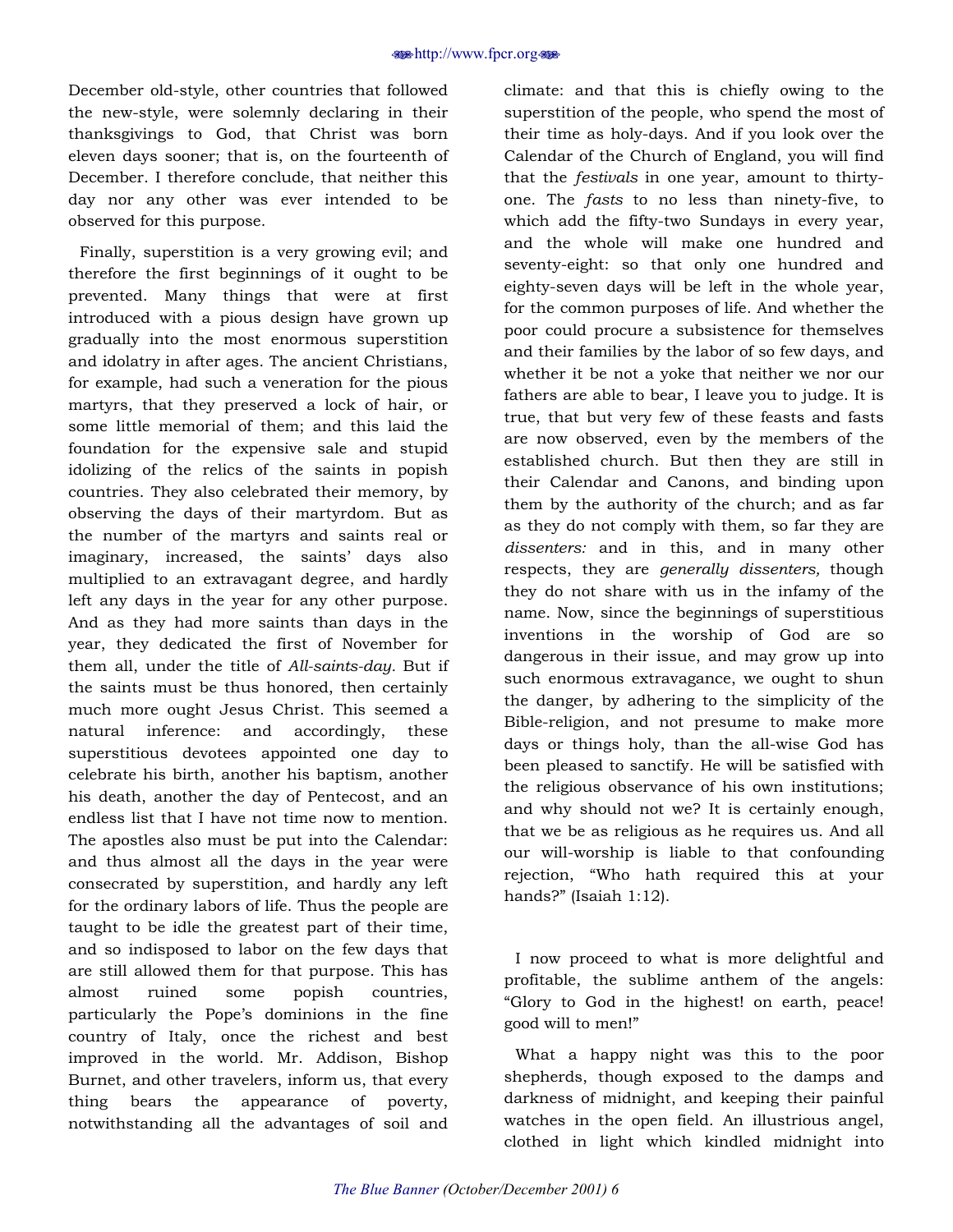noon, came upon them, or suddenly hovered over them in the air, and the glory of the Lord, that is, a bright refulgent light, the usual emblem of his presence shone round about them. No wonder the poor shepherds were struck with horror, and overwhelmed at the sight of so glorious a phenomenon. But when God strikes his people with terror, it is often an introduction to some signal blessing. And they are sometimes made sore afraid, like the shepherds, even with the displays of his glories. The first appearance even of the great deliverer may seem like that of a great destroyer. But he will at length make himself known as he is, and allay the fears of his people. So the gentle angel cheers and supports the trembling shepherds, "Fear not," says he, you need not tremble, but rejoice at my appearance; "for *behold,*" observe and wonder, "I *bring you,*" from heaven, by order from its Sovereign, "*qood tidings of great joy,*"  $-$  the best that was ever published in mortal ears, not only to you, not only to a few private persons or families, not only to the Jewish nation; but good tidings of great joy, "which shall be to all people," to Gentiles as well as Jews, to all nations, tribes, and languages  $-$  to all the various ranks of men  $-$  to kings and subjects  $-$  to rich and poor; to free and bond: therefore let it circulate through the world, and resound from shore to shore. And what is this news that is introduced with so sublime and transporting a preface? It is this: "For unto you is born this day in the city of David, a Savior, which is Christ the Lord." Unto *you* mortals — unto you miserable sinners, is born a *Savior*  $\overline{\phantom{a}}$  a *Savior* from sin and ruin: a Savior of no mean or common character, but *Christ,* the promised Messiah, anointed with the Holy Spirit; and invested with the high office of Mediator; Christ the *Lord,* the Lord and ruler of heaven and earth, and universal nature. He is  $born - no longer$ represented by dark types and prophecies, but actually entered in the world  $-$  born *this day*  $$ *the* long expected day is at length arrived; the prophecies are accomplished, and the fullness of time is come:  $-$  born *in the city of David*, in Bethlehem, and therefore of the seed and lineage of David, according to the prophecies: though he be a person of such eminence, *Christ the Lord* is now a feeble infant, just born. The Son born, and

the Child given, he is the mighty God, the everlasting Father, the Prince of Peace" (Isaiah 9:6).

The condescension of the angel, and the joyful tidings he brought, no doubt recovered the shepherds from their consternation, and emboldened them to lift up their faces. And how was their joy heightened, that they were chosen and appointed by Heaven, to be the first visitants to this newborn Prince? "This shall be a sign to you," said the angel, by which you may know this divine Infant from others. What shall be the sign? Shall it be that they will find him in a palace, surrounded with all the grandeur and majesty of courts, and attended by the emperors, kings and nobles of the earth; lying in a bed of down, and dressed in silks, and gold, and jewels? This might be expected, if we consider the dignity of his person. It would be infinite condescension for him to be born even in such circumstances as these. But these are not the characteristics of the incarnate God: no, says the angel, this shall be a sign to you, "*ye shall find the babe, wrapped in swaddling clothes, lying in a manger.î* LYING IN A MANGER (Luke 2:12). Astonishing! Who could expect the newborn Son of God to be there?  $-$ There, lying in straw, surrounded only with oxen and horses, and waited upon only by a feeble, solitary mother, far from home, among unkind, regardless strangers, who would not allow her room in the inn, even in her painful hour. Perhaps her poverty disabled her from bearing her expenses in the ordinary way; and therefore she must take up her lodging in a stable. In such circumstances of abasement did the Lord of glory enter our world. In these circumstances he was ì*seen of angels,î* 1 Timothy 3:16; who were wont to behold him in another form, in all the glories of the heavenly world. And how strange a sight must this be! How bright a display of his love to the guilty sons of men!

The angel, that was the willing messenger of these glad tidings, did not descend from heaven alone. He appears to have been the hierarch, or commandant of an army of angels, that attended him on this grand occasion. For suddenly there was with him a *multitude* of the heavenly host, or, as it might be rendered, of the *militia* or *soldiery*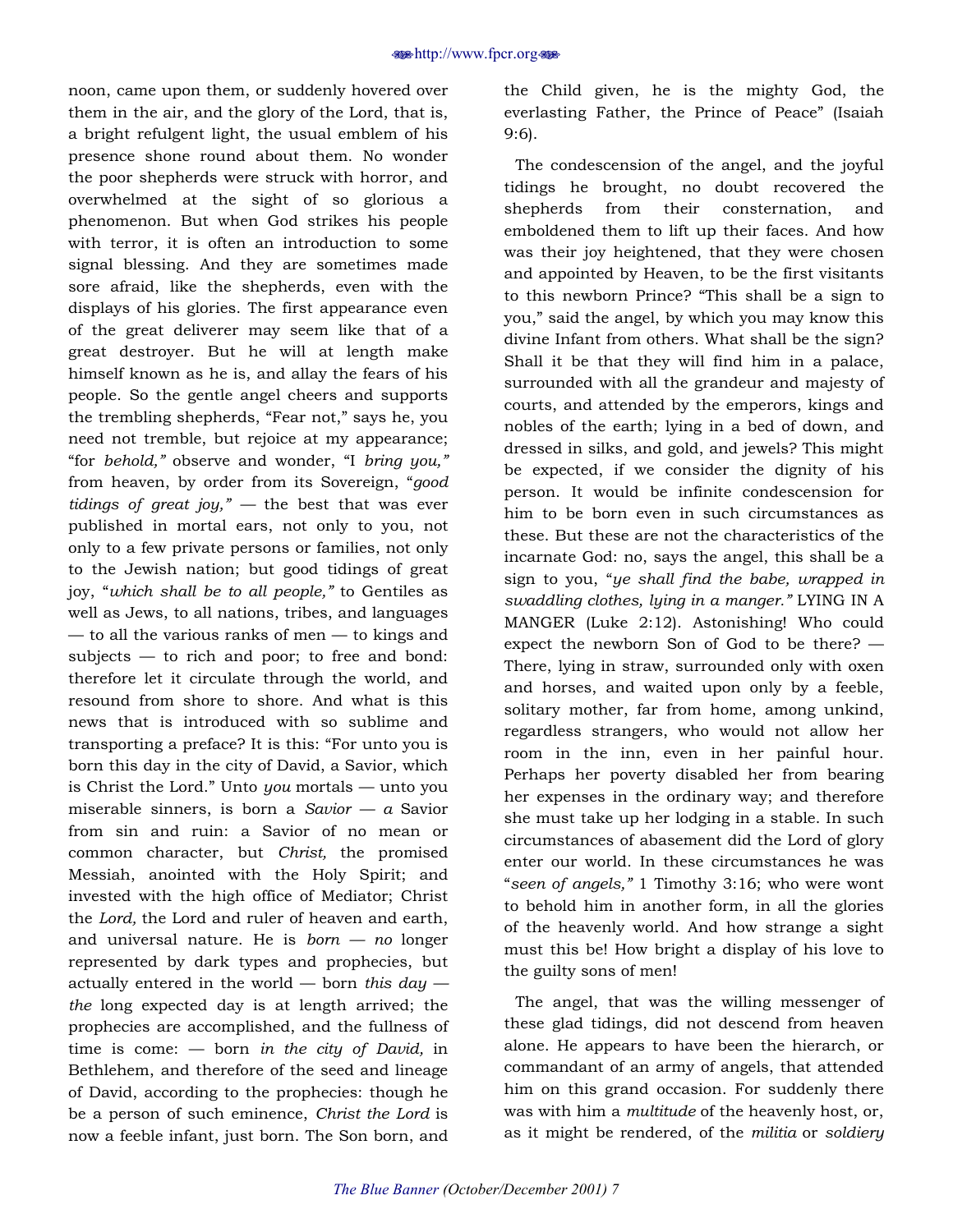*of heaven.* – The angels are not a confused irregular body, or unconnected independent individuals; but a well-disposed system of beings, with proper subordinations; all marshaled into ranks under proper commanders. Hence they are called "thrones, and dominions, and principalities, and powers;" Col. 1:16; and we read of angels and archangels; 1 Thess. 4:16; of Michael and his angels; Rev. 12:7. They are called in the military style, the Lord's *hosts;* Psalm 103:21, 148:2; and the *army* of heaven; Dan. 4:35. Rev. 19:14; to signify the order established among them, and also their strength and unanimity to execute the commands of their sovereign, to repel the dragon and his angels, and defend the feeble heirs of salvation, on whom they condescend to wait. Order and subordination is still retained even among the fallen angels in the kingdom of darkness. Hence we read of the prince of the devils; Matt. 11:34; the dragon and his angels; Rev. 12:7; legions of devils; Mark 5:9; which was a division of the Roman army, something like that of a regiment among us.

Now a regiment of the heavenly militia descended with their officer, to solemnize and publish the birth of their Lord, when he took upon him our nature. And no sooner had their commander delivered his message, than they immediately join with one voice, filling all the air with their heavenly music; "praising God, and saying, ëglory to God in the highest, on earth, peace, good will to men." The language is abrupt, like that of a full heart: the sentences short, unconnected, and rapid; expressive of the ecstasy of their minds.

*ìGlory to God in the highest!î* This deservedly leads the song. It is of more importance in itself, in the estimate of angels, and of all competent judges, than even the salvation of men. And the first and chief cause of joy and praise from the birth of a Savior is, that he shall bring glory to God. Through him, as a proper medium, the divine perfections shall shine forth with new, augmented splendor. Through him, sinners shall be saved in a way that will advance the honor of the divine perfections and government: or if any of them perish, their punishment will more

illustriously display the glory of their offended Sovereign. The *wisdom, grace, and mercy* of God, are glorified in the contrivance of this scheme of redemption, and making millions of miserable creatures happy forever. His *power* is glorified, in carrying this scheme into execution, in spite of all opposition. His *Justice* is glorified, in the atonement and satisfaction made for the sins of men by an incarnate Deity, and in the righteous and aggravated punishment executed upon those that obstinately reject this divine Savior, and who therefore perish without the least umbrage of excuse. Oh! what wonders does Jehovah perform, in prosecution of this method of salvation! What wonders of pardoning mercy and sanctifying grace! What miracles of glory and blessedness does he form out of the dust, and the polluted fragments of human nature! What monuments of his own glorious perfections does he erect, through all the extensive regions of heaven! From these wonderful works of his, the glory of his own name breaks forth upon the worlds of angels and men, in one bright unclouded day, which shall never be obscured in night, but grow more and more illustrious through the endless ages of eternity! Of this, the choir of angels were sensible at the birth of Christ; and therefore they shout aloud in ascriptions of glory to God. It was especially on this account they rejoiced in this great event. And all believers rejoice in it principally on this account too. "Glory to God," is the first note in the song of angels: and "hallowed" be thy name;" that is, let thy name be sanctified, or glorified, is the first petition in the prayer of men. The glory of God should always be nearest our hearts: to this every thing should give way; and we should rejoice in other things, and even in our own salvation, as they tend to promote this. Such is the temper of every good man: his heart is enlarged, and extended beyond the narrow limits of self: he has a generous tender regard for the glory of the great God; and rejoices in the way of salvation through Christ, not merely as it makes him happy, but especially as it advances and displays the divine honor. This is his temper, at least in some hours of refined, exalted devotion. Self is, as it were, swallowed up in God. And brethren, is this your temper?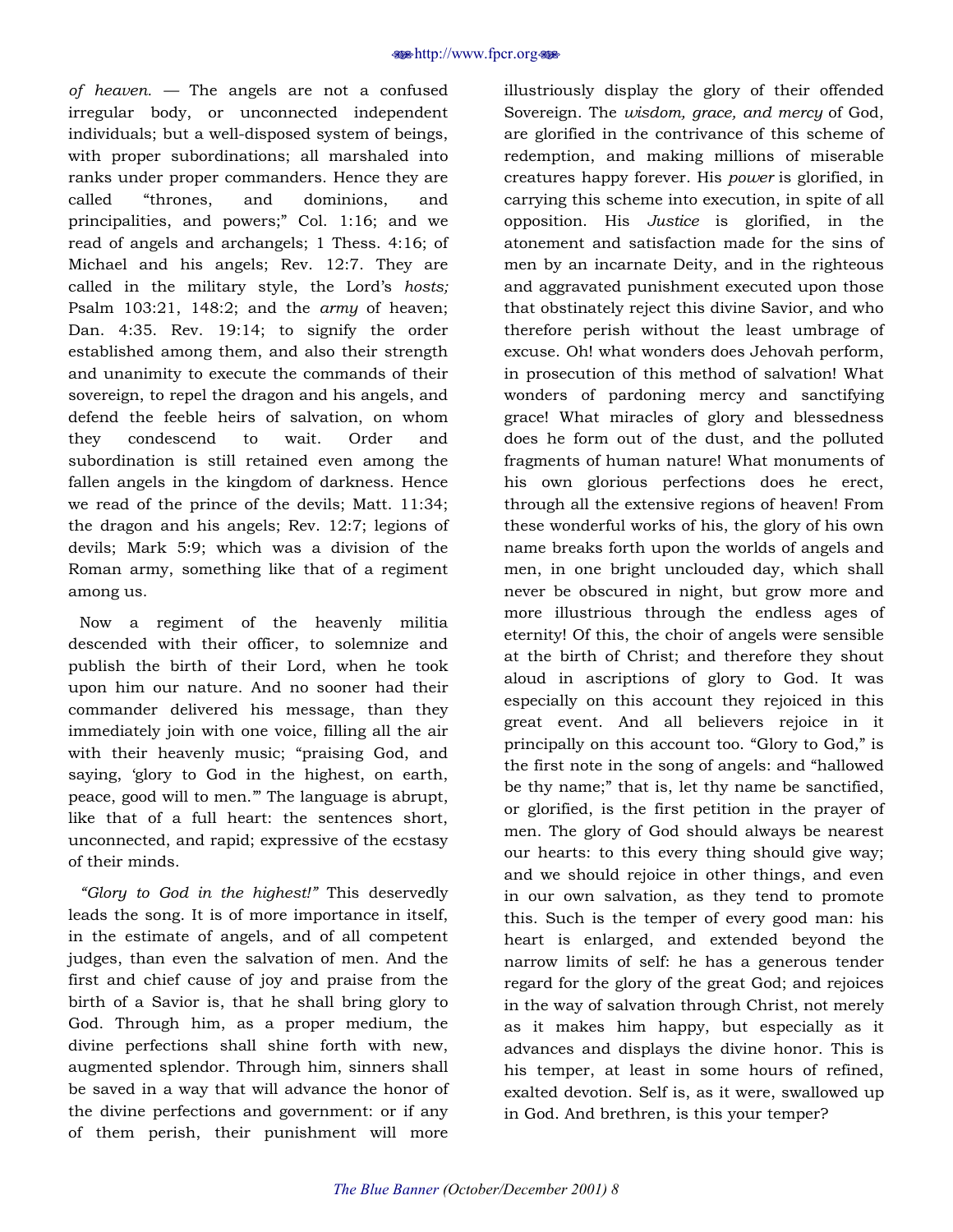ìGlory to God *in the highest!î ó* In the *highest;*  that is, in the *highest strains.* Let the songs of men and angels be raised to a higher key, on this great occasion. The usual strains of praise are low and languid, to celebrate the birth of this illustrious prince. This is a more glorious event than ever has yet happened in heaven or earth; and therefore demands a new song, more exalted and divine than has ever yet employed even the voices of angels. At the birth of nature, the sons of God, the angels, sang together, and shouted for joy: but when the Author and Lord of nature is born, let them raise a loftier and a more ecstatic anthem of praise.

Or, "Glory to God *in the highest*," may signify, let glory be given to God in the *highest heaven* by all the choirs of *angels.* This celestial squadron call upon their fellow angels, whom they left behind them in their native heaven, to echo to their song, and fill those blessed regions with the melody of new ascriptions of praise, as if they had said  $-$  though men receive the benefit, let all the angels of heaven join in the song of gratitude. Though men be silent, and refuse to celebrate the birth of their Savior and Lord; though earth does not echo with his praise, though more intimately concerned; let the heavenly inhabitants sound aloud their ascriptions of glory, and supply the guilty defect of ungrateful mortals.

Or finally, "Glory to God *in the highest*," may mean, glory to God who *dwells* in the *highest heavens:* glory to the high and lofty one, that inhabiteth eternity, and dwelleth in the high and holy place; Isaiah 57:15, and yet condescends to regard man that is a worm, Job 25:6, and sends his Son to assume his humble nature, to lie in a manger, and die upon a cross for him. Glory to God for this astonishing condescension and grace!

The next article of this angelic song is, "Peace on earth!î Peace to rebel man with his offended Sovereign; peace with angels; peace with conscience; peace between man and man; universal peace on earth, that region of discord and war.

Peace *with God to rebel man.* The illustrious Prince now born comes to make up the difference, and reconcile the world to their offended Sovereign. He is the great Peacemaker, who shall subdue the enmity of the carnal mind, and reduce the revolted sons of Adam to a willing subjection to their rightful Lord. He will bring thousands of disloyal hearts to love God above all, which were wont to love almost every thing more than Him. He will reconcile them to the laws of his government, and the practice of universal obedience and holiness. He will set on foot a treaty of *peace* in the *ministry* of the gospel, and send out his ambassadors, to beseech the rebels in his stead, to be reconciled to God. He will also reconcile God to man, by answering all the demands of his law and justice, paying the debts of insolvent sinners, and making amends for all their offences. He will appear as an all prevailing advocate with his Father, in favor of a rebel world, and turn his heart to them again. So that this revolted province of his dominions shall again become the object of his love, and he will look down and smile upon the obnoxious sons of men. Oh happy peace! Oh blessed peacemaker! that puts an end to so fatal and unnatural a war, and brings the Creator and his creatures, the offended Sovereign and his rebellious subjects into mutual friendship again, after the grand breach, that seemed likely never to be made up, and indeed never could be made up but by so great and powerful a Mediator; a Mediator of infinite dignity, merit and authority, able to remove all obstructions in the way of both parties.

The Peace proclaimed on this grand occasion may also imply, *Peace with angels;* peace between the inhabitants of heaven and earth. The angelic armies, the militia of heaven, are always upon the side of their Sovereign; always at war with his enemies, and ready to fight his battles. And upon the apostasy of our world they were ready to take up arms against the rebels. But now, when their Sovereign proclaims peace, they lay down their arms, they acquiesce in the peace, and receive the penitent, returning rebels with open arms. These benevolent beings rejoice in the restoration of their fellow creature man to the divine favor, and shout forth their songs of praise upon the publication of the news.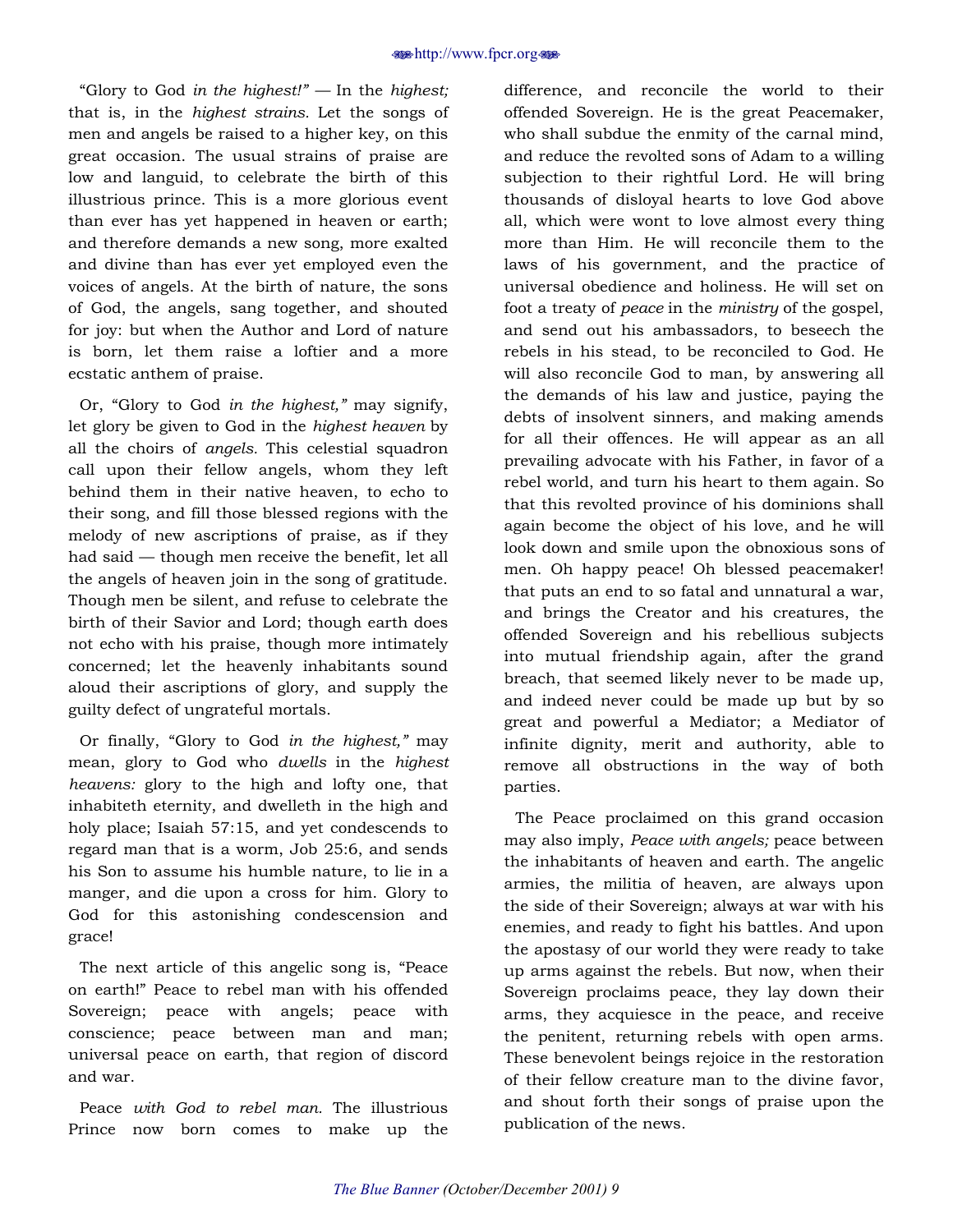Again; this proclamation of peace may include *peace with conscience.* When man commenced an enemy to his Maker, he became an enemy to himself: his own conscience took up arms against him, and is perpetually fighting the cause of its Lord. But now the guilt of past sin may be washed away from the conscience with the pacific blood of Jesus, and all its clamors silenced by his all satisfying righteousness. And now the peace will be preserved, and the contracting of new guilt prevented, by the sanctifying influence of the grace of this newborn Prince. His grace shall change disloyal hearts, and reform rebellious lives; and those shall enjoy the approbation of their conscience, who were wont to sweat and agonize under its tormenting accusations. Thus, self tormenting sinners shall be reconciled to themselves; and peace in their own breasts shall be a perennial source of happiness.

Farther; peace on earth includes peace between man and man. Now the Prince of peace is born; and upon his appearance let animosity and discord, contentions and wars cease; and let universal harmony and benevolence prevail through the world. Let the bonds of love unite all the sons of Adam together in the closest friendship. It was love that constrained him to put on the nature of man, and to change his throne in heaven for a manger: love is the ruling passion of his soul: love is the doctrine he shall preach: love is the disposition he shall inspire; and love is the first principle of his religion. Therefore, let all the world be melted and molded into love; let the wolf and the lion put on the nature of the lamb; and let nothing hurt or destroy through all the earth. Let nation no more lift up sword against nation: let them beat their swords into ploughshares, and their spears into pruning hooks; and let them learn war no more. For of him it is foretold, that in his days abundance of peace shall flourish, so long as the moon endureth (Psa. 72:7). This, my brethren, has already been accomplished in part: for peace and benevolence is the genius of Christianity; and wherever it has prevailed, it has introduced peace and harmony in families, in neighborhoods, and among nations: nor can the present disturbed state of things, the animosities,

quarrels and wars, that are in the world, disprove what I say: for these prevail only so far as the Christian spirit does not prevail.**<sup>2</sup>** Just as much as there *is* of these among men, just so much of Christianity is *wanting;* just so far the genuine tendency of the birth of Jesus fails of its efficacy. However, we rejoice in the hope, that our world shall yet see better times, and experience the full effects of this illustrious birth: when the kingdom of the Prince of peace shall become universal, and diffuse peace among all nations. Oh! when shall that glorious revolution commence!

The next article in the song of angels is, "Good will towards men." That is, the good will and grace of God is now illustriously displayed towards men, sinful and unworthy as they are. And may they dutifully receive it, and enjoy all the happy effects of it!

Thus the angels *declared, foretold,* and *wished.*  They *declared* that even then glory would redound to God, peace be established on earth, and the good will and favor of God enjoyed by guilty men. And they *foretold* that thus it would be more and more to the end of time, and even through all eternity. And they also *wished* these glorious effects might follow, as agreeable to the high regard they had for the divine honor, and their generous benevolence to their unworthy fellow creatures, men.

This suggests a question, and also an answer to it. The question is, since the angels were not redeemed by Jesus Christ, and do not share in the benefits of redemption, as man does, why did they thus rejoice and sing at his birth? This we can account for from their regard to the glory of God, and their good will to men.

Their happiness consists in the knowledge and love of God: and the more he displays his perfections in his works, the more they know of him, and consequently the more they love him. Now the redemption of sinners through Jesus Christ gives the most upright and amiable view of the divine perfections: and on this account the inhabitants of heaven rejoice in it. They know more of God from this great event, than from all

**<sup>2</sup>**<br> **2** Editor's Note: This sermon was preached on December 25, 1758 and again on December 25, 1760.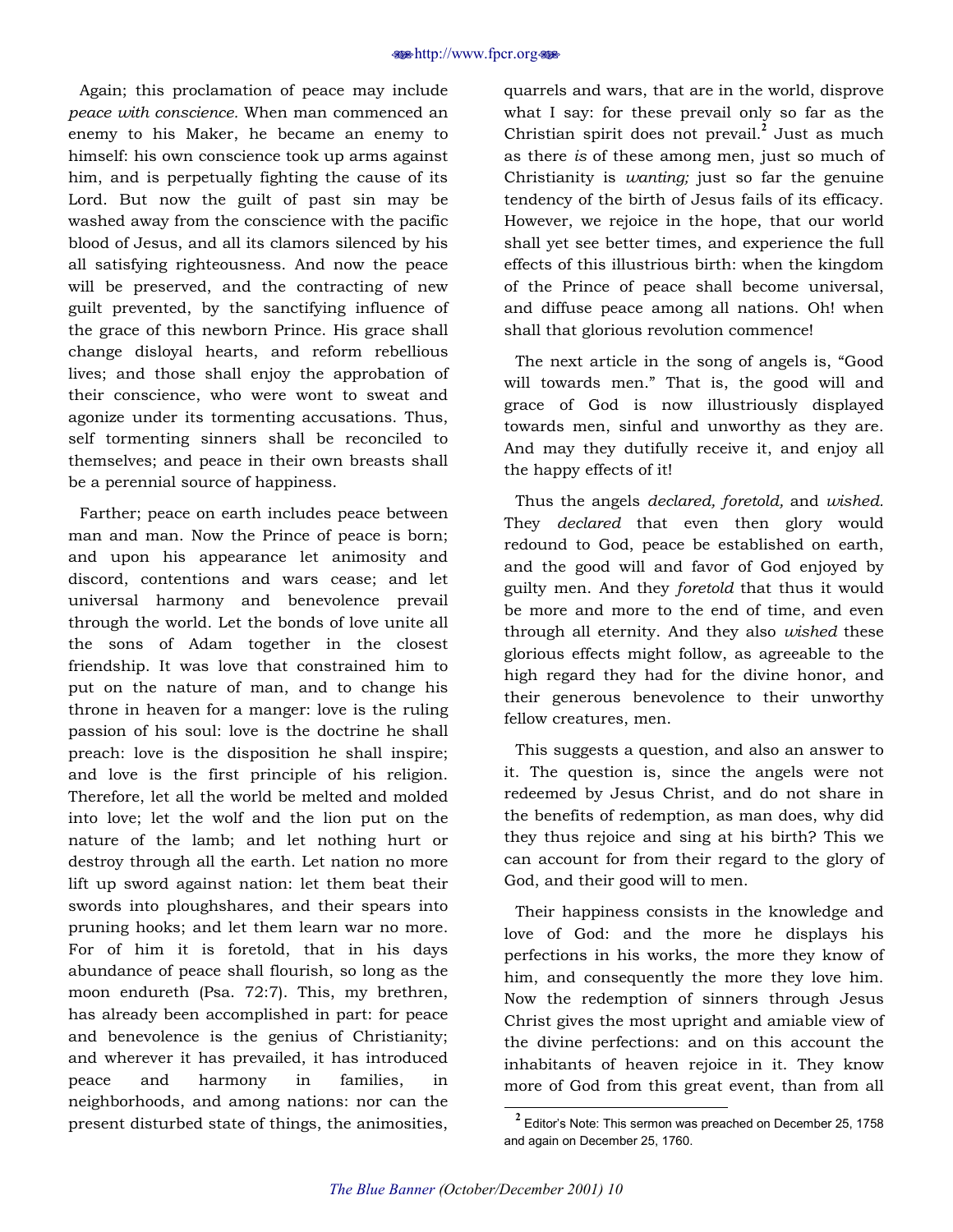his other works of creation and providence. Hence St. Peter represents them as bending and looking with eager eyes, to pry into this mystery. St. Paul also intimates, that the founding of a church in our guilty world, and particularly the gathering of the poor outcast Gentiles into it, was a secret even to the angels, till revealed by the event; and that the revelation of it discovered to them more of the wisdom of God, than they ever knew before. This, says he, was a mystery, "which from the beginning of the world was hid in God;" but it is now revealed, "to the intent that unto principalities and powers,"  $-$  to the various ranks of angels, "might be known by the church" the *manifold wisdom* of God" (Eph. 3:8, 10). This cleared up many of the dark events of Providence, which they could not before account for: and enabled them to see farther into the designs of divine wisdom. Methinks when Abel, or the first saint from our world, arrived in heaven, the glorious natives of that country were struck with agreeable surprise, and wondered how he came there. They were ready to give up the whole race for lost, like their kindred angels that fell; and could contrive no possible method for their recovery. And how then are these earth born strangers admitted into heaven? And when they found, by the proceedings of divine Providence, that God had gracious designs towards our world, and that these designs were to be accomplished by his Son, must they not be agreeably perplexed and bewildered to find out the manner in which he would accomplish them? In what way could he satisfy divine justice, who was himself the judge? How could he die for sin, who was all immortal? These and the like difficulties must perplex the inquiries even of angels. But now all is made plain; now the grand secret is disclosed. The Son of God must become the son of man, must obey the law, and die upon the cross; and thus he was to accomplish the great design, and restore guilty man to the favor of God.  $\sim$  Angels must rejoice at this discovery, as advancing the glory of God, and increasing their own happiness.

Again: the angels are benevolent beings, and therefore rejoice at the birth of Christ, as tending to the salvation of poor sinners of the race of

man. The Lord of angels tells us, "there is joy in the presence of the angels of God over one sinner that repenteth" (Luke  $15:10$ ). And how much more must they rejoice to see the grand scheme disclosed, by which numerous colonies were to be transplanted from our guilty world to people the heavenly regions, and perhaps fill the vacant seats of the fallen angels?

I may add, it is not unlikely that the angels may receive some great advantages, to us unknown, by the mediation of Christ; though they do not need a mediator in the same sense that we do. But I have not time to enlarge upon this.

You now see the reasons of the joy of angels on this occasion: and it is no wonder they sung, ìGlory to God in the highest, for peace proclaimed on earth, and good will towards men."

But how ought we to improve this subject more immediately for our own advantage? This is our great concern; for we are personally interested in it, which the angels were not; at least, not in the same degree. Hence then,

We may learn how we ought to celebrate the birth of Christ  $\sim$  celebrate it like angels, not with balls and assemblies  $-$  not with reveling and carousing, and all the extravagances that are usual at this season; as if you were celebrating the birth of Venus or Bacchus, or some patron of iniquity; not with the sound of bells, muskets and cannons, and the other demonstrations of joy, upon occasions of a civil nature. Some of these are not innocent upon any occasion, and have a direct tendency to make men still more thoughtless, and giddy, and to prevent the blessed effects of this illustrious birth. Others of them, though lawful upon seasons of public national joy, for temporal blessings or deliverances, yet are impious and profane, when practiced in honor of the incarnation of the holy Jesus. You will all grant, no doubt, that religious joy ought to be expressed in a religious manner; that the usual mirth, festivity, and gayety of a birth night, in honor of our earthly sovereign, are not proper expressions of joy for the birth of a spiritual Savior  $-$  a Savior from this vain world - from sin and hell. Therefore, I say, celebrate it as the angels did; giving glory to God in the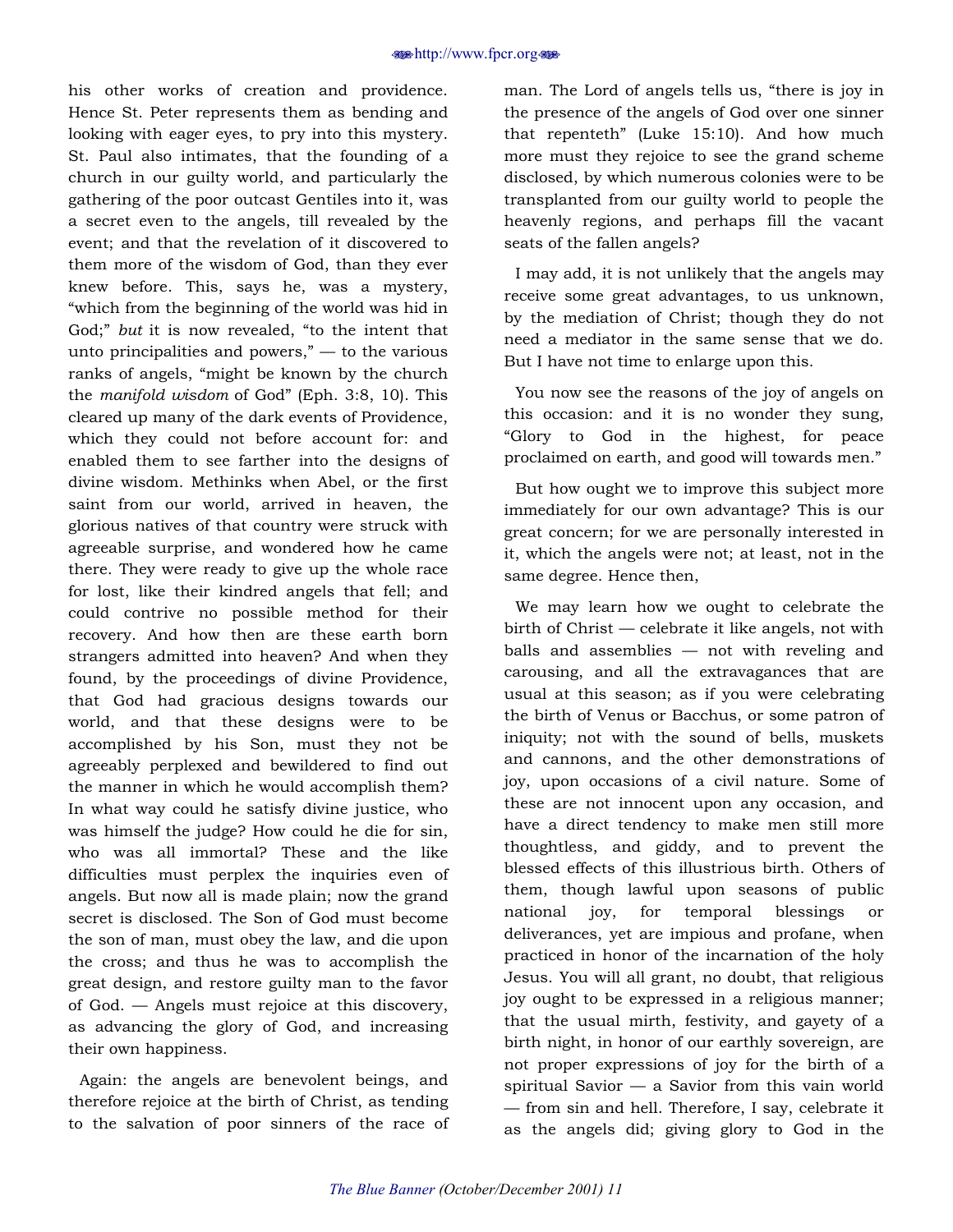<span id="page-11-0"></span>highest, in your songs of praise; giving him glory by dwelling upon the wonders of redemption, in delightful meditation; by giving him your thoughts and affections; and by a life of devotion and universal obedience. Celebrate the birth of this great Prince of peace, by accepting that peace which angels proclaimed. Give a welcome reception to this glorious stranger. Do not turn him out of doors, as the Bethlemites did; but entertain him in your hearts. Let every faculty of your souls open to receive him. "Lift up your heads, O ye gates: and be ye lift up, ye everlasting doors, and the king of glory shall come inî (Psalm 24:7). O let every heart cry, ìCome in, thou blessed of the LORD: wherefore standest thou without?" (Gen. 24:31). He came to procure and restore peace between God and man; therefore I, his poor ambassador, "pray you in his stead, be ye reconciled to God"  $(2 \text{ Cor. } 5:20)$ . No longer continue in arms, rejecting his authority, trampling upon his laws, and refusing the offers of his grace: otherwise this peace will not extend to you; but war, eternal war, will continue between you and the Lord God omnipotent. But if the boldest rebel among you this day submit to his government, you shall enjoy the blessed peace, which angels proclaimed at his entrance into the world, and which he left as a legacy to his friends, when he was about to leave it (John 14:27). Make peace also with your own conscience; and scorn to live at variance with yourselves. How ill do you take it, when others condemn you? and can you be easy, while perpetually condemning yourselves? Let conscience have full liberty to exercise its authority upon you, as Jehovah's deputy, and dare not to disobey its orders. Live in peace also with one another. Silence; ye noisy brawlers: the Prince of Peace is born. Peace! be still! ye contentious, angry passions: the Prince of peace is born. Away slander, backbiting, quarrelling, envy, malice, revenge  $-$  away to your native hell: for know ye not, that the Prince of peace has entered into this world, and forbid you to appear upon it? Thus, brethren, celebrate the birth of the Savior, and that not only upon this day, but every day through all your lives: and thus you may have a *merry Christmas* all the year round.

To conclude: What encouragement may this angelic proclamation afford to trembling, desponding penitents? Fear not; for behold I bring you good tidings of great joy; for to you is born a Savior, Christ the Lord. O! do not your hearts spring within you at the news? I have somewhere heard of a crowd of criminals under condemnation, confined in one dungeon: and upon a messenger's arriving from their king, and proclaiming a pardon, they all rushed out so eagerly to receive the pardon, and see the publisher of the joyful news, that they trod and crushed one another to death. And shall there be no such pressing and crowding to Jesus Christ in this assembly today? Shall there be no such eagerness among us to receive a pardon from his hands? Alas! will any of you turn this greatest blessing of heaven into a curse? Was it your destroyer that was born, when the angels sung the birth of a Savior? Indeed, if you continue to neglect him, you will find him such to you; and it would have been better for you, that neither you nor HE had ever been born. Even the birth of the Prince of peace proclaims eternal war against *you.* I therefore now pray you in his stead to be reconciled to him. *Amen.*j

### Another Sermon By Samuel Davies

### *The Mediatorial Kingdom and Glories of Jesus Christ*

This sermon was published in its entirety in the July/September 2000 issue of *The Blue Banner*. If you missed it or if you want more copies to distribute, they are now available. Pricing: 1-9 \$1.25 each, 10 for \$6.00, 25 or more for 0.40/each. Special Offer: Additional copies of both this issue and the July 2000 issue can be purchased in sets. 1- 9, \$2.00. 10 for \$9.00. 25 or more for 0.60 each. Shipping extra. See order form on page 36.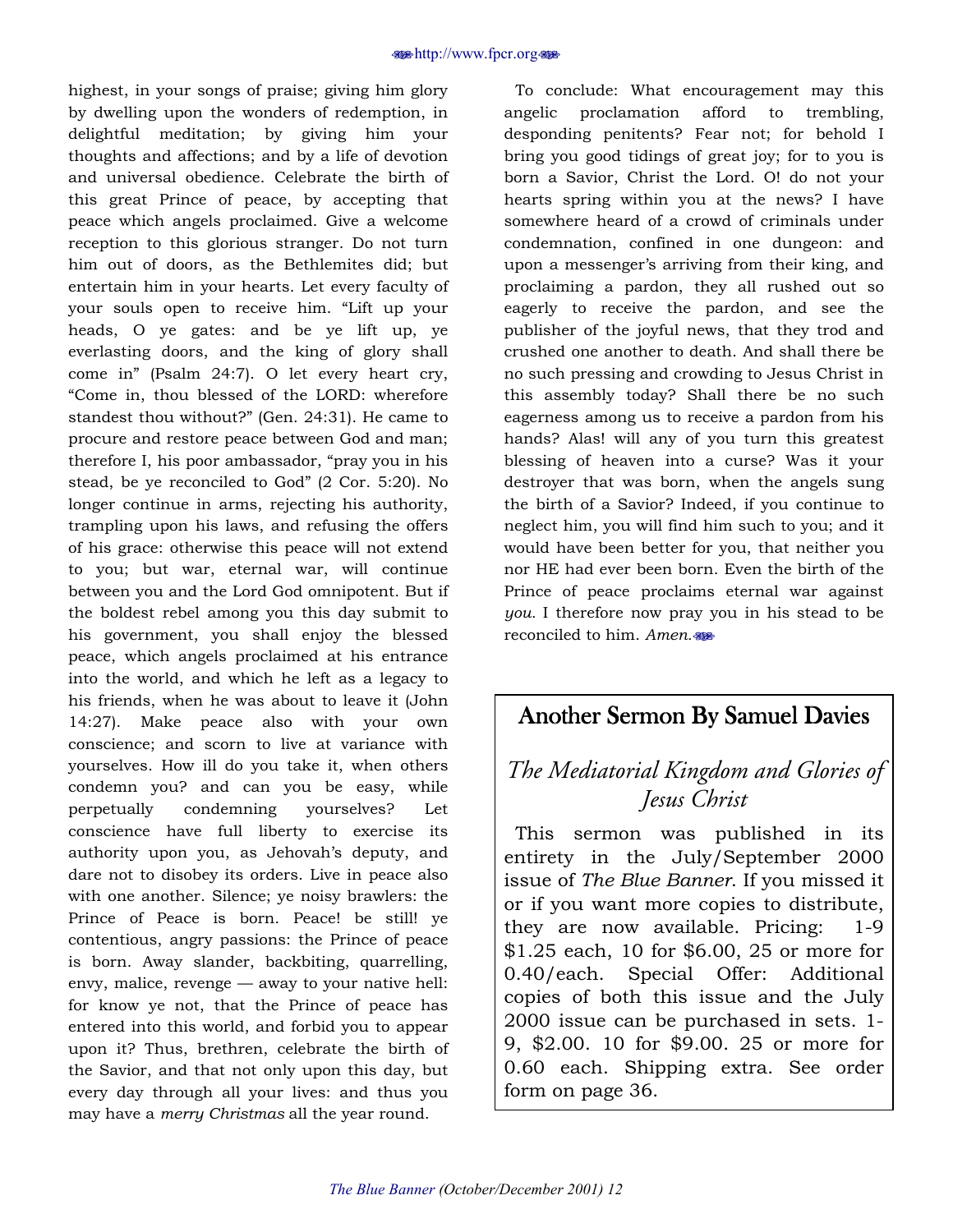# <span id="page-12-0"></span>Family Reformation Promoted

In a Sermon on Joshua 24:15. Originally published in London in 1656, the text is from the edition published in  $An$ Anthology of Presbyterian & Reformed Literature, volume 4 (Naphtali Press, 1991). Copyright © 2001 Chris Coldwell. The catechism on family relations published with this sermon is not reproduced here.

*By Daniel Cawdrey, Puritan and Westminster Divine* 

#### **Preface Preface**

 $\overline{\phantom{a}}$ 

For the better understanding, and easier practice of the following treatise, be pleased to take notice of these three things: 1. The reason of my undertaking this work. 2. The end, or design I had in it. 3. The use of it; with the directions tending thereunto.

1. For my undertaking this work, I desire not to assume or arrogate to myself, anything more than is mine own (the method and ordering of the several questions and answers in the little catechisms) professing ingenuously, the materials thereof to be none of mine. They were first lent me first by my ever honored father, Master Robert Cawdrey (long since gone to his rest and glory)<sup>1</sup> in a tract first written and published by him, called *A Godly Form of Household Government;* which found good acceptance and success among the people of God; but since his decease perused and augmented by those two pious and famous divines in this generation, Mr. Dod and Mr. Cleaver. In whom I have nothing to complain of, in their publication of it, but that they *raised up seed to themselves,* and not to their deceased brother: I mean, for putting to the book their own names, concealing (or at least observing, the name of the first father of it; only putting the two first letters of his names, R.C., which signifies nothing to a strange reader). But I shall as much commend them for their learned additions, and

pious augmentations, to make that discourse more full and complete. From that book, I say, I borrowed the materials; and after them, from that reverend, judicious and godly divine (whose works and labors are famous in all the churches and his reward now with his God) Dr. Gouge, in his tract *Of Domestical Duties;* wherein they are more elaborately and largely handled; but perhaps too largely for young ones to learn or remember; and the book too dear for many, yea most poor householders to buy. I once (during our sitting together in the assembly) motioned the business to himself, that he would be pleased, to extract that his larger discourse, into some shorter questions and answers, fitted both to the capacity of younger people in a family, and to the purses of the poorer sort; who have most need of such instructions. His answer (as I remembered) was that he liked the motion well, but wanted time and leisure to do it; and withal, not only gave me leave, but desired me to do what I thought to be most useful therein. I had some thoughts, diverse years since, to have done it in his lifetime, to have had his judgment and directions in it. But other troubles and business, hitherto diverted the execution of it. I only drew out some particulars, for the use of my own people, and family, and some private friends; which being now perfected, and methodized, I present to the public view, together with a short sermon, of the *Duty and Necessity of Family Reformation;* to persuade, if possible (the blessing of God accompanying it) all householders, to put the same in practice; I doubt not, but if all the aforesaid authors were now living, they would approve of this my undertaking, as others yet alive have done. That for the first.

<sup>1</sup> Daniel Cawdrey. This son of an old Nonconformist divine, Robert Cawdrey, was an eminent Puritan and a notable member of the Westminster Assembly of Divines. The sermon republished here is a sermon he preached to his congregation at Great Billing in Northampton, to which is appended a short catechism on the duties of fathers, mothers, and children.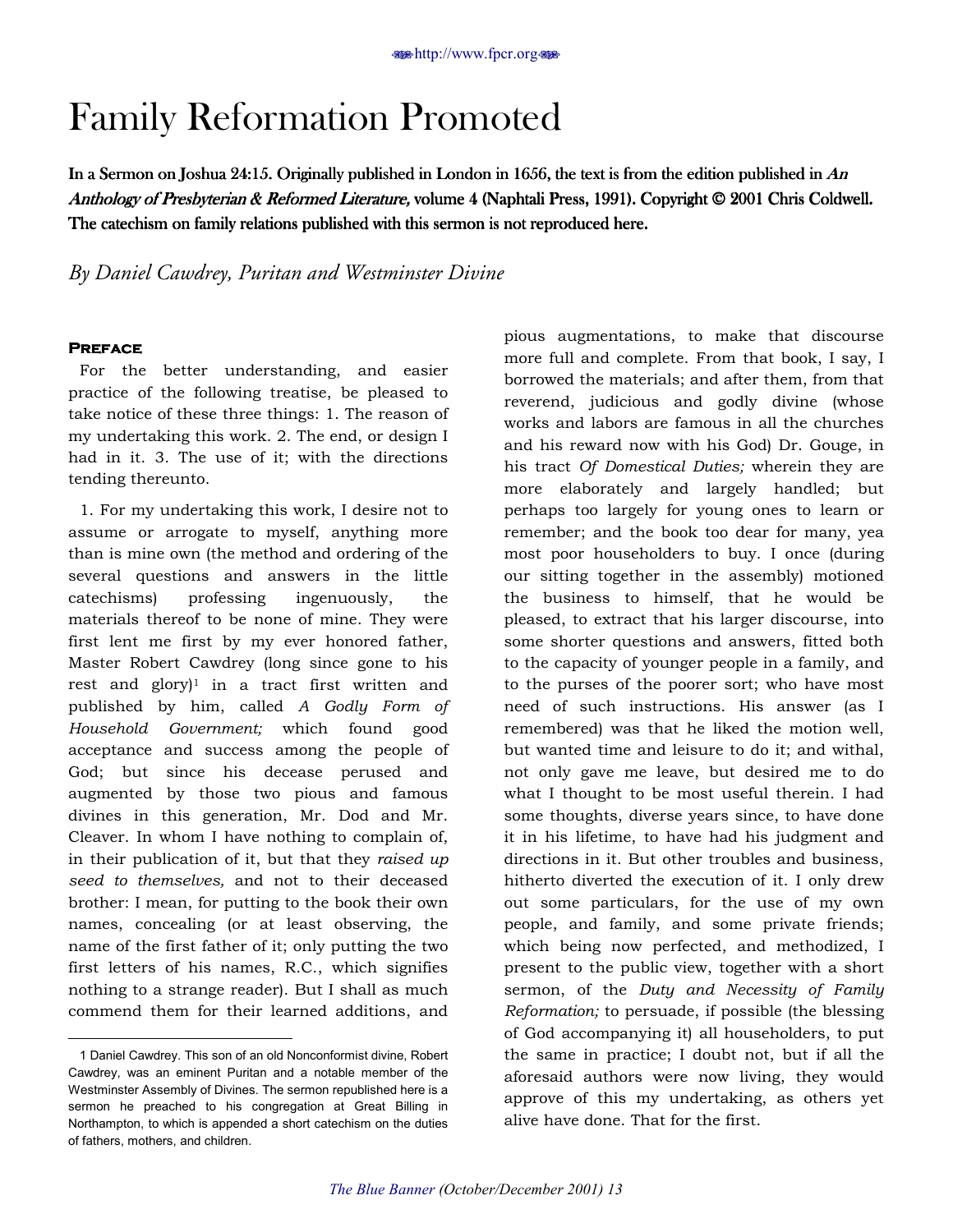2. For the end or design in it, it was in general, nothing but the glory of God, and the good of souls, families, towns, churches, and the whole nation in all these; to the advancing whereof, not only my holy calling (however now despised by ungodly men), but my resolutions of a long time, have obliged me; having devoted myself (while I live, which cannot now be long) to the public good; which I believe may be much promoted, by a conscientious use of the directions herein given, for it is obvious to every observation, that families are the seminaries [schools] of towns, churches, countries, and nations; and are as it were, the hives, out of which do swarm the materials of greater assemblies; if therefore they be not well principled therein all their relations, the rest must needs miscarry. And here, I observed, was the true original of all our miscarriages and mischiefs abroad; that when young people went out thence, to constitute new families, either as servant, or by marriage, they knew not the particular duties of their new relations; as husbands and wives, as parents and children, as masters and servants; because for the most part, they were never taught them in the families from whence they were transplanted. Remove a crabstock from a barren to fruitful soil, it will still be a crabstock, without change of nature. It is a certain truth, a thousand times exemplified, *that (without special converting grace) he or she shall never be good parents to their children, that were not good children to their parents; nor they good governors of servants that were not good servants to their governors; nor they good husband or wife, in their own families that were not good in their former family relations, as children or servants;* nor lastly, will those who are naught in their family relations be good neighbors in a town, good members of a church, or good subjects, or magistrates in the state. A good man is the proper subject of the goodness of all other relations; and he only is a good man, that is good in his first relations; the spring then of all reformation, in towns, churches, nations (next to personal reformation, where every one mends one, that is himself) is that which is found in families. If they were but either well constituted, or well ordered and reformed, the whole work were done. And that's the design of

this discourse, and the second thing propounded to consideration.

3. The third and last now only remains, which is the use and directions how to improve this treatise, to the ends for which it was designed. For the expediting whereof, I shall have respect. First to the constitution of a new family; and secondly to a family already constituted. For as it is in churches (and the house is or should be a little church) they are considered either in their first constitution, or as already constituted; so it is in families; some rules will fit the first constitution of it, and others the ordering of it, when corrupted.

1. If a family is to be newly constituted, as commonly by the marriage of single persons it is, then they become first husband and wife, then parents to children, and with that masters of servants, which are all the relations of a family. The principal care must be to choose fit materials for the building; which how well, and how far it may be done, is delivered in the sermon hereto annexed, to which I refer the reader.

2. For a family already constituted, but corrupted and needing reformation, the same course must be taken, as in reforming a corrupted church. For as there, preaching and catechism, and all ways of instruction are first to be used by the minister, the chief officer thereof; and after that, the practice of that knowledge wrought must be pressed by admonition, reproof, exhortation; and lastly (if these proceedings prove ineffectual) the exercise of discipline and censures upon willful and stubborn offenders.

Just so it ought to be in a family, as it is also a little more largely directed in the sermon following, to which I refer. But we are to speak now only to the first of those three, how the chief householder may lay that foundation of reformation in his family; which is by knowing, and teaching them under his charge, the true knowledge of those duties belonging to the several relations of a family, as afore. To which purpose I would commend (if they have not better) the reading, and practicing (in all good conscience and sincerity) of the sermon following, as far as it concerns themselves in their single,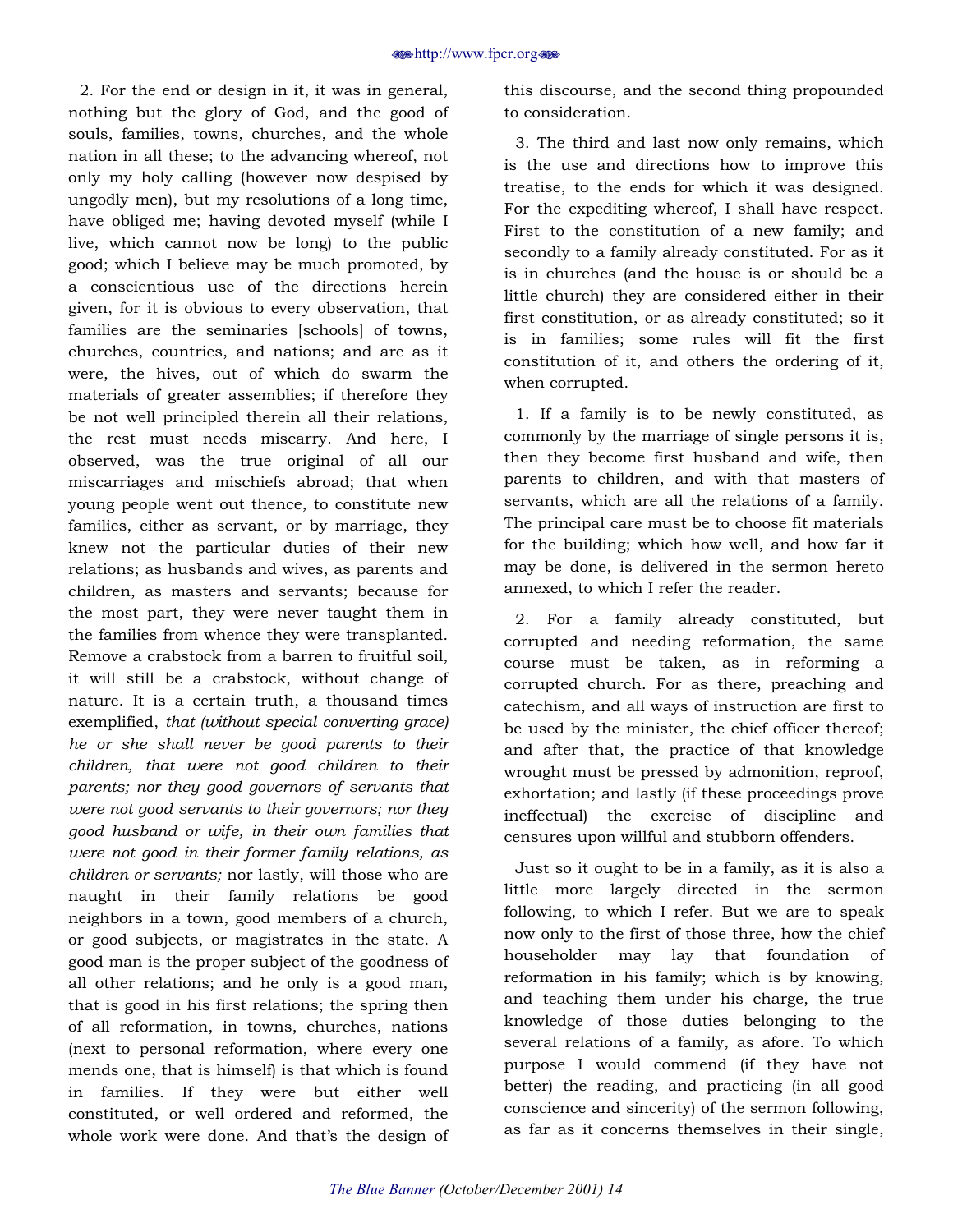double, or threefold relation, viz. as husbands to wives, as parents to children, as masters to servants; and then to teach the rest of the family (their co-relates) wives, children, servants, their particular duties according to their relations respectively. But when their children or servants are to be transplanted, either for the constituting a new family, as husbands or wives, or for the furnishing of another family, as servants; then to acquaint them, with and make them understand, the duties of their new relations, before they come to practice them. To which end, the little short catechism fitted for each relation will much conduce, if they be taught, and explained wisely by the chief householder, and impressed on them, by his own example, in the performance of his duties in all his own relations.

The benefit of teaching and whetting on [*sharpening*] of these principles, conscientiously, will be exceeding great. For,

1. By this means householders themselves may come to see, repent of, and amend their own miscarriages, not only when they were children or servants, but also their present neglects, of their duties, as husbands, parents, masters, which they must perform, as they expect that their co-relates should be good and serviceable to them, or God's blessing upon both.

2. By the knowledge they may get by teaching others, they may not only learn their own duties in all their relations, but also be able to call upon their inferiors to do their duties, and exact them of them, when they go astray.

3. This (if they have any conscience, or care to please God) may serve to make them the more careful to perform their own duties, in all their relations; because now their inferiors will be able to discover their failings, having learned their duties in all such relations, when God shall call them to them.

4. This way they may fit and prepare their children and servants, to be materials of new families, as husbands or wives (according to their sex) to be parents or masters; being already furnished with the knowledge of the duties of those new relations.

5. And lastly, make them instrumental and serviceable to the public good, as good neighbors in towns, good members of churches, good subjects in the state, and some of them good officers in Church or State; for that rule of the apostle here holds well: *He that cannot rule his own family, how shall he govern the Church, or Commonwealth* (1 Tim. 3:4-5)?

One thing more, and I have done. Because duties will not easily go down or be digested, if they be not manifested to be imposed by divine authority; I have (following the reverent doctor herein) backed the most of them, by texts of scripture, which hold out either express commands, or eminent examples of holy saints, the best comments upon commands; or noted extravagances of wicked men, against the rule of the word; which in opening and explaining of the answers are to be taken notice of, and applied by the chief householder. I need say no more to persuade the governors of families, to set upon the exercise and practice of these directions, than what I have said in the sermon. I only add this short ejaculation for them and theirs, that the God of all grace would bless and prosper them, to the glory of his name, the honor of religion, the good of Church and State; and to the furthering of their comfort here, and external salvation and glory hereafter. Amen.

### **FAMILY REFORMATION PROMOTED IN A SERMON on Joshua 24:15**

### *But as for me and my house, we will serve the Lord.*

There has been of late (all know) much talk, but (God knows) more need of a general reformation. The foundations of Church and State, are out of course; and unless God put under his hand, very like to come to confusion. The common mistake, and mischief is, that every man almost complains, but few or none do help to amend what is amiss, in themselves or others. It were the readiest (as first and chiefest) way to reform all, for every one to mend one; that is himself. For a family, being made up of single persons, in several relations; towns or congregations of many families, and the whole nation, of towns, or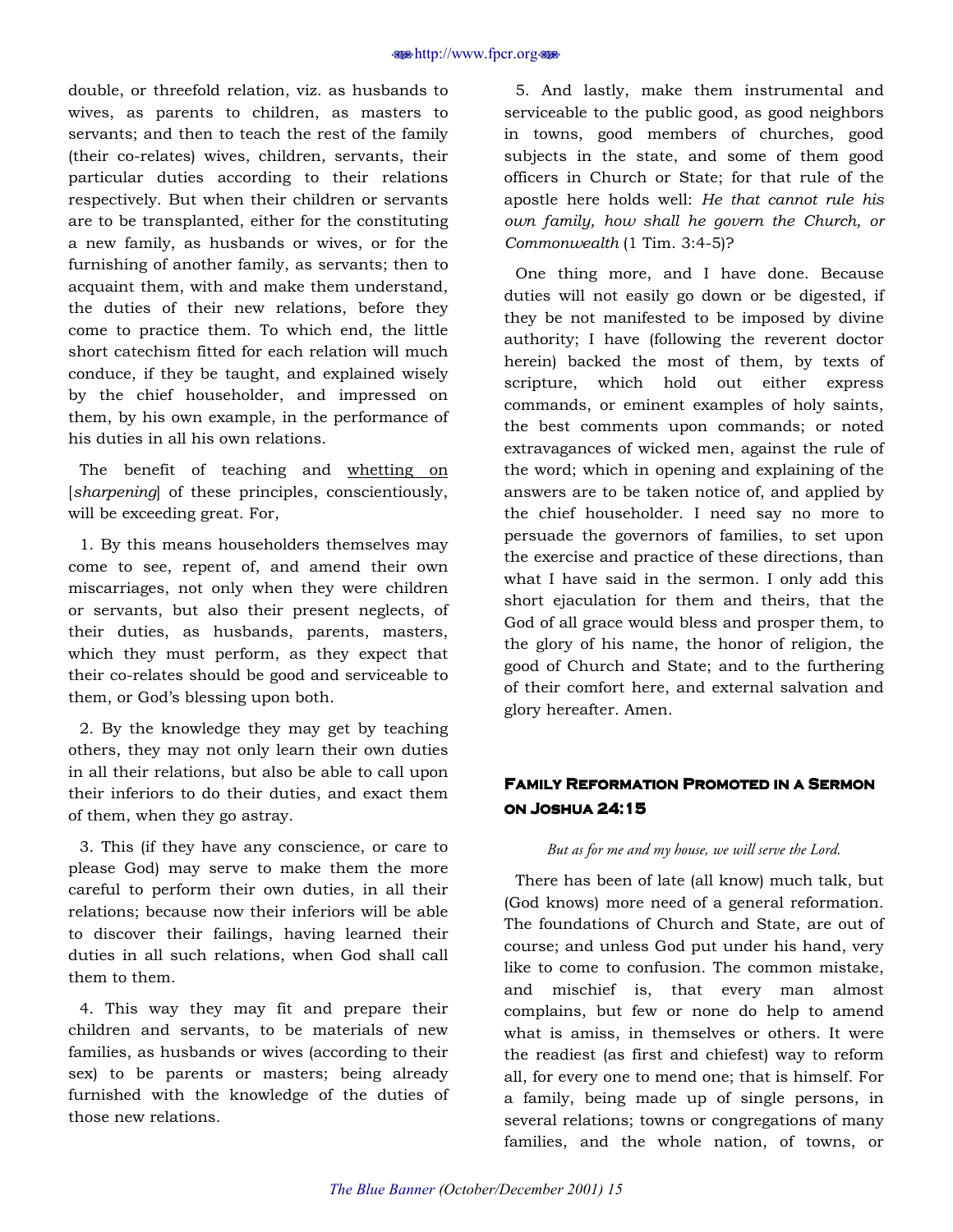#### j<http://www.fpcr.org>j

congregations; if single persons were but as they should be, and as in serious thoughts they acknowledge they ought to be, that is religiously good, the whole body of Church or State, must needs be so. But it is not so easy a matter, to reform one man; I mean, to persuade him to reform himself; while some, for ignorance cannot, others for the impetuousness of their lusts, will not; and others out of self conceit, think they need not reform, unless there be some other superior, and superintendent power to do it; we are not like in haste to see a reformation. There are therefore (blessed be God) some other means left us to effect this work. First the governors of families. Secondly, officers in the Church. And thirdly, magistrates in the State. If governors of families would but reform their own relations, the Church would have little use of her discipline, and the State less of execution of justice. If on the other side, towns or congregations are loose and profane, the nation consisting of them, cannot be good or happy. If families are wicked and licentious, towns and parishes, consisting of them, must needs be naught. And if single persons are (and in spite of household discipline, will be) vicious, families consisting of such, must necessarily be bad; and consequently all very bad. The reformation then of all, should first begin with single persons; if they refuse, the householder must undertake the cure. In his default, the officers of the Church must make supply by their discipline. And in their neglect, either the civil magistrate must reform, both Church and families, and single persons, or expect nothing but ruin and destruction of all. Now seeing (as was said) it is not possible, or not very probable for us (ministers) to persuade every single person, to a serious and thorough reformation of himself; it remains to us in the second place, to try how far we can prevail with chief householders to act their part, to make their families good, so all good who have both power in their hands, and all good reason to move them thereunto, as shall appear hereafter. For this purpose, I have chosen this text, as a worthy instance of an exemplary resolution, in a great and good householder; that renowned Joshua by name: who (leaving others to their choice) for himself and family, undertakes to be religious.

"Do you," he says, "as you please, choose what gods you will serve. *But as for me and my house, we will serve the Lord.*"

In the words we may without much curiosity of division, consider these general parts.

I. The epitome of all religion, expressed in these words, to serve the Lord; which is the sum of both tables of the law, especially of the first.

II. Joshuaís resolution to serve the Lord; wherein we have three particulars:

1. His appropriation of it to himself, "As for me, I will serve the Lord."

2. The extension of his religion, to his family; as for me and my house, we will serve the Lord.

3. The order of it. First himself will be religious, and then his house: "I and my house," etc.

I. For the first, the service of God, to be the sum of all religion; it appears by those places of scripture where true religion is commanded: *Ye shall serve the Lord thy God* (Ex. 23:25). *What doth the Lord thy God require of thee? but to serve him with all they heart and all they soul.* How? *To keep the commandments of the Lord,* etc. (Deut. 10:12). That is, all his commandments of both tables. Some there are who distinguish worship and service, making worship the object of the first table, and service of the second; but without any ground of scripture. For that holds our service as more general, and including worship, as a more special part of God's service  $-$  as is evident in the texts above cited, and many more like unto them. We may better distinguish the service of God into immediate which is properly called worship, in the first table, and mediate, by men, which is called righteousness in the second table. For though we do not properly worship God by doing the works of righteousness, yet are we said to serve God in doing to men the duties of the second table; as the apostle says of servants, *that in obeying their masters, they serve the Lord Christ* (Col. 3:24). We note this because it will be of use anon.

II. For the particulars of the second part of Joshuaís resolution, many things might be observed; but we shall waive them all, and look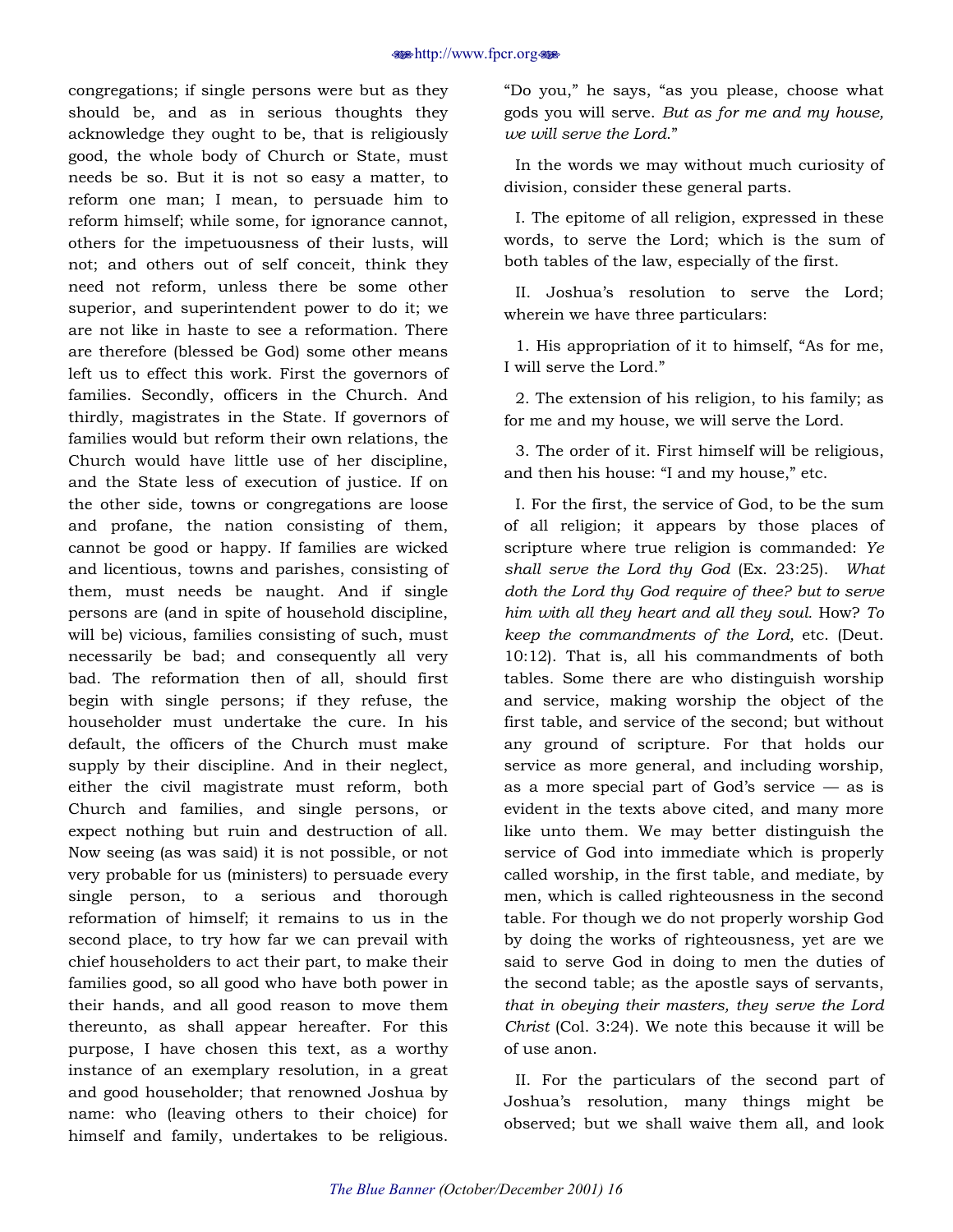at him only, as a householder, with relation to his family:— *I and my house will serve the Lord* and draw out this one observation.

*That it is the property, and duty of a good householder, to provide and take care, that all under his charge do serve the Lord; that is, be religious, and righteous, the one towards God, the other towards men.* We shall first confirm it, and then apply it.

[To] confirm it, 1. in general. And here we have first the commended example of Abraham, the father of the faithful, by God himself (Gen. 18:19), *I know Abraham, that he will command his children, and they shall keep the way of the Lord, to do justice and judgment,* etc. Which also he practiced (Gen. 14:14), where we hear of his trained, or instructed, catechized servants. And Gen. 17:23, being entered into covenant himself, and circumcised; *he circumcised the same day, Ishmael his son, and all that were born in his house, and bought with money.* This family religion, or reformation, is graciously and courageously resolved on by David (Psalm 101:2, etc.), *I will behave myself wisely in a perfect way. I will walk within my house, with a perfect house, with a perfect heart,* etc. And mark his wisdom, both in the constitution, and ordering of his family (vs. 3-4). *I will set no wicked thing* (a thing of Belial, the description of a wicked person) *before mine eyes. I hate the work of them that turn aside,* etc. *I will not know a wicked person,* as if [he] said, none shall come into my house. *He that worketh deceit, shall not dwell in my house* (or if he do unawares come in) *he that telleth lies, shall not tarry in my sight* (v. 7). Who then shall serve him? He that will serve God with him: *Mine eyes shall be upon the faithful of the land, that they may dwell with me. He that walketh in a perfect way* (as I resolved to do, ver. 2) *he shall serve me.* Hence it is observable in the New Testament, that as a proper consequence of the householder's conversion, when any such believed, his family believed with him. John 4:53 it is said of that nobleman: *Himself believed, and his whole house.* So Acts 16:15, Lydia was converted, baptized, and her household; and (v. 33) the jailer was baptized he and all his; as if they had learned

Joshua's resolution: "As for me and my house, we will serve the Lord." This for the general.

2. We shall look more specially and particularly at those duties which concern the good householder to perform and practice; and that with respect either to his relations, or to the particular services, required in the family.

[1] In respect to his several relations in the family; which oftentimes (if not always) are of three sorts: 1. As a husband to a wife. [2] As a parent to a children. [3] As a master to servants. The same person may stand in this threefold relation, and in all these the duty lies upon him, to see that all under his charge do serve the Lord. See the particulars.

[1] As a husband to a wife; and the apostle has instructed him in that, 1 Pet. 3:7, *Likewise ye husbands dwell with them* (your wives) *according to knowledge,* etc. That is, being able and ready to instruct, and guide them, in the service and ways of God. This is implied also, 1 Cor. 14:35, *If wives will learn any thing, let them ask their husbands at home;* and (v. 34), *they are commanded obedience, as also saith the law:* which implies he has power to command them, to know, and serve God. How else can a husband say (as Joshua) *I and my house will serve the Lord,* when one principal party, is at liberty to serve the devil, without control.

[2] As a father (or in his death or absence, a mother) unto children. The scripture is express for this, and full. Deut. 6:7-8: *These words which I command thee, shall be in thine heart. And thou shalt teach them diligently to thy children; and thou shalt talk of them, when thou sittest in thy house, and when thou walkest by the way, and when thou liest down, and when thou risest up.* The same is repeated again (to note the excellency and necessity, and common neglect of this duty), Deut 11:18, with this addition in both places. *Thou shalt write them upon the doorposts of thy house, and upon thy gates, to make them know, and remember them the better.* So Prov. 22:6, *Train up a child in the way he should go, and when he is old, he will not depart from it.* The New Testament speaks the same language (Eph.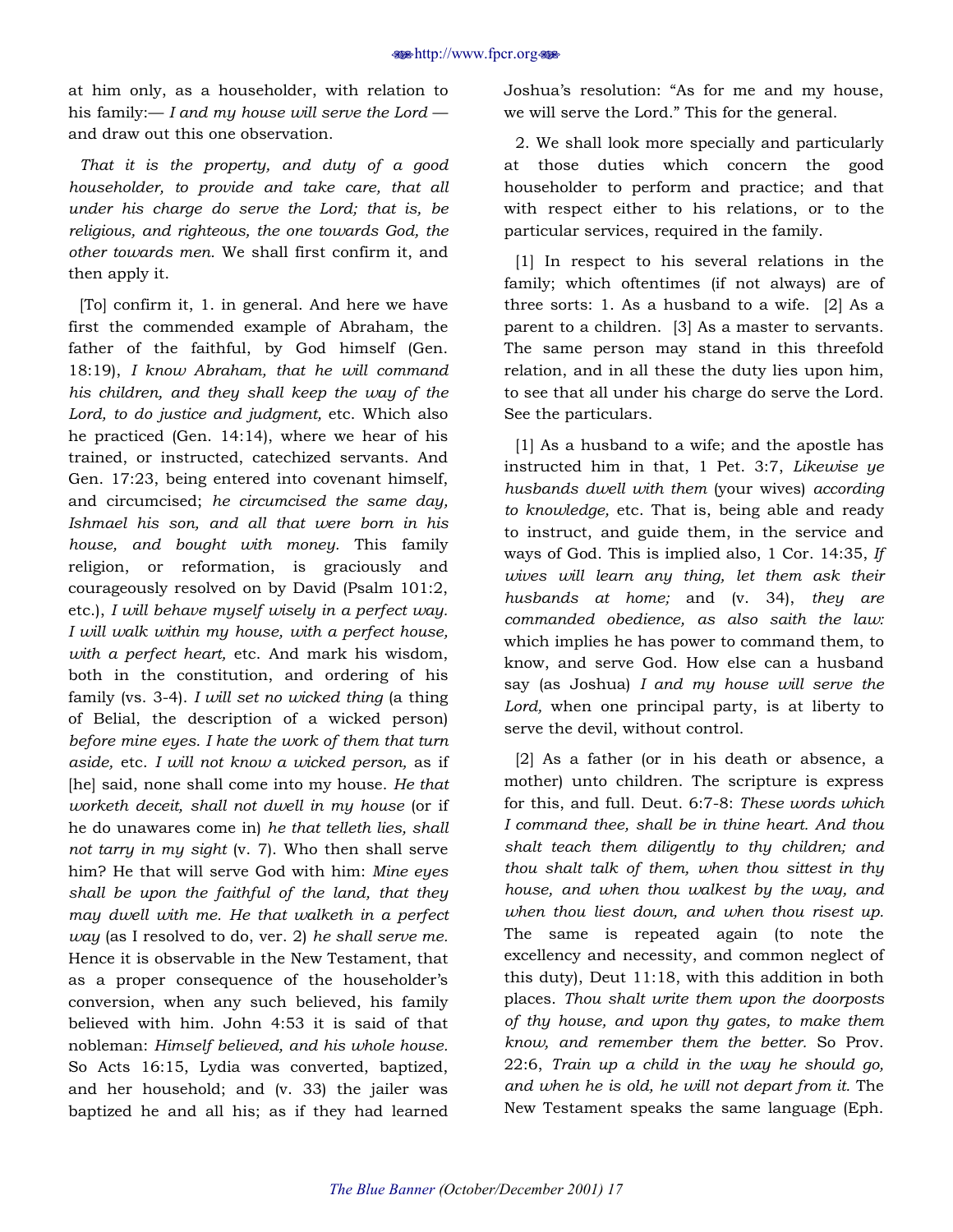### 6), *And ye parents, bring up your children in the nurture, and admonition of the Lord.*

[3] As a master to servants: Abraham's example is here recorded for imitation. *He will command his household (as well as his children), that is, his servants, and they shall keep the way of the Lord,*  etc. That Psalm 101 is David's profession, for ordering his servants. He will have all his servants faithful and religious, or make them such, or else eject, and turn them out of doors. The masters of families (Ex. 12:44), were to see that their servants did eat the Passover; and did sanctify the Sabbath (Ex. 20, in the fourth commandment). Thus in respect to his relations.

(2) In respect to the several kinds of services of God, to be maintained in the family; and they are (as we said) of two sorts.

[1] Immediate service of God, in the first table of the law, called specially worship; and that according to the four commandments thereof: {1} To know, fear, love, trust, delight in God, required in the first commandment. {2} To cause them to know, and attend upon all instituted ordinances of worship; as prayers, reading, hearing the word: grace and thankfulness at meals, sacraments, etc. {3} To reverence God's name, in not taking it in vain; and reverent using of all his ordinances and creatures. {4} To sanctify his Sabbath; these the chief householder is to take care of, in all in his family, as the places afore cited manifest.

[2] Mediate service is that which at second hand, redounds to God, by serving of men, according to the commandments of the second table; teaching them to be obedient to superiors; to be meek, quiet, peaceable; to be chaste and temperate; to be just and righteous in their dealings. To be true and faithful in their words; and to be moderate in their desires, contented with their own estate, etc. In doing these things, men are said, by reflection, and at last result to serve God; as is clearly spoken of servants, Col. 3:24 and Eph. 6:6. *Not with eye-service as menpleasers, but as the servants of Christ, doing the will of God from the heart.* And (v. 7), *With good will doing service as to the Lord, and not to men.* God is pleased to esteem himself served and worshipped, in faithful performance of the works of our callings, and duties of the second table, to our neighbor; as well as in our immediate worship of himself, in the first table.

Thus have we both explained, and confirmed the doctrine, by light, and proofs of scripture; we shall add the light and strength of reason.

1. The chief householder, is in his family Godís deputy or viceroy, yea a God to his wife, children, and servants, as Moses was to Aaron (Ex. 4:16). And therefore to manage his authority for God, in promoting his service, in the little world, or kingdom of his own house. He has God's titles, of father, and lord put upon him; and so the supreme power in the family, to command all his subjects (for so they are in a sense) for God; as was said of Abraham, *he will command his household,* etc. He is also called the head of the family (though chiefly of his wife) to oversee and guide the body, that little domestical body.

2. The chief householder Christian, is in Christ's stead, to his family. And hence it is said of dutiful servants, that in serving their masters, they serve the Lord Christ (Col. 3:24), whose deputies, masters are to them. Whereupon they are invested with all his offices (as every good Christian is to himself, Rev. 1:6; 1 Pet. 2) of Prophet, Priest, and King. These three offices met all in one man at the beginning, as in Adam to be sure; he was all these to his family. Afterwards, they were severed, and distributed into several persons: one a prophet, another a priest, another a king. Sometimes two of them met in one person, a priest and a king, as Melchizedek; a prophet and a priest, as Samuel; a prophet and a king as David. But they never met all in one person, till Christ, the second Adam, was anointed above his fellows, and recovered that which the first Adam lost. And this ointment, descended to the skirts of his garments, the meanest of his members; but especially to householders, as their primitive right, to be in one person, a prophet, a priest, and a king to his family.

[We] touch but the particulars.

(1) A prophet, to teach and instruct his household (Deut. 6:6), *Thou shalt diligently teach*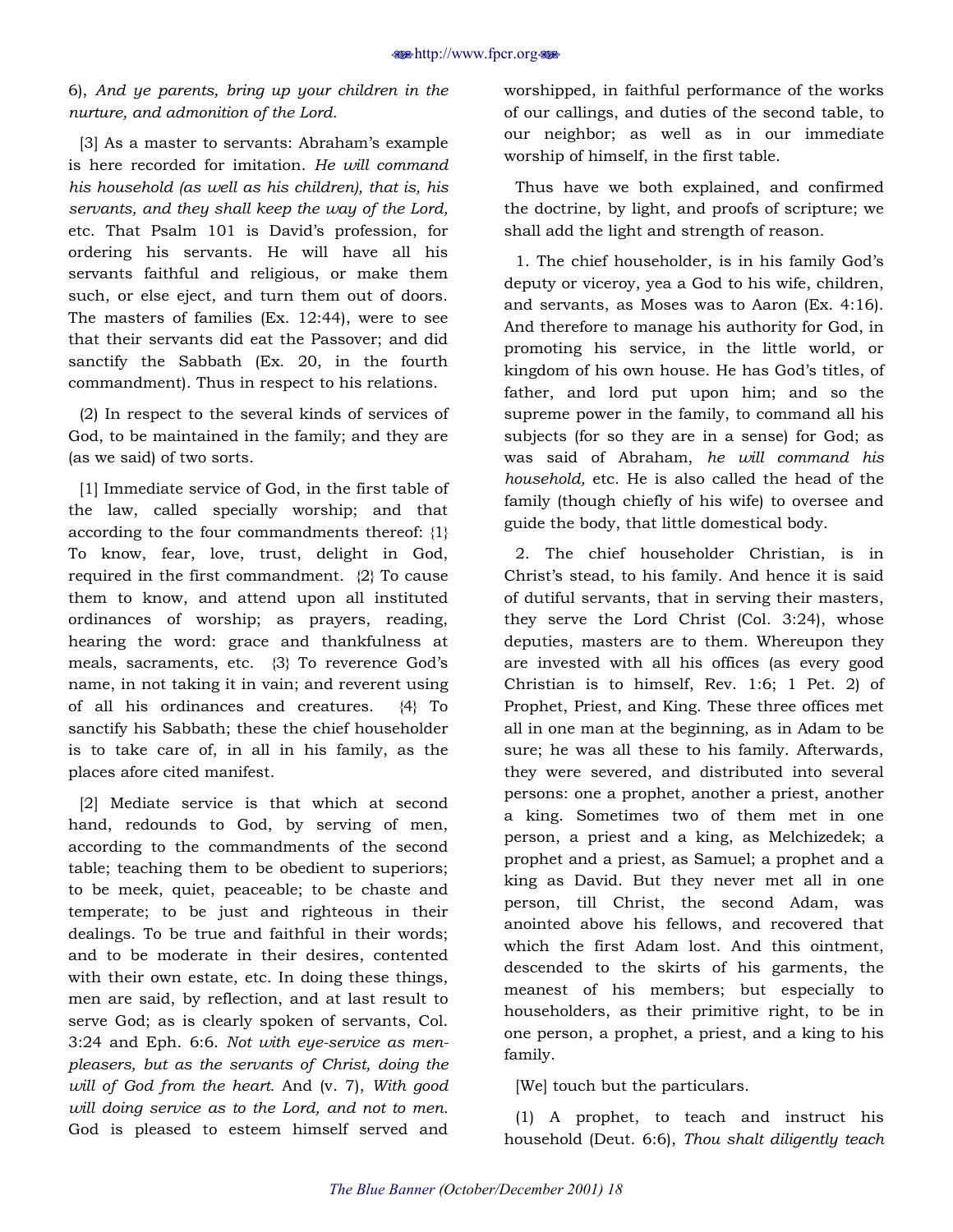*them,* etc. (Eph 6:6). Every householder is a preacher to his own family, a minister in a sense, to read and expound with modesty, the word of God, to catechize and instruct his wife, children [and] servants.

(2) A priest, to offer sacrifice for them, and with them as Job did for his: both propitiatory sacrifice (after a sort), that is, praying for pardon of their sins, and for grace; and peace-offerings, or eucharistical sacrifices, of praises and thanksgiving, for them and with them, as for himself. 1 Peter 2:9, *Ye are a royal priesthood that ye should shew forth the praises of him, who hath called you out of darkness, into his marvelous light.*

(3) A king to rule and command (as well as to protect) his family. Abraham will command his household, etc. And the coercive and correcting power over his family, argues his authority to be king-like. The very heathens acknowledged this truth by the light of nature (Eph. 1, last). That every man should bear rule in his own house. It is spoken with respect to the wife; but will much more extend to children and servants. There is a kind of civil judicature erected in the family, a power to examine, try, censure, punish, and eject offenders (Gen. 21:10). *Cast out the bondwoman with her son.* And this household discipline David resolves to exercise in his house (Ps. 101), either to keep out, or cast out such as are wicked and incorrigible. This of the second reason.

3. Every chief householder has *Curam animarum,* the charge of the souls of his family (not properly pastoral, but very like it). He must give an account of the souls of his wife, children, servants, as well as the magistrate of the souls of his subjects (Ezek. 34:10), of the minister of the souls of his people (Ezek. 2:18). It concerns him therefore very nearly to endeavor to make them religious, which is the only way to save their souls.

4. Every Christian house, should be a lesser church as the Church is called the house of God. Hence we read of *a church in a house* (Rom. 16:5), *the church which is in the house of Aquila and Priscilla;* (Phile., v. 2), *the Church in thy house.* Whether it were because the congregation did

assemble in their houses (having at that time no public place of meeting); or that in their houses there were enough to make a little church (as some limit the number at least to seven); or whether their houses were so ordered for religion, that they seemed to be lesser churches; it is not material to inquire. Of that famous emperor's house, Constantine, it is reported by Eusebius, that the exercises of religion were so ordered in it, that it differed little from a church; there were prayers morning and evening, reading of the word, catechizing, singing of psalms (all but sacraments and preaching) as in the church. And to use St. Chrysostom's words (on Psalm 41), *Where there are (in a house) prayers, and singing of psalms, and reading of the prophets, etc., a man should not much mistake in calling such a meeting or assembly a church.* And this service of God in the family he calls a good liturgy, and worship of God. And besides there is, or should be, exercised a church-like discipline, even a lesser excommunication of refractory offenders; as David professes he would deal with wicked, proud, deceitful, lying servants. If by instruction, admonition, correction, he could not reclaim them he would excommunicate and cast them out of the church, in his house (Ps. 101). This may suffice for confirmation of the point.

We now come to the application of all, by uses and inferences therefore.

1. To consider and bewail the rashness of many young ones, who rush upon family relations, and never know or weigh how fit, or unfit they are to discharge the duties of those relations. They must be married forsooth, in all the haste; there's one relation. Then come children (perhaps before the lawful time); there's another. And then servants must be had, to attend them and theirs; that's a third relation. But [they] know not what the duties of any of those relations are, nor the charge of those souls, under their inspection. While a man is single, he has care (almost) of none, but his own soul. and much liberty to study how *to serve and please God* (1 Cor. 7:34). But when once he has a family, made up of these three relations, his duties are multiplied with them, and now he must take care of the souls of wife, children, servants; and yet scarcely knows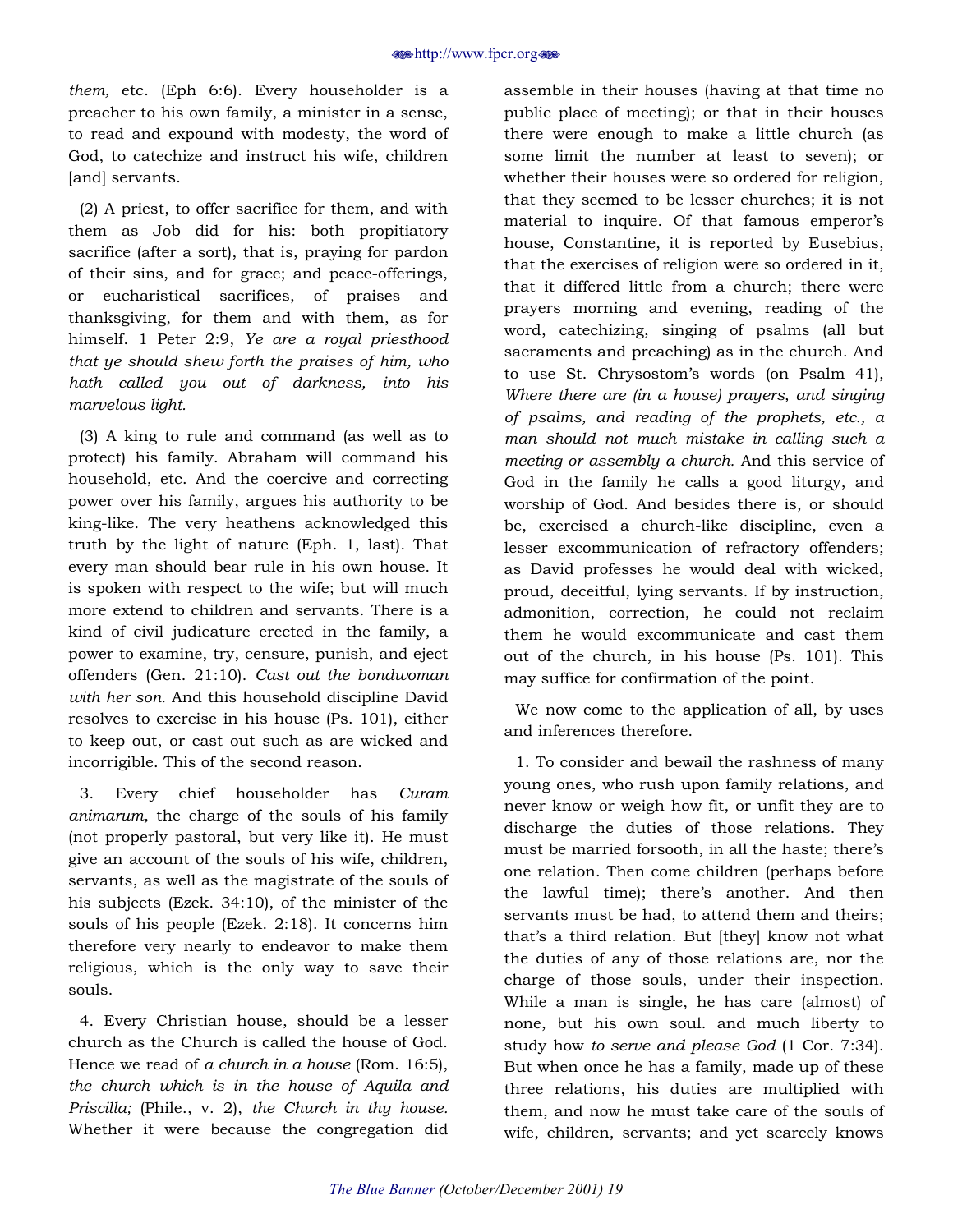how to take care of his own soul. Little do they consider, that the chief householder must be a prophet to teach, a priest to pray with and for, and king to rule his own family; when they cannot teach, pray, or rule themselves. Let this consideration check and cool the heat, and heady rashness of younger people.

2. This may serve to discover the iniquity of that so much called for cursed toleration of all religions, falsely called liberty conscience. The mischiefs of it are so many, and so great, that they cannot be afore hand imagined; besides the public, disturbance of the peace, by different fractions and factions, etc., the natural, or unnatural consequences of such a toleration; the divisions in families will be as many almost, as there are persons; and the wisest householder cannot possibly redress it. But the main is this: that it will prove impossible for the most pious householder to do his duty, in making his family religious, and to serve God with him, in all his relations, whenas he has no coercive power to resolve with Joshua, *I and my house will serve the Lord.* Suppose (which experience daily confirms to be true) the householder to be a godly, zealous Protestant, his wife an independent, the children Anabaptists, some one or more of the servants Papists, etc. How is it possible the superior should unite all these into a church in his house, to serve God, if a toleration for all religions is granted? Some will pretend they go to serve God in their own way, and assemblies; and perhaps go to serve the devil, in the stewes [brothels] or taverns. How shall the householder join with his family, wife, children, servants, in prayers, reading, hearing, sacraments, and sanctification of the Sabbath by all together (which is charged upon him in the fourth commandment), when they not only detest his way of serving God, but his prayers, reading, Sabbaths, etc., and perhaps himself? different affections commonly arising from differing opinions and judgments. Let the wise consider it.

3. Hereís matter of just complaint of many, of most householders; who are discovered to be little religious themselves, by the profaneness, and looseness of their family: wives, children, servants. In that place afore cited (Deut. 6:6-7),

itís made a sign of a man that is godly and religious, that has God's words in his heart, that he endeavors to make his family such. *These words that I command thee shall be in thine heart. And thou shalt teach them to thy children,* etc. Contrarily, ignorance of God, and irreligion in their families, are joined together (Jer. 10:25), and both of them characters of a nation or family lying under the wrath of God, and subject to his curse and destruction: *Pour out thy fury upon the heathen that know thee not, and upon families that call not on thy name.* Much complaining there is everywhere of the badness of servants, children, wives, as if they were corrupted abroad; when the truth is, they are either corrupted, or neglected at home, for want of instruction, or household discipline, or good example of the chief and head of the family. This might be exemplified in all the relations of the family; and in all the services of God required in the family, to be exercised by the master of the house. How much looseness, profaneness, wickedness, in children, servants, wives? Take but the reason of all in a word, it is because there is no care of the service of God, in the family, by the chief of the family. Look but upon the particular services:

(1) A constant course of morning and evening prayers, is one principal part of the service of God in the family, which is evinced by this one argument (because some deny the necessity of it, and call for scripture for it) to omit others; because it being God that has placed men in a community (setting the solitary in families, Ps. 68:6), it cannot be justly conceived, he did this merely for their worldly conveniences; but rather that they should improve their society to his glory, who is the Lord of them altogether, as well as of every one single; so to worship him jointly, as well as of every one solitary and apart (Zech. 12). And as congregations, or public assemblies, are appointed purposely for the more solemn worship of God, by all several families; so are families, for a joint and less solemn worship of God, by all the single persons thereof together. And indeed, how has the family that knowledge of God, to be:

1. Their great Lord and Master;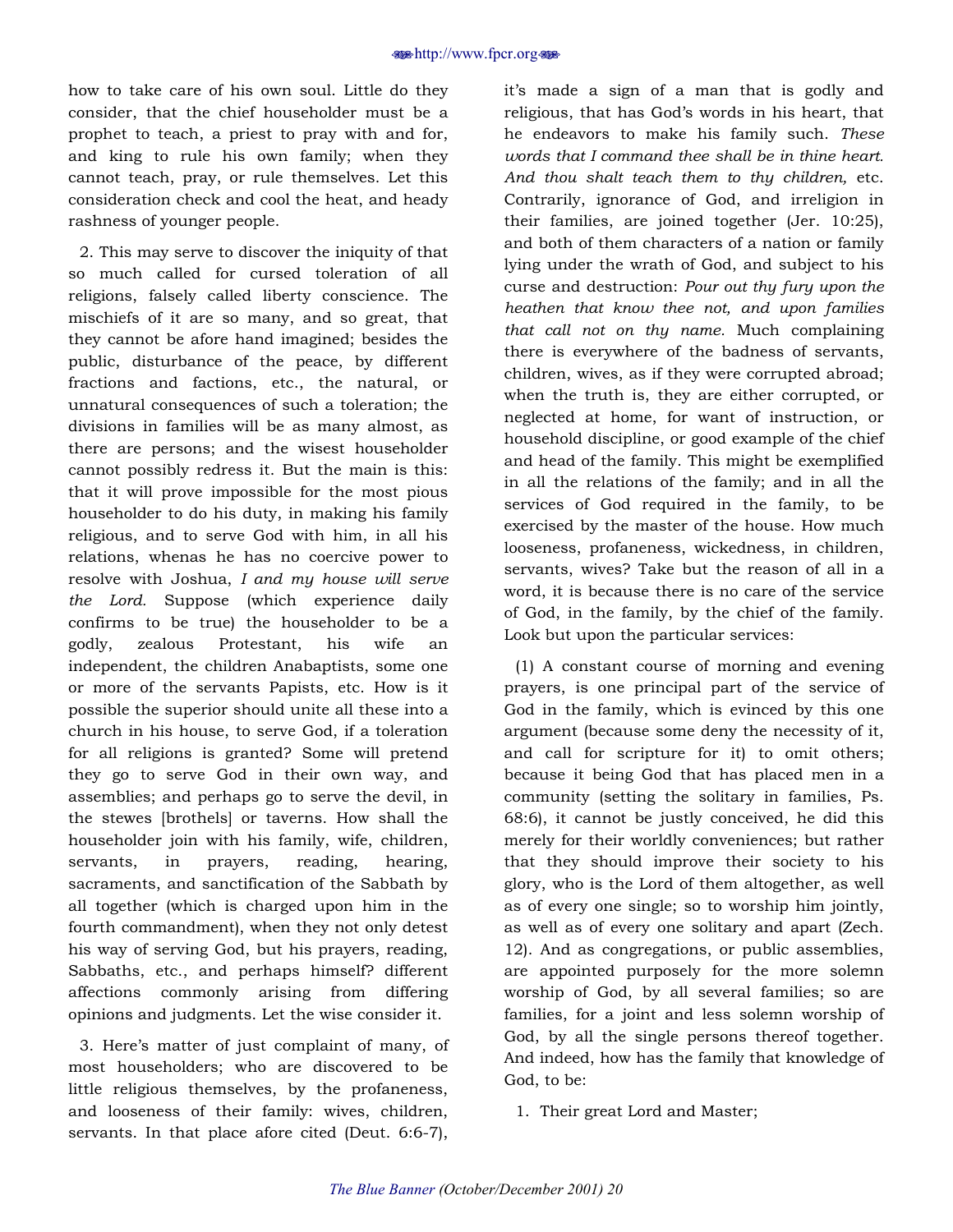2. The Author of their peace among themselves; *He maketh men to be of one mind in an house,* that the governor is gentle to his inferiors, and they dutiful to him;

3. The author of all blessings to them all; of health and strength to follow their labors, and of success and comfort in them;  $-$  if they agree not together to join in worship of that their Lord, and in tendering prayers and praises, for such things as they expect and receive from him? But now how visible, how common is the neglect of this service of God? How many, or rather how few, families are there that keep this course? How many go to bed like their swine, and rise again like their dog, without ever calling upon God's name? to give thanks for mercies received, or pray for what they want? The very Lord's Prayer (which runs in the plural) implies this a daily duty of every man; and being a society, it requires it of all together that can meet, to say, *Our Father,* etc. and *thine is the kingdom,* etc. The house is a little church, and so may be called a house of prayer.

(2) Reading and hearing of the word is another commanded service, as by every person single, so by all together in the family. It concerns the master of the family to see this done. Deut. 11:18, etc. is expressed for this, to make the scriptures known to their households, speaking of it to them, writing it upon the posts and gates, and reading of it is now the readiest way. But now, how many families have not one chapter read from year's end, to year's end, at least from Sabbath to Sabbath? How shall they understand the word in public, that are not acquainted with it in private? The apostle commands, *Let the word of Christ dwell in you richly in all wisdom, teaching and admonishing one another,* etc. And it was the commendation of Timothy's parents that *he knew the holy scriptures from a child; which only are able to make a man wise to salvation.* In many families, and they great ones, we may find play-books, and amorous lascivious discourses frequently read; but rarely a chapter of the Bible, all the week long. Is it any wonder, then, that wives, children, servants, are so bad?

(3) Catechizing and instructing of those under their charge, is another service of God, and the best means to work knowledge of God and his service in the hearts of inferiors: *Train up a child (and servant) in the trade of his youth, and when he is old, he shall not depart from it.* Thus did David drop religion into Solomon, while a child (Prov. 4:3-4), and so did his mother, Bathsheba (Prov. 31:1-2, etc). Timothy did the like (2 Tim. 2). But how is this everywhere neglected? Few children or servants are taught the catechism, the first principles of religion? Hence the unprofitableness under the best public preaching. Hence so many are seduced into so many gross errors, and heresies, and profaneness.

(4) Singing of psalms is another service of God in the family, as well as in the public. *Teaching and admonishing one another, with psalms, and hymns, and spiritual songs, making melody in your hearts to God* (See Col. 3:16). We hear ballads, and jigs, and filthy songs, sung in families; but not a psalm all the year long.

(5) Grace, before and after meals, is a part of prayer and praises due to God; but shamefully neglected in families, or but a mere formality, if used, without any reverence. Is it any wonder children, servants, are so bad to them, when they are so bad to God? that they do as the children of Israel did, *Sit down to eat and drink, and rise up to play;* and that play was idolatry. Our blessed Savior himself never eat, or feed others at his table, but he blessed and gave thanks (Mark 8:6- 7), and the apostle Paul amongst heathens observed the same (Acts 27:35). And the same apostle, speaking of meats particularly: God hath created them *to be received with thanksgiving of them which believe and know the truth. For every creature of God is good, if it be received with thanksgiving. For it is sanctified by the word of God and prayer* (1 Tim. 4:3-5). As if it were not good, if not sanctified by prayer and thanksgiving; but may prove a serpent, even a poison to soul or body. And the neglect hereof argues (in the apostle's logic) that such persons, neither believe, nor know the truth. Let them consider it.

(6) Lastly, sanctification of the sabbath, by the whole family, in all or most of the duties aforesaid, publicly and privately, is the care of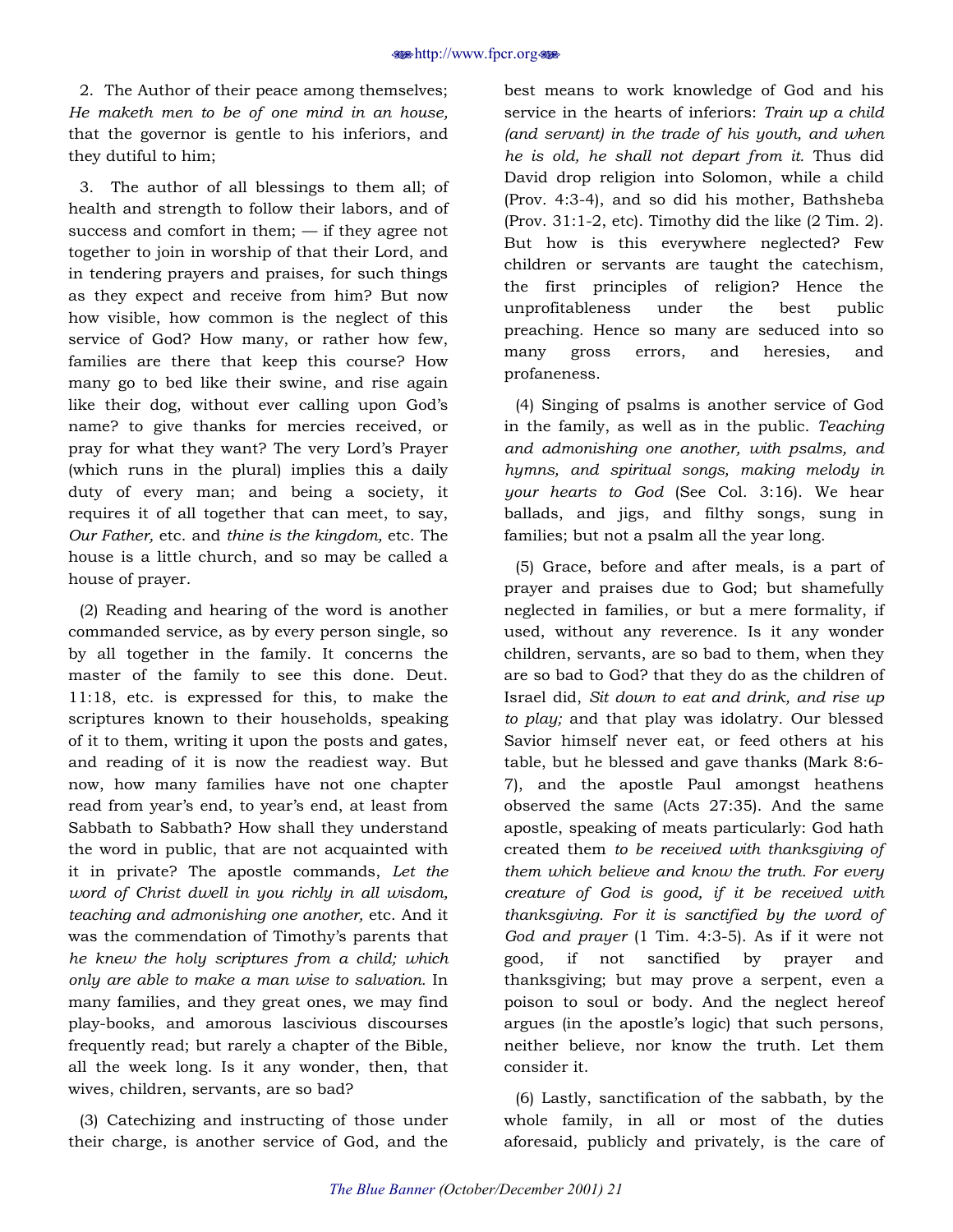the chief householder; as in the fourth commandment. *Remember thou keep holy the sabbath day: thou master, and thy son and daughter, manservant and maidservant.* What need for particular enumeration, if there were not a great weight in the performance thereof? But where shall we find the family that does all this? when the householders themselves neglect or profane it by their own example; and employ their children and servants, in businesses, to keep them from the public congregation, or leave them to come or go at their own pleasure; or to spend the day in idleness or sports and pastimes, that day. How can these men say truly, *I and my house, we will serve the Lord?* I shall only say more truly, what once was falsely applied to our Savior: *This man is not of God, because he keeps not the Sabbath day;* because he takes not care, that his family with him, do keep the Sabbath day. And thus much of the third use.

4. The last is a word of exhortation, to set on this duty, upon all chief householders, in all their relations, to resolve with Joshua (whatever others do), *As for me and my house, we will serve the Lord.* To persuade them more effectually to the performance hereof, I shall propound some more special motives, and then prescribe some directions or means, how they may effect it:

(1) The motives (besides those reasons used in the doctrinal part), which should be sufficient to persuade any Christian, I shall add these which shall have respect, 1. To the family. 2. To the public. 3. To themselves.

1. To the family. It is the greatest good they can do to them, to make them religious: to provide an estate, or inheritance, for children; meat, drink, and wages for servants is no more than Turks and heathens do. What singular thing is this? Yea, they provide meat and drink for their beasts, and no more for their families' souls. To leave them interested in the covenant of grace, under the favor, blessing and protection of God, when they are gone hence: this is the chiefest, and chiefest good, and for this they will bless God for them, for ever.

2. To the public, in towns, countries, church, nation, which are all made up of families, as

families of single persons; to make the family good and religious, and make good magistrates, good subjects, good husbands, good wives, good neighbors; when any of the family swarms, as I may say so, into other societies; the town, country, kingdom, are bettered and blessed by such. He or she will never be good neighbors, subjects, etc., that were not good in their family relations. He will neither be good father, that was not a good child; nor she a good mother, that was not a good daughter; nor he a good master, that was a naughty servant; and so of the rest. Absalom, who was a rebellious child, proved a traitorous subject. Hophni and Phineas, that were disobedient children, proved sacrilegious priests, etc. There is the saying of philosophers, *Malus vir, bonus civis: An ill man, may be a good citizen;* But divinity says, *An ill man can no more be a good citizen, or neighbor, than evil can be good.* The want therefore of family reformation is the cause of all the miscarriages abroad, in towns, churches, country, nation. Hence come all those disorders in towns and nations, drunkenness, uncleanness, profaneness, etc., from want of discipline in families. This fills the jails, and furnishes the gallows. Be the laws, orders, in cities, churches, never so good; yet all [is] in vain, if masters of families neglect their duties. Much complaint there is of the general badness of the times, but they may thank themselves. And as for the Church or Congregation; the long desired, and by some much endeavored reformation, sticks here. The want of this resolution in masters of families, *I and my house will serve the Lord,* makes all the ministerís labors unfruitful. It is impossible a minister should teach, instruct, and make a town, or congregation religious, unless assisted by the governors of houses. If their households are not taught the principles of religion at home, acquainted with the word, by private reading, brought to attend on, and called to account for public ordinances, all our labor comes to nothing. As then the householders intend the public good of State and Church, let them resolve*, I and my house*, etc. See Psalm 101, last [verse]; this mends all.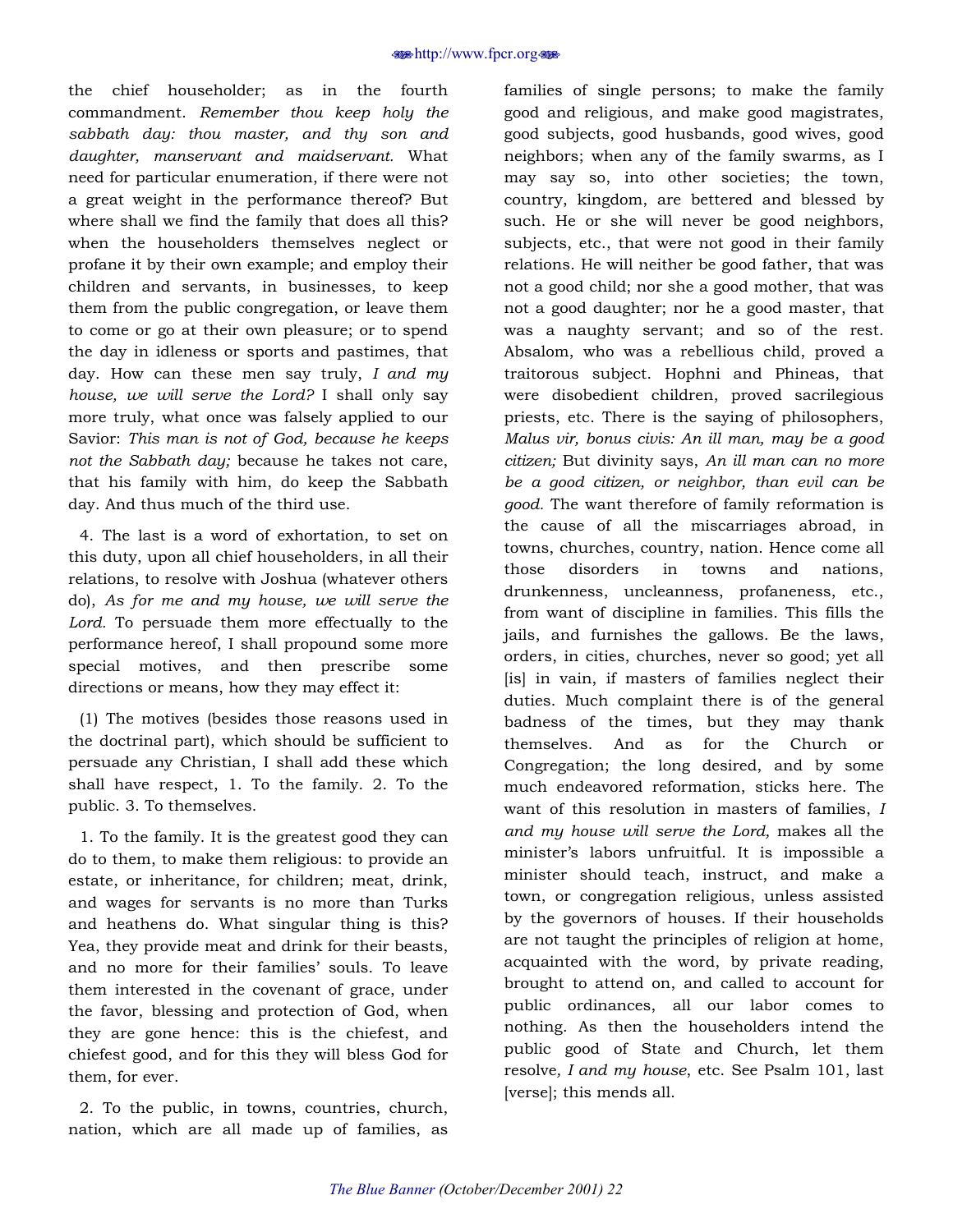3. To themselves; if the others prevail not, selflove should. It is for their own greatest good, and that two ways.

(1) The way to make them faithful, diligent, profitable to themselves, is to make them truly religious. Now, wives, children, servants, obey them for conscience sake towards God. Onesimus, while unregenerate, was unprofitable to his master Philemon; a purloiner (it seems) and a runaway. But Paul, having converted him, sends him home, now profitable. Ungodly and profane servants, are commonly idle, deceitful, at best, but eye-servants; and bring a curse upon the whole family. But religious servants, if truly so, prove faithful; you may trust them with anything, with all you have (as Potiphar did Joseph, and Laban did Jacob) and they dare not be false; and diligent in their labors, because they set themselves always under the eye of God; and when their master's eye is far off them, they see him that is invisible. But above all, they are prayerful, morning and evening, and at all times, and so procure a blessing on their labors, upon estate, children, businesses entrusted with them. See an instance in Abrahamís servants (Gen. 24:12), his prayer for success of his journey, and business, and (v. 33), his faithfulness, and diligence, not [to] eat till [he] knew the issue. They are enemies to their own profit, that endeavor not to make their families good.

(2) This is for their comfort, living or dying, when they shall see their care and labor succeed and blessed by God, with grace and holiness in their families. What joy and comfort will this be, to have been instrumental to their salvation*? I have* (said he) *no greater joy than this, to see my children walking in the truth.* A wise son makes a glad father; but a foolish one is a heaviness and shame to his mother. So is a wife and religious servant, no less honor than comfort to him, that they have done their duty. Though it be a grief to see no fruits of their travel, yet much more when conscious of their souls; in hell nothing more tormenting, than for not having done their duty, to help them to salvation, by instruction, admonition, correction; but rather to further their damnation, by wicked examples, and so to be filled with their curses, as soul-murderers. Let all

these things be considered. I might remember them of the famous examples of such householders, as were careful to make their families religious, in scripture and stories; those afore named: Abraham, Jacob, David, etc. And that of Constantine, the emperor, whose house was for religion, like a church. I shall give but one of later times, that of Lewis the ninth, king of France, who was found instructing a poor kitchen boy; and being asked why he would do so, said, *The meanest has a soul as precious as my own, and bought with the same blood of Christ.* But I forbear any more, and come to,

2. The directions, or means how they may make their families religious with themselves.

(1) Begin at home, and make themselves examples to their families, as Joshua here observes the right order: I first, and then my house, shall serve the Lord. Inferiors look more at what superiors do, than what they say. The wickedness of the heathen was from the lewdness of their gods and goddesses, as the poets described them. Jupiter [was] adulterous, Venus a wanton, Bacchus a reveling drunkard, etc. Who will care to be better than his God? What servant will be more religious than his master? Or maid than her lady or mistress? Nay, it is a shame to a parent, or master, to have his children, or servants better than himself. And this is the reason, why dissolute and wicked masters will not endure religious servants: because their life is a real reproof. Solomon's experience tells us, *When a ruler* (or house, or town, or nation) *hearkens to lies, all his servants are wicked* (Prov. 29:12). Itís true in other vices of superiors; when they are drunkards, unchaste, profane; their servants are so too, or will quickly be made such. If you would have your families, in all relations religious and holy, be you holy in all manner of conversation; if you are wicked, it is in vain to offer to make them good. It will be said, *physician heal thyself.* Nothing either silences, or dulls the edge of instructions, reproofs, corrections more, than to hear, *Thou that teachest another, teachest not thyself?* You that say your wife, child, servant should not commit adultery, be drunk, be a profaner of the Sabbath, lie, swear, etc., do you do all, or any of these things? As one candle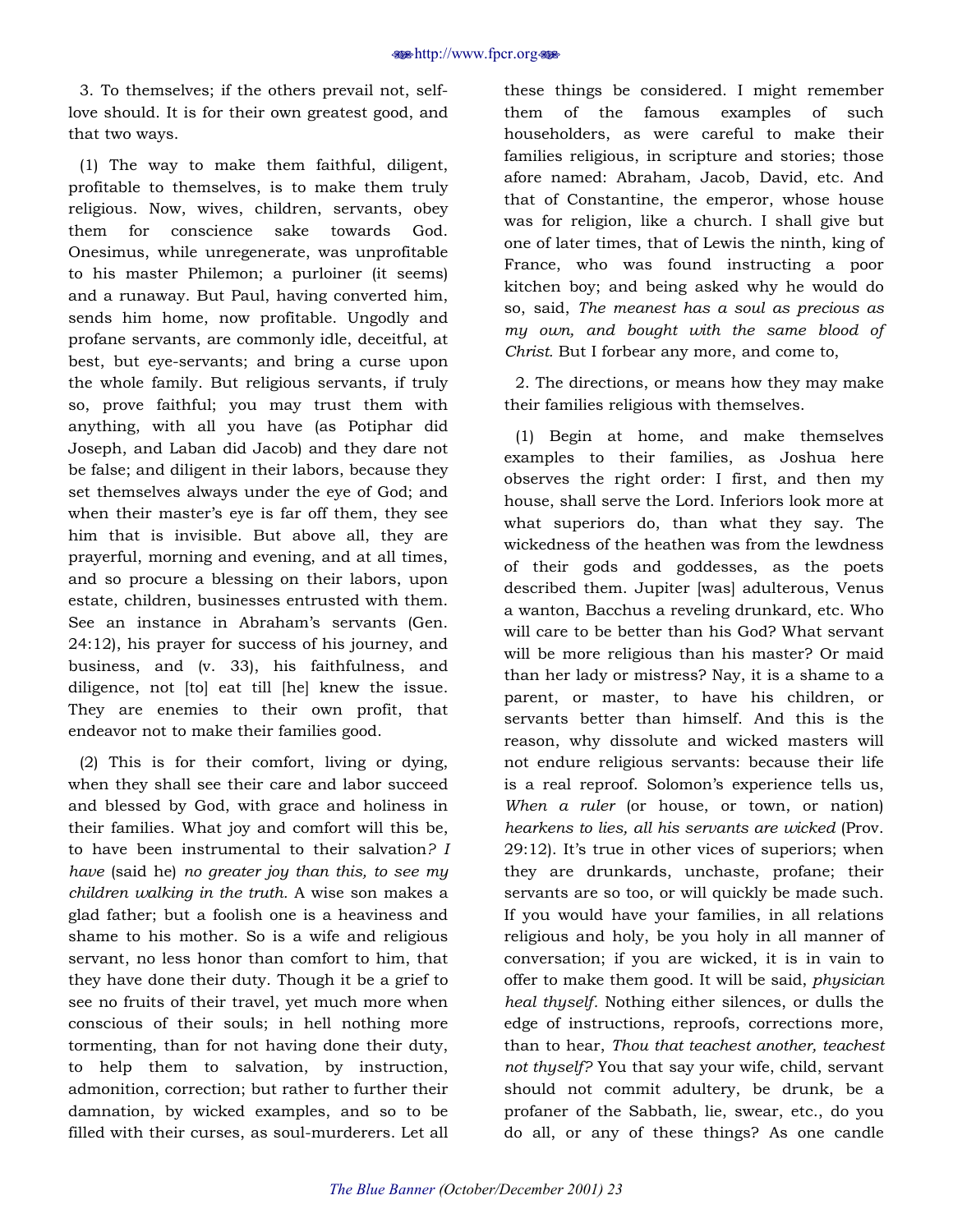<span id="page-23-0"></span>cannot light another, if itself is out, so, nor shall a householder inform or inflame his family with the love of God and godliness, if [he] himself wants [lacks] it; or reform those that walk disorderly, if [he] himself needs reformation. Reformation never sticks, but (as they say in slaying of a beast) at the head. When one told Sigismund the emperor, *Let the Reformation begin from the minorities* (a kind of friar); *No,* says he*, If it ever be done, it must begin at the majorities.* We heard before, when the chief householder was converted and believed, all his house believed also.

### **Westminster Shorter Catechism Memory Cards**

Flash Cards, business card size, with WSC Question and answer on one side and A Scripture proof on the other.

\$4.95 per set or \$14.95 per 5 sets (postage extra)

### Domestic Duties

**Practical sermons on bringing Christian principles to** *every area of life***. This is a** *how and why* **directory of family duties and responsibilities.** 

25 Tapes \$49.95 in binders postage extra Individual Series (listed below) can be purchased separately. 4 Tapes Series \$10.00/3 Tapes Series \$7.50 postage extra

The Covenant as the Structure of all Society 4 tapes

The Scriptural Doctrine of Marriage 4 tapes

What's Wrong with Dating? 4 tapes

Duties of a Godly Husband 3 tapes

Duties of a Godly Wife 4 tapes

Scriptural Basis for Family Government 3 tapes

Duties and Warning to Children of the Covenant 3 tapes

# Justification by Faith: Justifying Many

### Edited transcript of a sermon preached December 7, 1997.

### *By Richard Bacon*

We have been studying the atonement in Isaiah  $53:11.$  By "the atonement" we mean that Christ *became a penal substitute* for us. Christ took upon himself the punishment that was due to us for our sins and thus became a sin offering for us. Jesus Christ (the just) was sacrificed for us (the unjust) that He might bring us to God. (1 Peter 3:18)

There are other theories of the atonement. We need not spend much time on those errors. We maintain that the atonement is not merely a moral influence (Abelard). Christ did not merely set for us an example of sacrifice. Nor is the atonement governmental in that the sacrifice of Christ sets retribution before the eyes of the human race such that they will understand what it means for God to be angry with sin, yet relax the requirements of it (Grotius). We do not believe in the moral influence theory. We do not believe in the governmental theory. We believe in a *vicarious* atonement — that Christ actually died *in the place* of elect sinners.

It is important for us to understand that if Christ died in the place of sinners, and if the debt of those sinners has been paid, then *no debt remains*. That debt has been wiped clean. That is why we reject a governmental theory of the atonement. The doctrine of the atonement, as it is found in part one of verse eleven, "He shall see the travail of his soul and be satisfied," indicates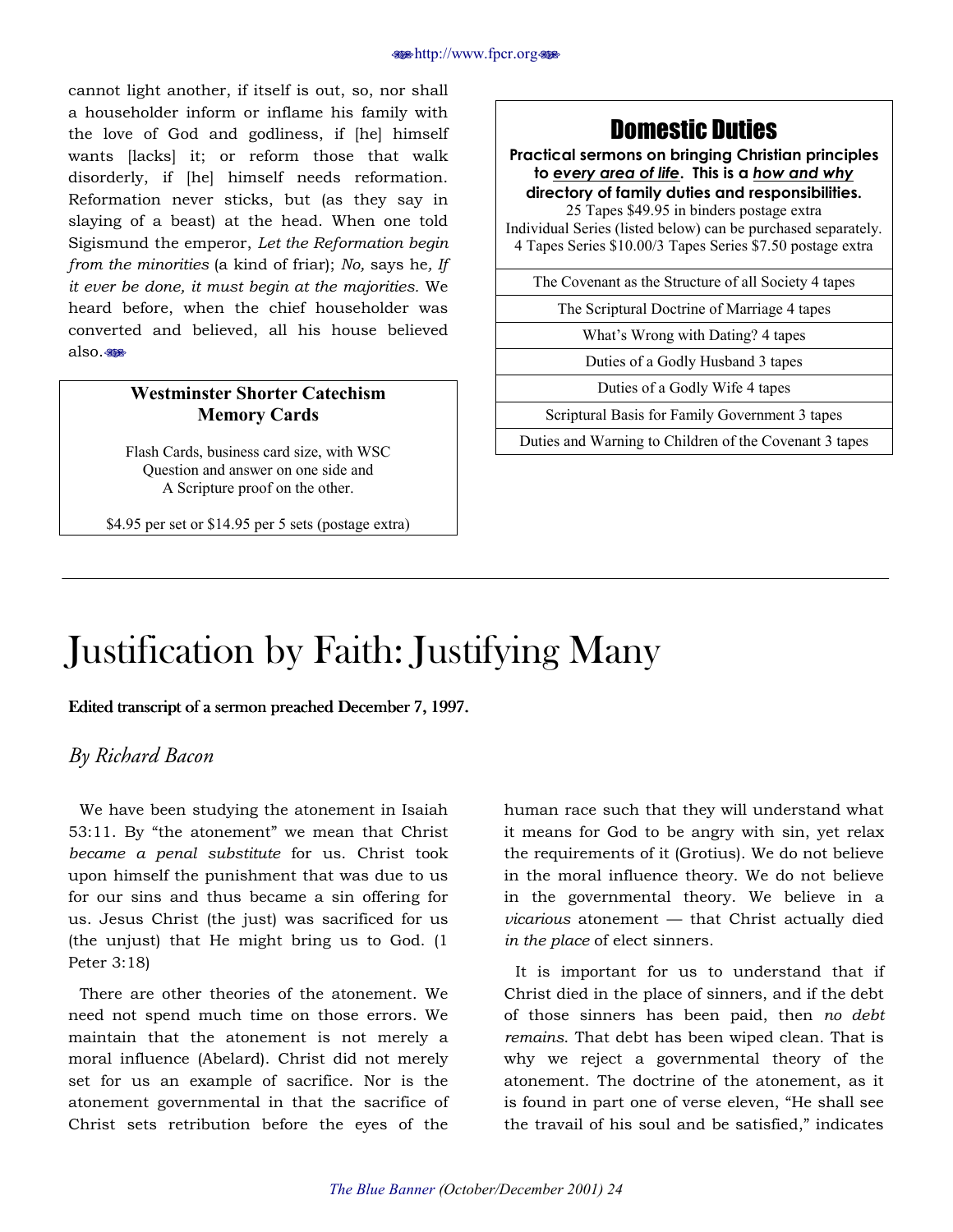that the knowledge that justifies is tied to the atonement. I want you to see that *if there is no substitutionary atonement, there is no justification.*  And if there is no justification, then there is no gospel.

The justification of the elect is based solely upon the cross work of Christ. We say it this way: our justification is grounded in the righteousness of Christ, both in his active obedience and in his passive obedience. His active obedience means he obeyed the law perfectly in all the things he did on earth. His passive obedience is his actually dying *in the place* of his people. He suffered and died *for us*. Therefore, justification is found in the second and the third parts of this verse. The second part is, "By his knowledge shall my righteous servant *justify* many.î That is, his righteousness is imputed to us. The third part is, "He shall bear their iniquities." That is, the punishment and guilt of our sins will be laid upon him. When God sees us, he sees us *in Christ*, and because he sees us in Christ  $-$  *who is the justified Man* — he sees us *as righteous*. He imputes the righteousness of Christ to us.

Justification may be illustrated by a ledger in which one owes a debt that he cannot pay. God crosses that debt out of his ledger. Is that a mere fiction? Does God "pretend" that we do not really owe this unpayable debt? No, we really owed it. But it has truly been paid! Christ has *really* paid our debt.

The justification of sinners is connected in Scriptures directly to the mediatorial work of Christ as a satisfaction to the justice of God. Consider Romans 3:25, "Whom God hath set forth to be a propitiation through faith in his blood, to declare his righteousness for the remission of sins that are past, through the forbearance of God." This verse is central for our understanding of *how* God sets forth Christ to be a propitiation through faith in his blood. He *declares* his righteousness for the remission of sins. Sins are remitted by the righteousness of Christ. What we see here is that there is a *declaration* of righteousness and mercy. Psalm 85:10 refers to the righteousness and mercy of God "kissing;" being brought together. God's righteousness requires the punishment of sin; yet

his mercy passes by sin. How can these seemingly contrary ideas be reconciled? Only in the doctrine of justification by the imputation of Christ's righteousness.

How do we understand the righteousness of God? How can we comprehend the fact that God is a righteous God who *demands* retributive punishment for our sins? Note carefully that he does not punish for the purpose of reforming us or making us better people, but because we deserve to be punished. Our breaking of the just requirements in God's Law  $-$  "Thou shalt have no other Gods before me," etc.  $-$  requires punishment. That just punishment is death. In Roman  $3:24$  we read that elect sinners are "being" justified freely by his grace through the redemption that is in Christ Jesus." How is it then, that we can say that God is righteous if he is freely justifying *sinners*? How can God be *both*  just *and* a justifier of the ungodly? We often say that God will forgive sins. But taken without a context that statement *can* imply that God does not take sin seriously. What is sin? "Sin is any want of conformity unto or transgression of the law of God." (WSC  $#14$ ). If we were to transgress the law of God and then there were no punishment, we might believe that God does not take his law seriously.

Children, you understand this idea. If your father said, "Do not go into the barn" and then you went into the barn and were never punished, you would believe that your father did not *really*  mean that you could not go into the barn. Why? Because a law without a sanction is nothing more than suggestion. In order for a prohibition to be a law, there must be a sanction for those who trespass against it. *God does take his law seriously*. He is a righteous God. Then, how can he forgive sinners? *Only by exacting the punishment on another.* But this "other" who is punished for sinners cannot deserve punishment himself. He must be righteous *in himself*. And the only "other" who meets this standard is Christ. And this "other" has to be a person who is *infinite in value*. He must die not one for one, but one for many.

It would be one thing to justify the godly. God could say, "that man was righteous all his life. He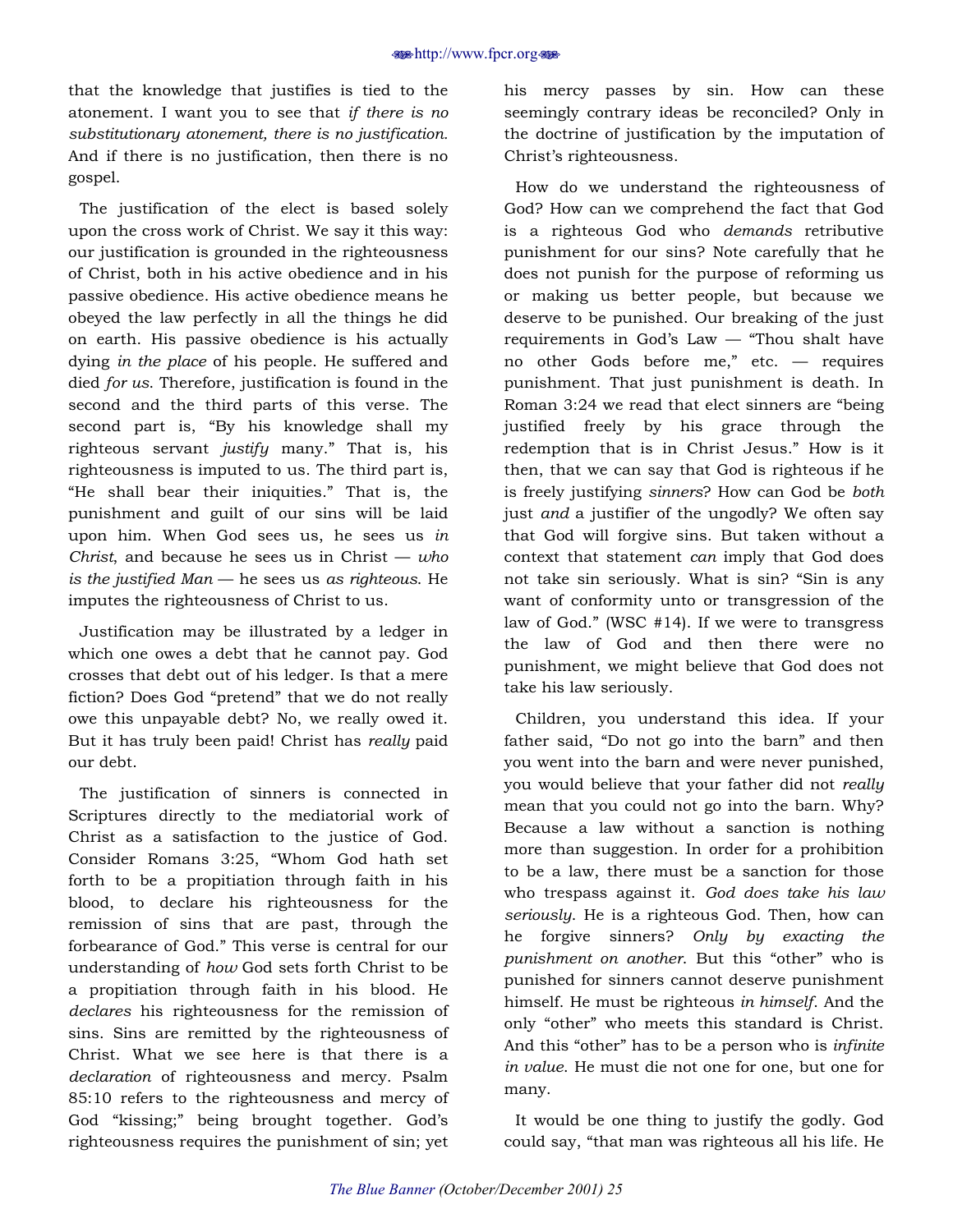deserves no punishment." But God cannot say that about any of us; none of us are in that condition! All of us are ungodly; all of us "have sinned and come short of the glory of God." (Romans 3:23) Therefore, how can God justify us ungodly people and remain righteous? How does he set forth or declare his righteousness? He sets forth his righteousness in this way; *his wrath against sin must be propitiated.* His justice must be *satisfied*. There must be one who takes upon himself the wrath of God for our sin. If God did not punish sin, he would not be a righteous God; he would not be just. This paradox can be resolved only by the substitution of Jesus Christ for the ungodly. He is both a *righteous man* (that is to say, he is not taking any punishment upon himself for his own sins  $-$  because he had no sin) and a *public person* (he is the covenant head of all those who are in him). He can take upon himself not only the punishment for one person's sin, but also the punishment for many persons' sins.

Justification includes right standing with God. Justification and condemnation are antonyms; Scripture uses these terms as opposites. Condemnation is a courtroom term  $-$  a forensic term – that has to do with *standing* before a judge. Its antonym, justification, then, *also* is a forensic term; a term having to do with a courtroom setting and also having to do with *standing* before a judge. Reconciliation, justification and remission of sins are all tied together and all are dependent upon the atonement of Christ.

We shall detail four heads that tie the atonement, and therefore justification, inextricably to Christ. Remember the doctrine: *the justification of sinners is directly dependent in Scripture upon the mediatorial work of Christ, as satisfaction rendered for our lawbreaking and to the justice of God.*

### **1. CHRIST'S DEATH**

Romans 5:10, "For if, when we were enemies, we were reconciled to God by the death of his Son..." When we were enemies, we were *reconciled* to God by the death of Christ. *Enemies*  being made *friends* is called *reconciliation*. We

were considered enemies to God. How is it then that we are reconciled to God? By the death of Christ. We are brought into a favorable relationship of *friendship with God* by the death of Christ. One can see then how reconciliation  $$ justification and the remission of  $sins - is$  tied to the death of Christ. In Colossians 1:21-22, we read, "And you, that were sometime" [in the past] "alienated and enemies in your mind by wicked works, yet now hath he reconciled in the body of his flesh through death..." Those who *used* to be alienated, who *used* to be enemies, against whom God *used* to have an indictment, have been reconciled to God by the body of Christ's flesh *through death*. This relates also to Hebrews 2:9 where the author said, "But we see Jesus, who was made a little lower than the angels for the suffering of death, crowned with glory and honour; that he by the grace of God should taste death for every man." Justification and reconciliation are tied to Christ's death.

### **2. CHRIST'S BLOOD**

By way of synecdoche, the term "blood" stands for Christ's death or for "shedding of blood." A synecdoche is a figure of speech in which a part stands for the whole. It is not just that Christ had blood; it is that he *shed* his blood — that he *died*. We are not talking about "blood" as though it were a magical substance. When we refer to Christ's "blood," we refer to his death. We refer to the fact that he *shed* his blood! It is not just the substance of blood; it is his blood *shed* that redeems. In Ephesians 1:7 we read, "In whom we have redemption through his blood." What price has Christ paid to *redeem* us, to *buy* us back, to *reconcile* us, to *justify* us? He paid his blood. It is a fact that he not only was broken in body, but that he also shed his blood. Matthew  $26:28$ , "For this is my blood of the new testament, which is shed for many for the remission of sins." Romans 5:9, "Much more then, being now justified by his blood." Acts 20:28, "Take heed therefore unto yourselves, and to all the flock, over the which the Holy Ghost hath made you overseers, to feed the church of God, which he hath purchased with his own blood."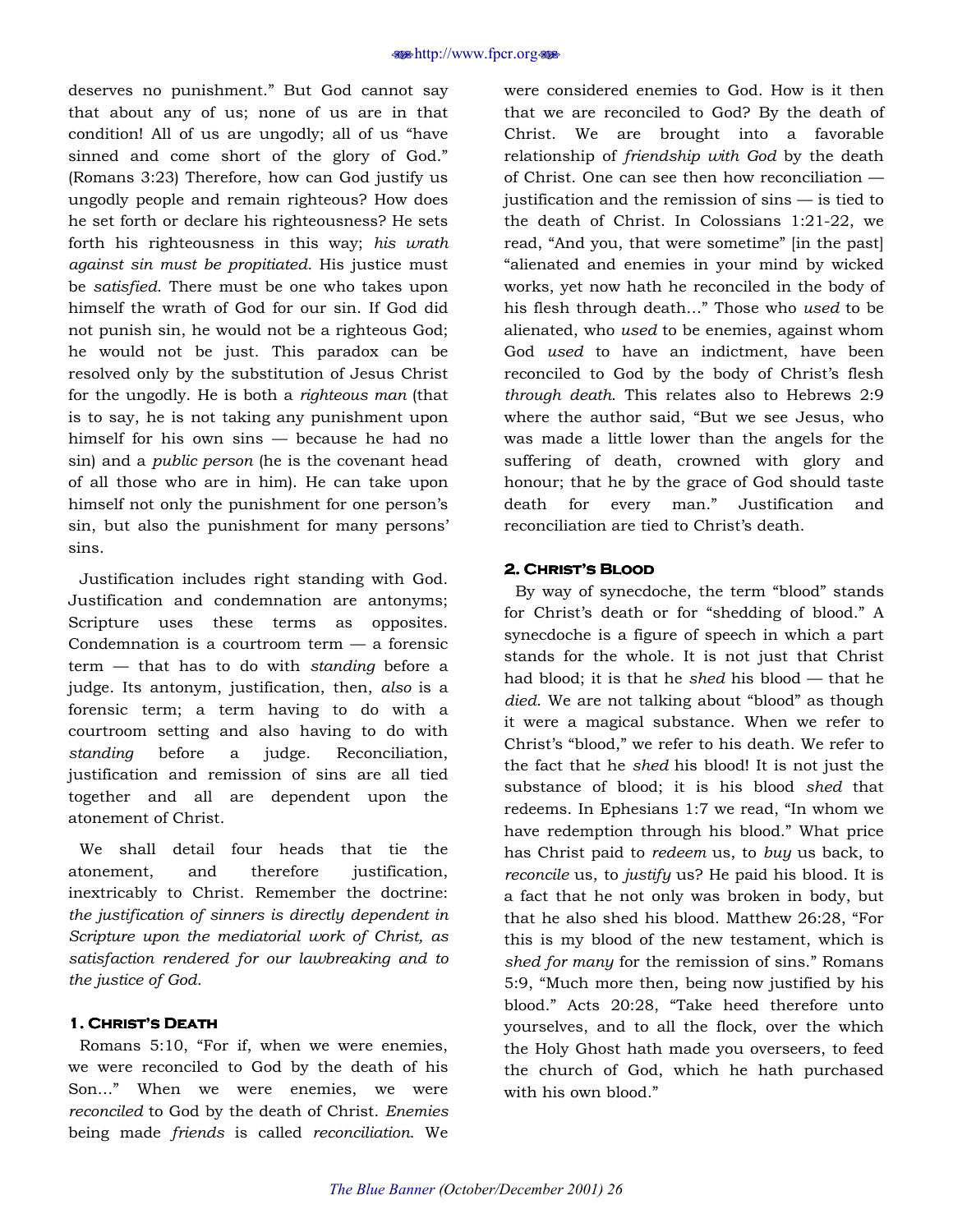#### **3. CHRIST'S OBEDIENCE**

In Romans 5:19 we read, "For as by one man's disobedience many were made" [constituted] "sinners, so by the obedience of one shall many be made" [constituted] "righteous." I translated the Greek word "*kathistemi*" [in the King James translated as "made"] as "constituted." Do not be confused as though Christ's obedience somehow *infused righteousness into us*. That is not what is in view in Romans 5:19. What is in view is that God looks at us *as though we were obedient*. ìConstituted obedientî is a better understanding of Romans 5:19. "By one man's disobedience." Adam is the one man who was disobedient. Did *we* eat of the fruit of the garden? *We* were not there. *We* were not personally disobedient; it is by *his one act* that we were *constituted sinners*. God regards us as fallen; he regards us as corrupt; he regards us as guilty *because* of that one sin. So it is by parity of reason or analogy at Romans 5:19, that *because* of one man's obedience we are now *constituted* righteous. Christ is the one man who was obedient. By that one man who was obedient, we are now *constituted righteous*. We are not *made* righteous in the sense that everything we do from now on is a righteous act. We are not personally righteous. We are not able to obey the law perfectly. We are constituted righteous in the sense that *God sees us in Christ*. We are *counted as* righteous. Just as we were *counted as* sinners in Adam, we are *counted as* righteous in Christ. We are counted as righteous on the account of one manís obedience. *Our*  righteousness is thus tied to *Christís* obedience. Hebrews 5:8-9, "Though he were a Son, yet learned he obedience by the things which he suffered; And being made perfect, he became the author of eternal salvation unto all them that obey him.î He, by his obedience, constituted all those who obey him righteous.

The righteousness that we have is not a righteousness of our own. Even though justified, we do not live by our own righteousness. The righteousness in which God sees us is *always*  Christ's righteousness. Theologians often characterize this as an "alien righteousness." "Alien" in this context means "from outside ourselves." It is a righteousness not from within, but from outside, ourselves. At what point, then, does justification become dependent upon the works that we do after our justification? Never! Some teach that God justifies us for Christ's sake and then after that we persevere in our *own*  righteousness by our *own* works. That is a mistaken notion. It is a notion that leads right back to Rome. Christ's righteousness is *the only righteousness* which God sees. Proverbs 21:4 teaches that an unbeliever plows the ground over here and a believer plows the ground over there: in one case it is sin and in the other it is a righteous act. What is the difference? It is not in the act of plowing! It is because God sees one of them in Christ and not the other.

We must understand that even our works of thanks, even our law-keeping out of gratitude toward God, is only acceptable to God because of the righteousness of Christ. Isaiah 45:24-25, ìSurely, shall one say, in the LORD have I righteousness and strength: even to him shall men come; and all that are incensed against him shall be ashamed. In the LORD shall all the seed of Israel be justified, and shall glory.î Let me say, children, that if you grab hold of those two verses, you will know more theology than 90% of evangelicals today know. "In the LORD shall all the seed of Israel be justified." It is only by his righteousness; *it is only by the righteousness of Jesus Christ imputed to us that we are justified*. 2 Corinthians  $5:21$ , "For he hath made him" [the "he" is God the Father; the "him" is Jesus Christ] ìto be sin for us, who knew no sin; that we might be made the righteousness of God in him." Christ has himself borne our iniquities. God has laid our guilt and the punishment due to us upon Christ. But he does not stop there. He "who knew no sinî has been made sin for us. *He has been made a sin offering for us with the result "that we* might be made the righteousness of God in him." What righteousness do we have? We have an altogether *alien* righteousness; a righteousness that is not ours by nature. It is not infused into us. It is a righteousness that is credited to our account. It is a righteousness that does not belong to us. It belongs to Christ, but we have been made  $-$  constituted or accredited  $-$  the righteousness of God in him.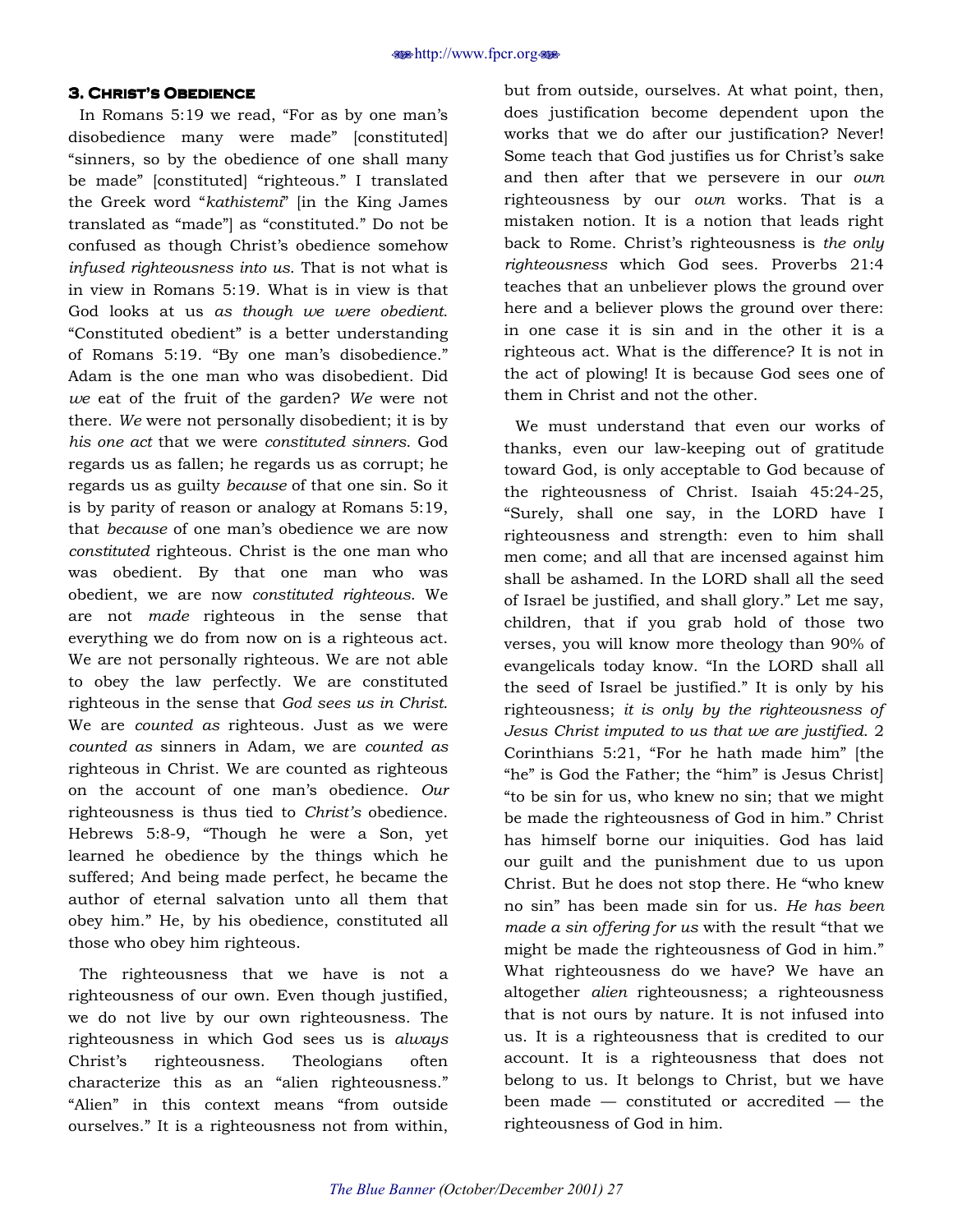This forensic transfer reconciles the fact that God is still a righteous God; he can still be just; he can still punish sin and yet *at the same time* justify the ungodly. We try to justify the ungodly. We sometimes say that it does not matter if you are a murderer. We have some awful judges in this country who do that quite a lot. But we cannot do that and *still be just*. God is still just, because he is punishing sin, but he is punishing our sin in the person of Christ. That is why I have emphasized *so much* the voluntary nature of Christ's undertaking in the covenant. For God just to drag someone else out and punish him for us *would* be unjust! There has to be a *voluntary undertaking* on the part of Christ, the Lamb of God, who became sin for us, and then his righteousness is imputed to us. Not as a *result* of faith! As soon as we make justification *a reward for faith*, we have completely thrown off the Reformation doctrine of *justification by faith*. In Philippians 3:8-9, Paul had just given a list of all the things that he had in his favor. He had every thing the world has to offer. Yet Paul said, "Yea doubtless, and I count all things but loss for the excellency of the knowledge of Christ Jesus my Lord: for whom I have suffered the loss of all things, and do count them but dung, that I may win Christ, And be found in him, not having mine own righteousness, which is of the law, but that which is through the faith of Christ, the righteousness which is of God by faith." Notice ì*not having my own righteousness.*î The righteousness that God imputes to us has nothing to do with our personal righteousness! Thus our righteousness is not our *own*  righteousness anymore than Paul's righteousness was *his own*. Paul said, "not having mine own righteousness, which is of the law, but that which is through the faith of Christ, the righteousness which is of God by faith." Our righteousness is an *alien* righteousness; it is a righteousness from outside ourselves. It is how God *sees* us. It is the righteousness of Jesus Christ; it is the righteousness of God, and that means that it is not our *own*! Paul said he counted everything else as dung. Some of you children live in the country and know what a dung heap is. It is a rubbish pile. It is the compost heap! It is refuse; it is trash. Paul said

that all these things that the world counts as good, all the things that the Pharisee counts as  $right \rightarrow right \rightarrow -\leftarrow$  being from the *right* family, going to the *right* schools, belonging to the *right*  nation – he counts them as *nothing*, as *dung*, as *worthless* because they cannot establish true righteousness. If we count on our righteousness *even a little bit*, then we do not count entirely on Christ's righteousness. Our righteousness has to be completely Christ's. It is only as we are *found in him*; only as his righteousness is *imputed to us*, that we have *right standing* before God.

#### **4. CHRIST'S NAME AND KNOWLEDGE**

Children, do not belittle the fact that Christ's name has been placed upon your forehead in your baptism. Christís name is the name *by which* all those who are justified shall be justified. In 1 Corinthians 6 Paul gave a list of very wicked sins. Then he said at verse 11, "And such were some of you: but ye are washed, but ye are sanctified, but ye are justified in the name of the Lord Jesus, and by the Spirit of our God." We are justified in or by the name of Jesus Christ. Not by our own name, not by Paul's name, not by Apollosí name, but only by the name of Christ can we be justified. We must recognize that our justification is altogether tied to the mediatorial work of Christ, which is what is intended by this term. In Luke 24:47, Christ sent his disciples into all the world, "that repentance and remission of sins should be preached *in his name* among all nations...î That is the great commission. The great commission is to go forth and preach repentance and remission of sins *in his name*. Acts 10:43 reiterates, "To him give all the prophets witness, that *through his name* whosoever believeth in him shall receive remission of sins." That reconciliation, that taking away of the guilt and punishment due to us for our sins is through the blessed name of Christ.

Isaiah 53:11, "...by his knowledge shall my righteous servant justify many." This is not only a knowledge that Christ has; it is a knowledge that we have of him. This is a genitive of content, not a genitive of source. Although the knowledge *is* from him (John 1:11), that is not what is in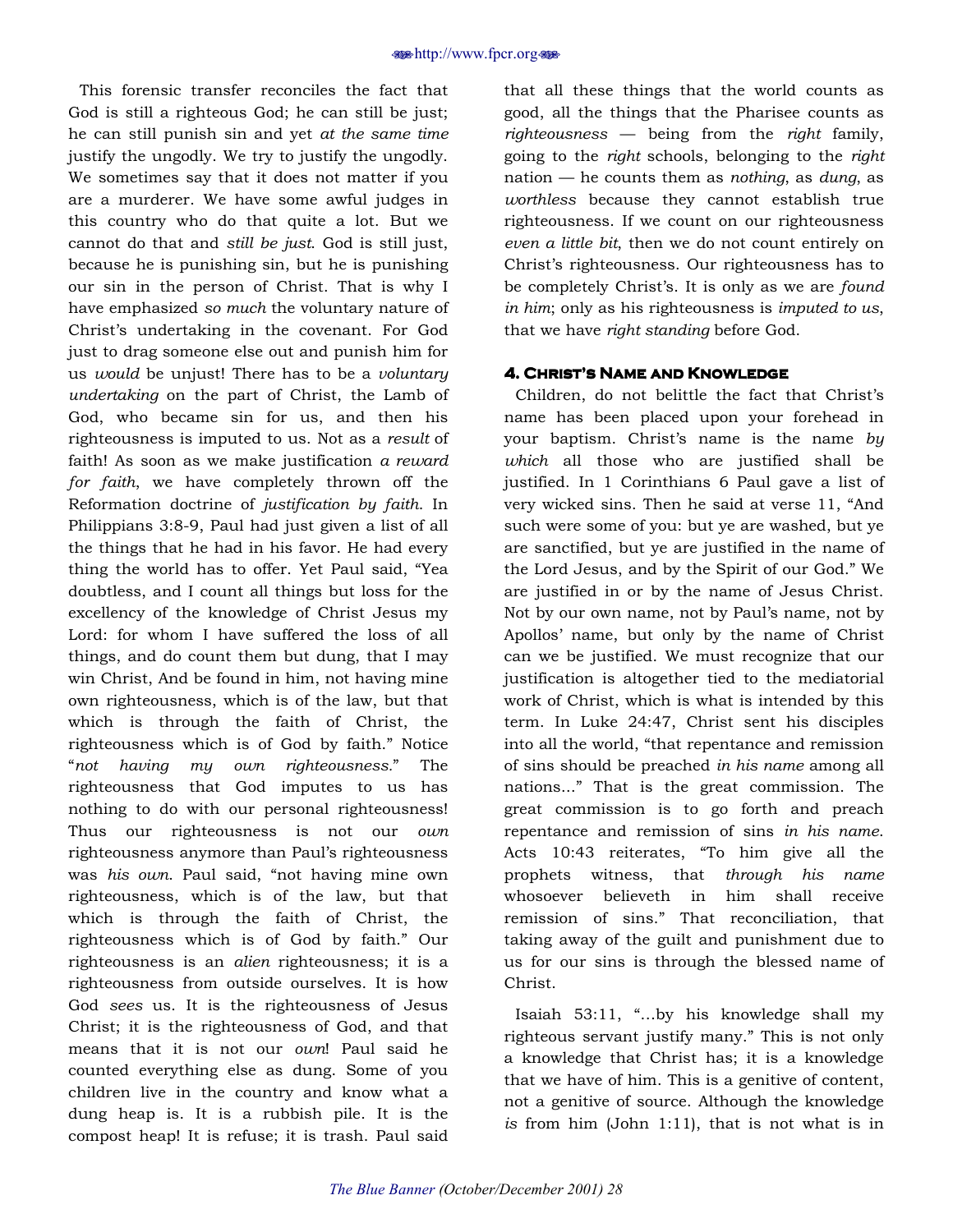view in this verse. What is in view in this verse is that the content of our knowledge, the content of the teaching that we must have, is a knowledge of Christ. Our justification does not come because we are good five point Calvinists; there may be many lost Calvinists. It is because we *know Christ*! We have cast ourselves upon him! In John 17:3, as Jesus prayed his great High Priestly prayer, he said, "And this is life eternal, that they might know thee the only true God, and Jesus Christ, whom thou hast sent.î *If we are to have life eternal, we must know Christ*. Do we have to know Calvin's Institutes? No! What do we have to know? "This is life eternal, that they might know thee the only true God, and Jesus Christ, whom thou hast sent." It is not just that we know about some person that we have invented in our imagination that we *call* Jesus. We have to know Jesus Christ who is the Jesus Christ *revealed to us in the Bible*; the one God the Father *sent* and no other. We must know the true and living God; the only true God, and the living Christ whom he sent  $-$  not some other Jesus Christ of our own imagining. It is by his knowledge, by the knowledge of him, by casting ourselves upon him alone that we are justified. It is not merely an acknowledgment that there was a man named Jesus who walked along the shores of the sea of Galilee. It is a knowledge that is of a personal, intimate, and friendly nature. We have cast ourselves upon him and have determined to know him through the pages of the Bible. We read Isaiah chapter 53 for the purpose of knowing Christ; for the purpose of understanding him who is the lover and friend of our souls.

In the previous sections I have tried to show that our justification is *always* connected to Christ and to his work. *He is our life*. Galatians 2:20, "I am crucified with Christ: nevertheless I live; yet not I, but Christ liveth in me: and the life which I now live in the flesh I live by the faith of the Son of God, who loved me, and gave himself for me." Christ alone is the life of the believer! Christ is also our *peace*. Ephesians 2:14, "For *he* is our peace, who hath made both one, and hath broken down the middle wall of partition between us." Peace with God is not just a commodity. Peace with God comes from trusting *in Christ* 

*alone*. The peace of God increases and decreases. We find that peace from God does often wax and wane. In fact, chapter 18 of the Westminster Confession does not say that this is normal but it *does* say that we ought not to be surprised if it happens. We are told in the previous article that assurance of salvation can be ours; we can have it. It is not the brass ring that you are never quite able to reach. This assurance can be ours! It is an *infallible certainty* that we are God's and that he is ours. But article 3 of chapter 18 tells us ìThis infallible assurance doth not so belong to the essence of faith,"  $[$ that is to say, to the being of faith itself "but that a true believer may wait long, and conflict with many difficulties, before he be partaker of it: yet, being enabled by the Spirit to know the things which are freely given him of God, he may, without extraordinary revelation," not revealed to us by some inner light, or special revelation "He may, without extraordinary revelation, in the right use of ordinary means, attain thereunto." What are "the ordinary means?î The ordinary means are the Word, sacraments and prayer. We must make use of those ordinary means of grace to have the infallible assurance of peace with God. We find in Romans 5:1, "Therefore being justified by faith, we have peace with God.î The normal fruit of justification is peace with God. The Westminster Confession continues, "And therefore it is the duty of every one to give all diligence to make his calling and election sure; that thereby his heart may be enlarged in peace and joy in the Holy Ghost, in love and thankfulness to God, and in strength and cheerfulness in the duties of obedience, the proper fruits of this assurance: so far is it from inclining men to looseness." That last phrase is the answer to the fallacy that if I know that I am saved I can live any old way I want. That is far from being true. In fact just the opposite is true. The more assured I am of Godís love, the more thankful I am and the more stirred up I am to the duties of obedience.

Christ is our righteousness. In Jeremiah 23:6, Christ is characterized as "Jehovah Tsidqenu.<sup>"</sup> —  $H$ THE LORD OUR RIGHTEOUSNESS."  $-$  Christ is our righteous Jehovah. But he is not just our righteous Jehovah. He is also *Jehovah our*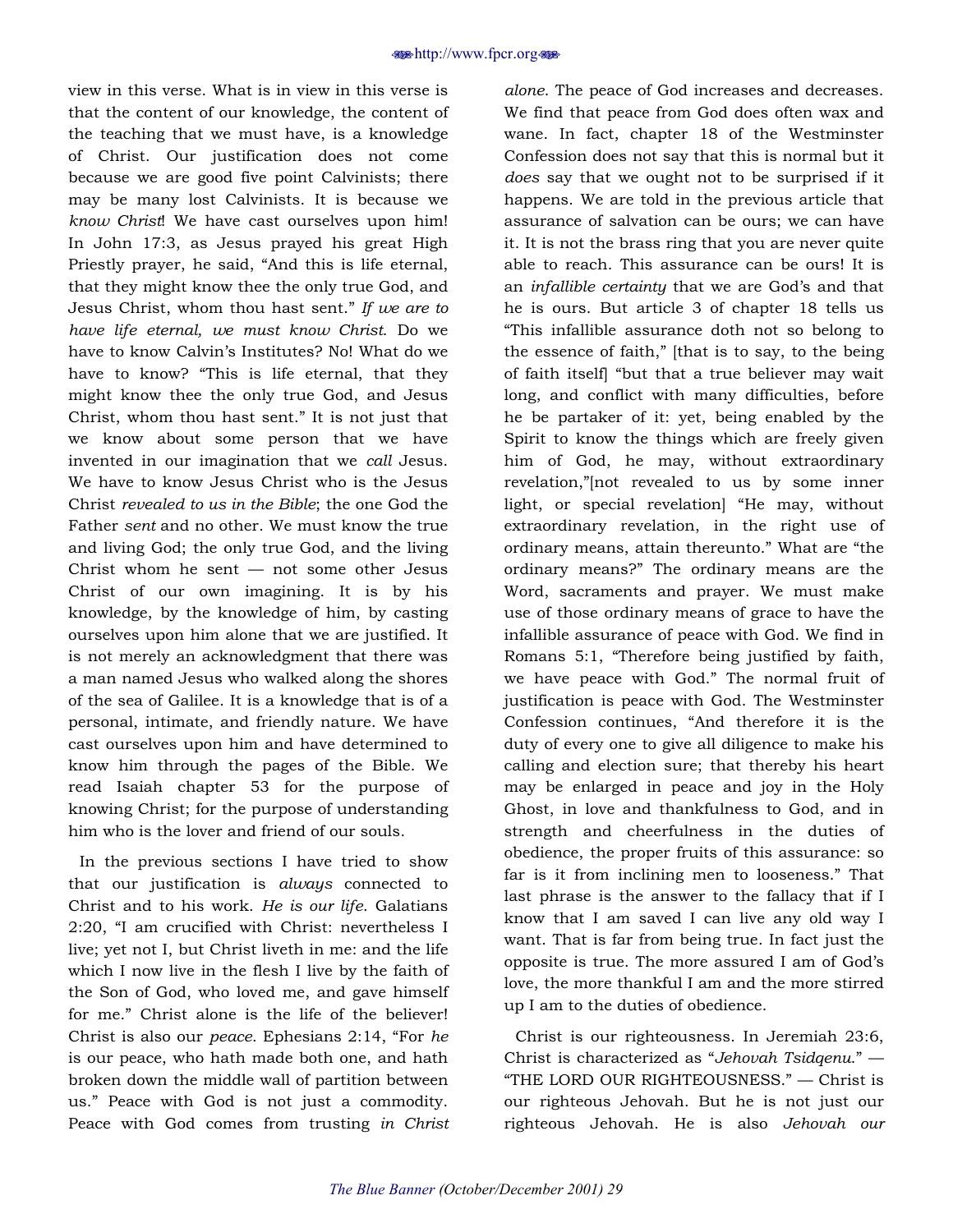*righteousness*! Christ is our hope. As Christ is formed in us, Paul characterizes him as our hope of glory. Colossians  $1:27$ , "...which is Christ in you, the hope of glory." Christ is our joy. John  $15:11$ , "These things have I spoken unto you, that my joy might remain in you, and that your joy might be full."

As we look at the various affections of the Christian life, we find them centered in and sourced from Christ, not in ourselves. We do not  $-$  and we must not  $-$  look to ourselves. We must always look to Christ. *His* righteousness is ours; *his* joy is ours; *his* life is ours; *his* peace is ours! In the righteousness of God displayed and declared in the punishment of  $Christ - as God$  is both just and the justifier of the ungodly  $-$  the very flaming sword of justice that hung over our heads becomes a shield and buckler to us. The very righteousness of God is displayed in Christ's punishment for us. Christ has been punished; he has poured out his life unto death; his blood has been shed; his obedience has been accepted by God; he was raised again *for our justification*! God accepted Christ's sacrifice! We need not wonder if God accepted his sacrifice or not. In being raised from the dead, God's acceptance is displayed and declared. Know this fact: *God is impressed with only one man who ever lived, and that man is Christ!* Therefore, if you would have *peace with God*, if you would have *assurance of salvation*; if you would be *justified in his eyes*, you must be *found in Christ*. You must fly to him. You must rest altogether upon Christ. *If you are trusting in anything else, then you are yet in your sins.* I can say that without fear of contradiction from God's Word. If you are trusting anything but Christ, you will not know the peace of God. You will not know *his* assurance. There is nothing in you that can give you that kind of assurance. It is impossible.

Our justification is also directly connected to the *glory* of God *in Christ*. This is a marvelous thing. God has declared that he will not share his glory with another; yet our justification is tied to the manner in which God has chosen to glorify himself in Christ. He is glorifying *both* his justice *and* his mercy. His attributes are seen to harmonize in his plan of salvation. He

demonstrates himself as Father, Son, and Holy Ghost: the Father who plans our salvation and who justifies the ungodly; the Son who takes upon himself the punishment due to us for our sins; the Holy Spirit who brings us to God and sanctifies us through belief of the truth. All three persons of the Godhead are glorified in our justification. If we look to ourselves for *any* part of our justification then we are asking God to *share* his glory.

The majesty of God's *love* is glorified in justification. God could not wink at our sins. God would not merely *say* that we simply needed more love. On the contrary, our sins *required* punishment. Our sins *required* that God's wrath be poured out. But Jesus Christ has taken the punishment due to us for our sins. And because Christ has taken the punishment due to Godís holy law away from us, God's law is set forth before us, not as something that we can properly neglect, but as something that is glorious. It is shown forth as the holy standard by which God will in fact judge the world.

You must throw yourselves upon Christ. He alone can save. In Matthew 11:28-29, Christ said, "Come unto me, all ye that labour and are heavy laden, and I will give you rest. Take my yoke upon you, and learn of me; for I am meek and lowly in heart: and ye shall find rest unto your souls." Jesus said, "Come unto *me*"— not "Come unto Pastor Bacon," not "Come unto the church," not "Come unto your baptism," not ìCome unto your own law-keeping,î but ìC*ome unto me.*" "Come unto me, all ye that labour and are heavy laden, and I will give you rest." Would you have rest for your souls? It is only found in one place, and that is in Christ. It is not found in your law-keeping. It is not found in an imparted righteousness. Rest is only found in the righteousness of Christ of which Paul spoke in Philippians 3:8-9 not having his own righteousness, but rather having the righteousness of Christ.

(See available Justification Tract and Tapes on next page).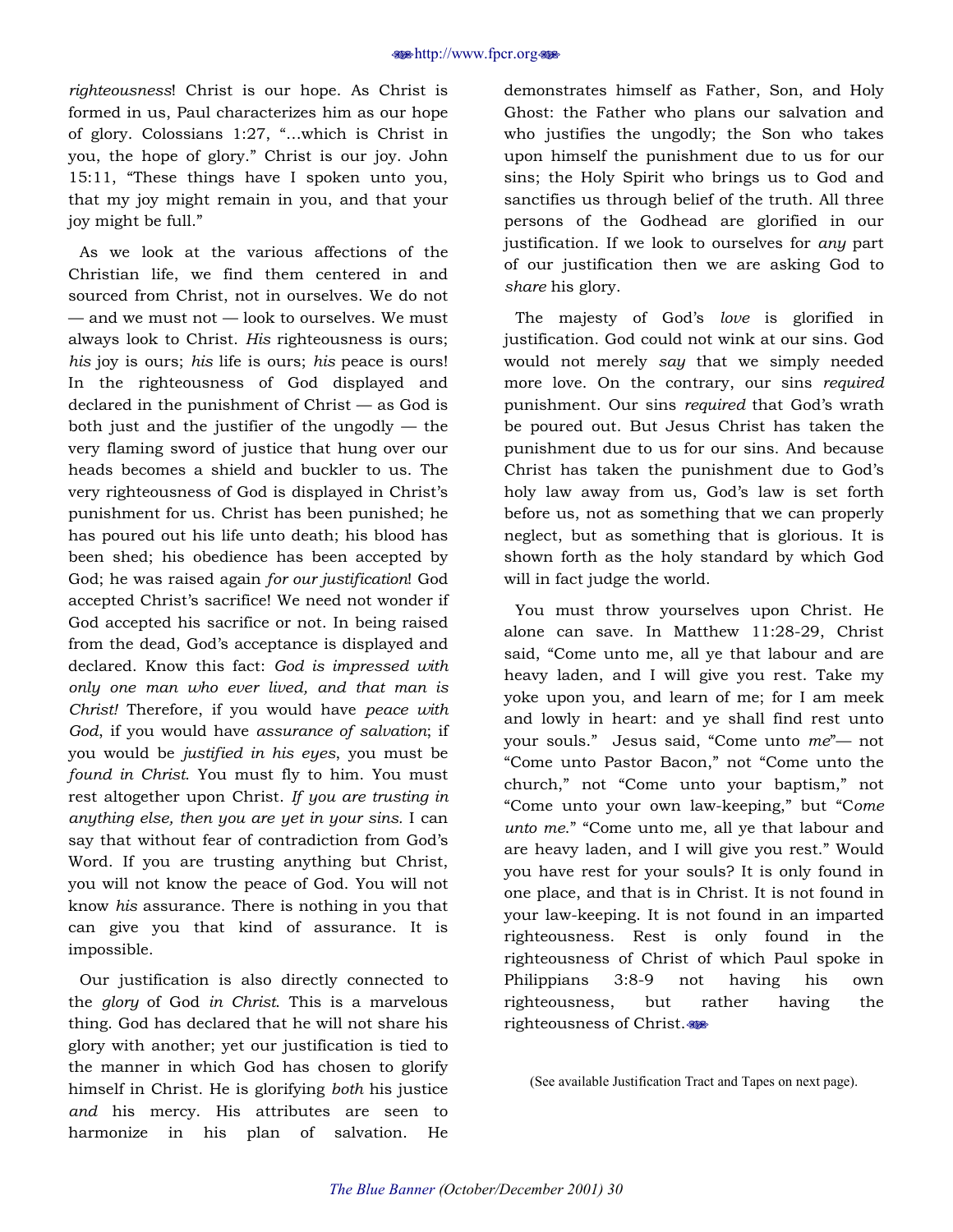# <span id="page-30-0"></span>Sermon Tapes, CDs, Tracts, Booklets, Etc.

### **SERMON SUBSCRIPTION SERVICE**

**Subscriptions are available to receive**  tapes of Pastor Bacon's sermons as they **are preached. The cost is a reasonable \$20.00 per month for both sermons each week or \$10.00 per month for either morning or afternoon sermons. The tapes will be sent automatically each week following the Lord's day on which they were preached. Postage is paid by Blue Banner Ministries. Presently Pastor Bacon is preaching in Hebrews in the Morning Service and as this issue of the Blue Banner goes to press, on Marriage, Divorce & Remarriage in the Afternoon** Service.

### **Justification by Faith Alone**

**The Sermon in this Issue, Justifying Many, is part of a 7 tape set on the biblical doctrine of Justification by Faith Alone** 

In this day of "evangelical" preaching, too often the doctrine of Justification by Faith Alone gets watered down to become more "seeker friendly" to the ungodly. But the true gospel teaches justification by Faith Alone, and it is the only true way for sinners to be reconciled to God. This 7 tape series details the historical protestant teaching of justification by Faith Alone. It is the doctrine that led the Reformation and turned the world upside down. If we hope for Reformation and Revival in our day, the doctrine of Justification by Faith Alone must again regain its proper priority in the preaching of the gospel. In addition to the sermon published in this issue of the Blue Banner, which begins the tape series, the messages continue with sermons on Justification by God and Justification by Faith Alone, and wrap up with three sermons on "objections" to this doctrine.

**7 tapes in binder \$15.95 plus postage.** 

What is the meaning of life?

God gave us the answer:

### **ECCLESIASTES**

It was written by Solomon, the wisest man that ever lived. He was also rich and powerful. But there was sin in his life that brought grief and sorrow. Solomon had sinned, but he found repentance, peace and finally true wisdom. Ecclesiastes, which he wrote at the end of his long life, gives us guidelines for doing the same.

48 tapes in binders \$85.00 plus postage. Individual tapes for specific chapters available upon request.

# **Best Bargain**  Sermon CDs

### **Over 100 sermons for \$19.95**

**Now available on CD ROM is a collection of both morning and afternoon sermons, Biblical Institute lectures, as well as Scripture expositions, communion addresses and pastoral prayers.** 

**Over 100 sermons on each CD.** 

**Each CD \$19.95 postage extra. Specify year.** 

### 1998, 1999 and 2000 available.

CD is in real audio format. Requires a multimedia PC with a web browser and the Real Audio Player software installed. Real Audio software is available free over the Internet. Internet access required. Internet connection not required to run the CD.

> Get All Three CD's For **\$49.95**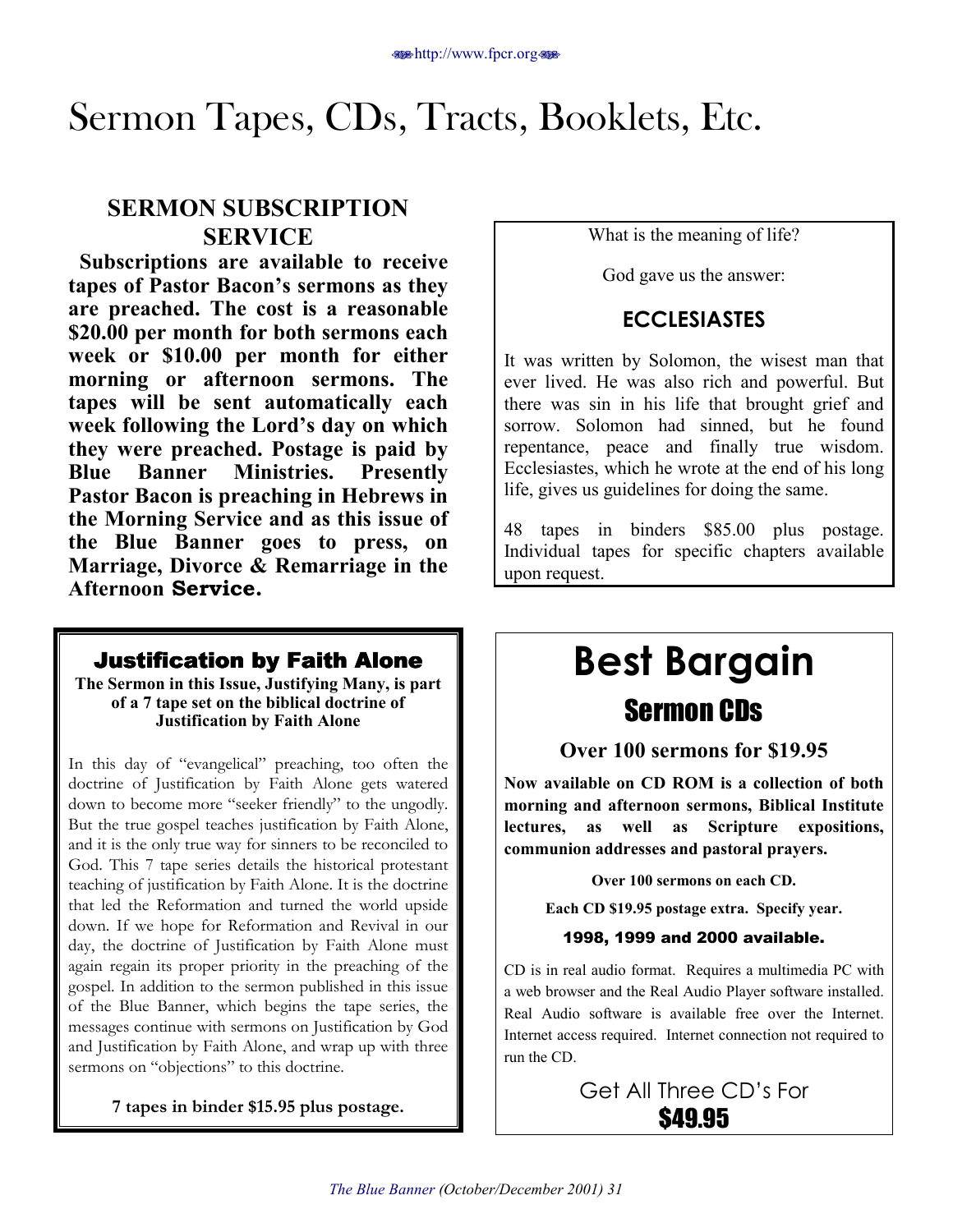# The Comprehensive Psalter

## <span id="page-31-0"></span>The Psalms of David Divided into settings for use in Private and Public Worship Individual Copies: \$15.50. Case Price (24 copies): \$216.00

The lack of a well-built, affordable, comprehensive Psalter, true to the Hebrew Text, has long been the bane of the Reformed community. There are other Psalters that can most charitably be described as "paraphrastic," but often the Psalms are unrecognizable. Others have words only, with no music available. Some have words and music, but are not sturdy enough to stand up to frequent use, and therefore are not appropriate as pew Psalters. Some have only a few Psalms or a few tunes and miss out on the richness of the entire Psalter. A good Psalter, when available, is often priced too high to be affordable for many congregations and individuals. Blue Banner Books has tried to address these problems as we developed *The Comprehensive Psalter.* 

*The Comprehensive Psalter* is both old and new. It is old because the versification actually dates from 1650. It is new because the layout of the Psalm settings has never before been as *useful* as it is in this Psalter. This layout is designed to make the Psalter more helpful to those who desire to sing the Psalms every day of their lives.

There are 312 standard Psalm settings. This gives the user of *The Comprehensive Psalter* six Psalm settings (or "Psalter selections")  $-$  one for each weekday plus Saturday  $-$  for the 52 weeks in one year. Using this plan, one can sing entirely through the Psalter once every year. At First Presbyterian Church of Rowlett, we sing those same six Psalm selections in our public worship the following Sunday. Utilizing this plan, one can sing entirely through the Psalter twice every year: once during the week in family or personal worship, and then again on Sundays in public worship.

The overwhelming majority of Psalm selections in *The Comprehensive Psalter* are in common meter. One could actually sing the entirety of the Book of Psalms knowing only a few common tunes. However, nearly 200 tunes were selected for the Psalm settings in *The Comprehensive Psalter.* Most are easily learned and sung. There are additional tunes, along with alternative versifications of some of the Psalms, in the back of the Psalter, giving the Psalm-singer numerous options to find an easier, or more familiar, tune.

The Psalter Committee of FPCR and Blue Banner Books present this work with the desire that many of Godís people will have His Word in their mouths day by day and week by week. There are numerous reasons for singing the Psalms. At the top of the list is the simple reason that these are the very songs written by God the Holy Spirit. Further, Christ has promised to sing them together with his people in the midst of the great congregation (Hebrews 2:12 cf. Psalm 22:22). Finally, we should sing the Psalms because they are the Word of God. We rejoice to hear the very words of God found in our mouths, and the mouths of our seed and our seed's seed, just as God promised in Isaiah 59:21. It is our earnest desire that more of the Reformed community can experience this covenantal, generational promise as a result of our work on *The Comprehensive Psalter*.

#### **SPECIAL PRICING (GOOD UNTIL FEBRUARY 15, 2001):**

Buy one copy for \$15.50 (plus postage, see order form on page 36). The regular retail price is \$24.95. Buy 24 copies at a special case price of \$216.00 (postage extra, contact us for shipping costs on case orders, or we will bill separately if you prepay using the order form). Case pricing is about a 64% discount off the retail price.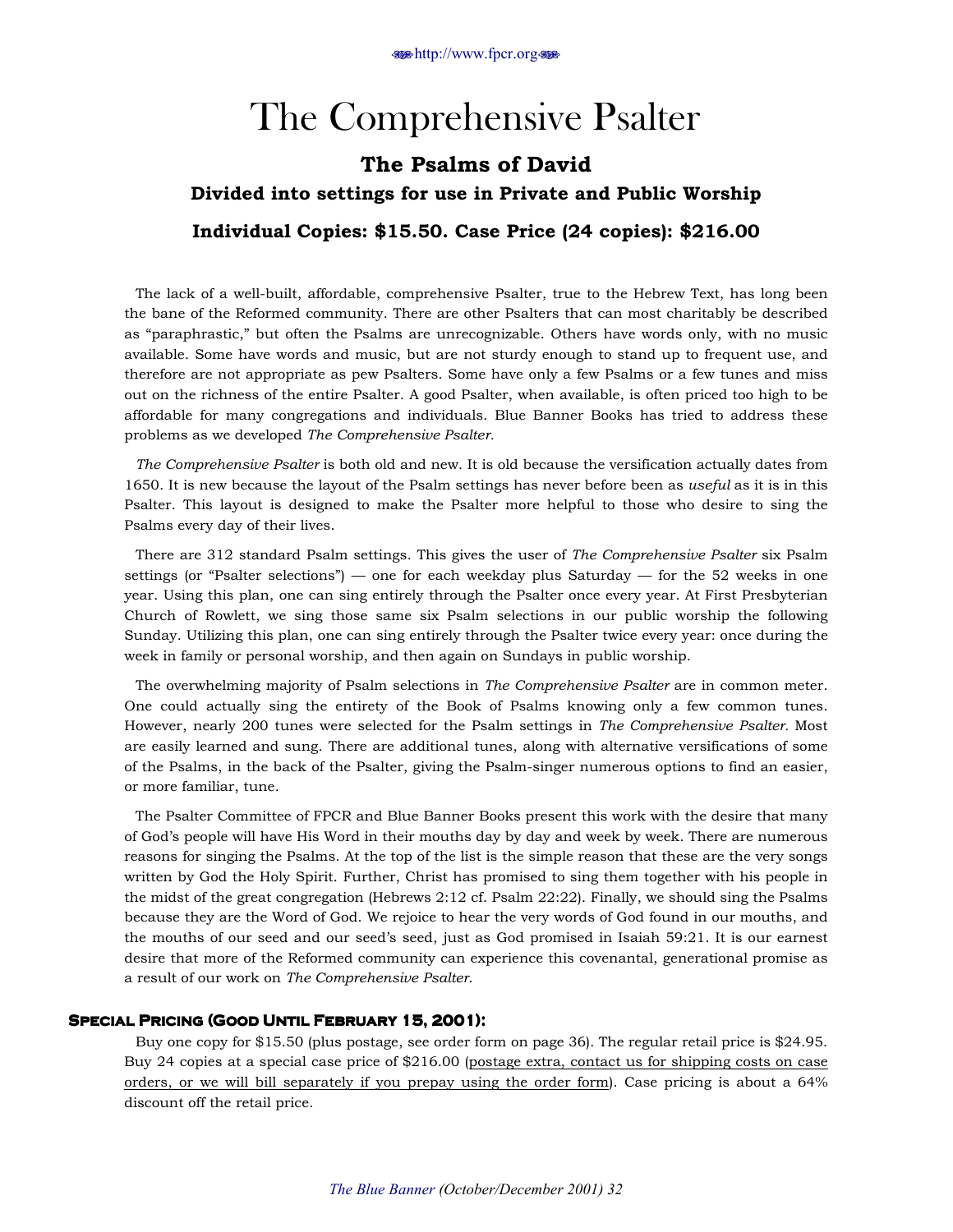# <span id="page-32-0"></span>More Tapes, Myanmar Missions Report.

# **Myanmar Missions<br>Report**

# Online at www.fpcr.org.

While it did not make the deadline for this issue of *The Blue Banner*, please see our website for a report by Dr. Bacon on the work FPCR is doing with the Myanmar Reformation Presbyterian Church. There is not much of a reformed witness in the country of Myanmar (Burma), but this new denomination is committed to changing that, and they need and have asked for our help.

## **Westminster Larger Catechism**

*What is God?* and *The Holy Trinity*

Two in depth studies of the WLC on these important subjects.

What is God? Twelve (12) sermons in binder. \$22.80.

The Holy Trinity. Ten (10) sermons in binder. \$19.00.

### **SAVE! SAVE! SAVE! SAVE!**

Special for this issue only: Order both sets for \$33.50.

Postage extra on all orders. See order form on back page.

# Marriage, Divorce and Remarriage

The Westminster Confession at 24:5-6, reads in part

*In the case of adultery after marriage, it is lawful for the innocent party to sue out a divorce and, after the divorce, to marry another, as if the offending party were dead. Although the corruption of man be such as is apt to study arguments unduly to put asunder those whom God hath joined together in marriage: yet, nothing but adultery, or such willful desertion as can no way be remedied by the Church, or civil magistrate, is cause sufficient of dissolving the bond of marriage: wherein, a public and orderly course of proceeding is to be observed; and the persons concerned in it not left to their own wills and discretion in their own case.*

This teaching is challenged today by many in the evangelical community. Is this part of the confession in error? Some allege that it is too strict and some say it is too loose. Pastor Bacon examines these statements of the Westminster Confession in his new series of sermons on *Marriage, Divorce and Remarriage.* This in-depth 16-tape series begins at the beginning with the marriage of Adam and Eve and continues on to examine the Biblical doctrines regulating marriage, divorce and remarriage in light of both the Old & New Testament.

This series contains much practical counsel. Are we left to our own devises when marriages go bad? How should a Christian respond when his spouse leaves him? How should church sessions help establish and maintain godly marriages. Can a session help to prevent unbiblical divorces? How should we treat victims of divorce? How do we deal realistically and biblically with marriages, divorces and remarriages?

Super Special: All 16 tapes in binder for \$29.95 postage extra.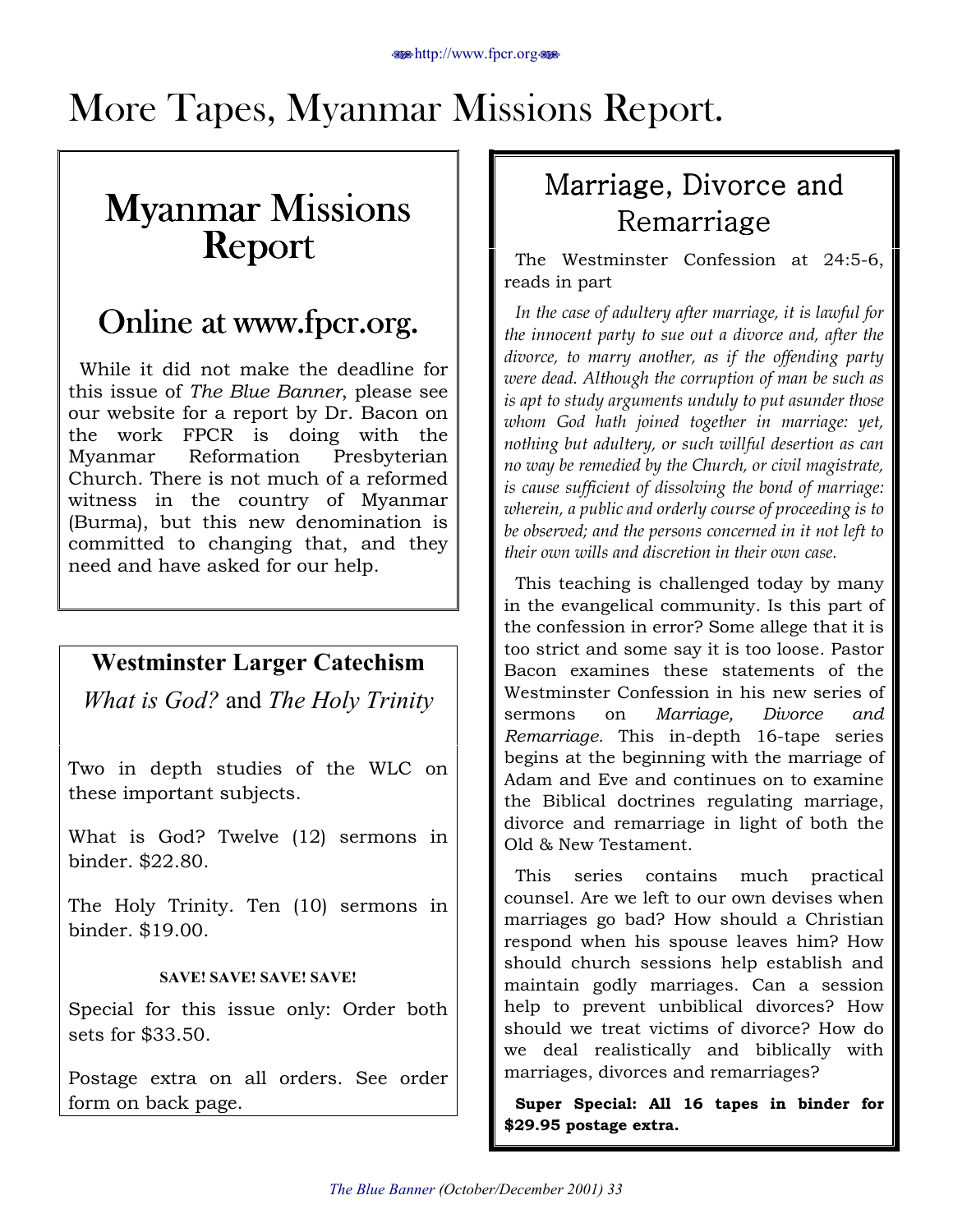# <span id="page-33-0"></span>Importance of Education for Covenant Children.

From Directory of Domestic Duties series (Tape 21, see the advertisement at the end of this article).

*By Richard Bacon* 

#### **Parental Prerequisites. Prerequisites.**

In the original covenant that God made with Adam, God gave Adam dominion over the earth and told him to be fruitful and multiply. In the commandment to be fruitful and multiply, Adam, even in an unfallen state, was required to bring up his children to understand their callings before the Lord. We who are fallen are also required to raise up our children in the nurture and admonition of the Lord. It is a normal part of our Christian life. But to be able to accomplish this command, Christian parents have to begin with certain attributes in our lives before we can communicate those attributes to our children.

#### **1. GENUINE PERSONAL RELIGION**

First, parents must have genuine personal religion. I am using the word religion in the sense of doing what God has called us to do. It must be personal, it must be genuine, and it must be according to God's law. We must have it to be able to teach it. We must have a habit of following God. We might term this "habitual holiness." This does not mean that a parent must be perfect before he or she can teach a child. However, they must be inculcating in themselves, as well as in their children, a habit of holiness. They must have a habit of following after the Lord; a habit of walking with him; a habit of doing what God requires. We might term this "habitual obedience." The habits of a parent's life must be such that when he speaks to his child, the child does not see something different from what he hears. What the child sees in the life of his parents and the instructions he receives from them must agree.

#### **2. DISCRIMINATION**

The second qualification that parents must cultivate in themselves is the ability to discriminate. I am using the word "discriminate" in the old way. "Discrimination" is to have the ability to divide that which is good and proper from that which is bad and improper. To discriminate means to mark a difference. If we are going to raise children we must be able to discriminate between what they do that is good and what they do that is bad. We must be able to tell the difference between good and evil. We have to have insight into our children's behavior. We have to watch them. We have to observe them. We have to know when they are telling the truth and when they are lying. Children sometimes lie to their parents. Even children of the covenant have lied to their parents. Some parents, when they were children, did the same thing. Parents must have the insight to be able to listen to their children carefully enough to know when they are telling us the truth and when they are not. We need to be able to discern when their motives are what they ought to be and when they are not. If we do not cultivate that ability; if we do not cultivate that discrimination; we will not know how to admonish our children. We will be correcting them when they ought not to be corrected; and we will be leaving undone correction that ought to be taking place.

### **3. Prudence.**

The third thing that we need to cultivate in ourselves is prudence. This is a virtue that we must first develop in ourselves so that we can nurture it in our children. Today, the word "prudence" is almost never used, but in the past, it was considered a virtue. Prudence simply means "good sense." Prudence is the ability to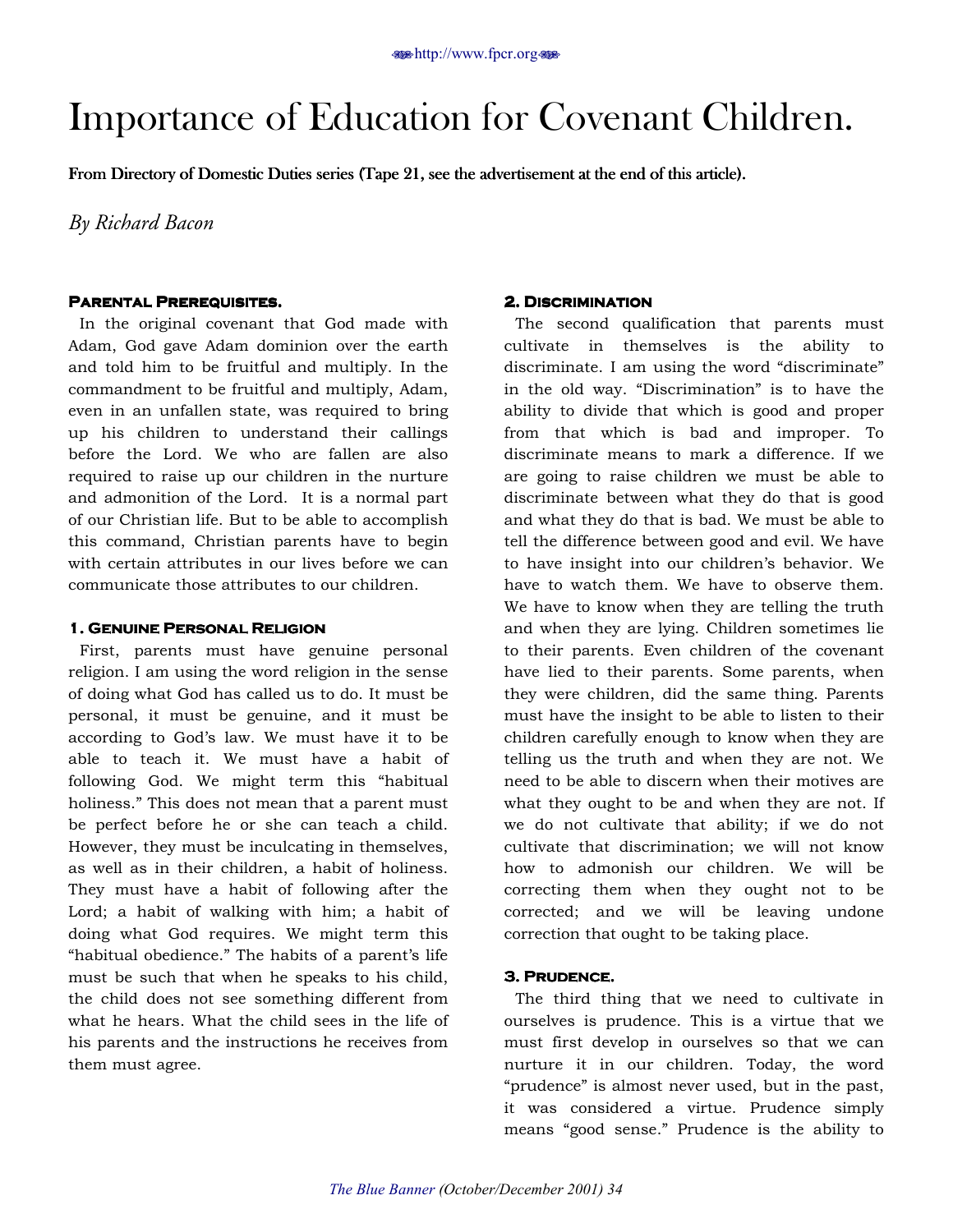look at a situation, recognize the situation for what it is, and then apply godly wisdom to it. We need that. We must have that in our own lives if we would cultivate it in our children.

#### **4. FIRMNESS**

Fourth, we must have firmness. This does not mean cruelty. Nor does it mean that we beat our children until they submit to our wills. But neither does it mean that we indulge them. Firmness simply means that we do not indulge their appetites. It means that we do not give in to them. It means that just because there is a tear in their eye, we should not repent of what we have done *if* what we have done is the right thing to do. We must be firm and not indulgent.

#### **5. Consistent 5. Consistent**

Related to that firmness, we must be consistent. If a parent handles one child differently than he handles another child, it can be a source of bitterness and resentfulness between the children or between the child and his parents. We must be consistent also from one time to another. If an action deserved punishment on one occasion, the same action will likely deserve punishment on a second occasion. The lack of consistency brings ambiguity and uncertainty toward parents, discipline and sometimes even God's law. It is almost guaranteed to provoke a child to anger.

#### **6. PROPER GOAL**

Finally, we must know what our goal is in the instruction of our children. What is the desired end of our correction? What do we hope to accomplish in our admonishments? We must know for what purpose we train up our children. Until we have that goal firmly in our minds, our discipline will lack true direction and focus.

In Proverbs 22:6 we are told to "Train up a child" in the way he should go: and when he is old, he will not depart from it." We are not told to train up a child in the way he should think or train up a child in the way he should speculate or train up a child in the way he should dance or train up a child in the way he should do art. We are told to train up a child in the way he should *go*. We

are training our children for living. We are training our children to be doers of God's word. We are training our children to be walkers in God's way. Therefore the goal that must always be before our eyes is the spiritual welfare of our child and the glory of God. God is glorified in our raising of our children with their spiritual interests ever before our eyes.

### Domestic Duties

**Practical sermons on bringing Christian principles to** *every area of life***. This is a** *how and why* **directory of family duties and responsibilities.** 

25 Tapes \$49.95 in binders postage extra Sub-Series of tapes (listed in the advertisement on page 24) can be purchased separately. Broken set pricing: 1-4 tapes \$2.50 each. 5-9 tapes \$2.00 each. 10-15 \$1.75 each. 16-20 \$1.50 each. 21 and over \$1.25 each. Add \$3.50 minimum for postage or 10% of order whichever is greater.

| ID      | TITI F                               |  |  |
|---------|--------------------------------------|--|--|
| 950611A | 1:Covenantal Structure               |  |  |
| 950611P | 2: Covenantal Structure              |  |  |
| 950618A | 3: Sovereignty Of The Covenant       |  |  |
| 950618P | 4: Blessedness Of The Covenant       |  |  |
| 950625A | 5:One Flesh                          |  |  |
| 950702A | 6:Due Benevolence                    |  |  |
| 950709A | 7: Unbelieving Spouse I              |  |  |
| 950716A | 8: Unbelieving Spouse li             |  |  |
| 950806A | 9:Dating I: Finding A Life Partner   |  |  |
| 950813A | 10:Dating li:Dangers Of Dating       |  |  |
| 950820A | 11:Dating lii:Courtship & Covenant   |  |  |
| 950827A | 12: Dating Iv: Practicing Divorce    |  |  |
| 950903A | 13: Reasons Love Enjoined To Husband |  |  |
| 950910A | 14: Rejoicing With A Wife            |  |  |
| 951008A | 15: A Husband's Chastity             |  |  |
| 951015A | 16:A Wife's Submission               |  |  |
| 951022A | 17: Duty & Ground Of Submission      |  |  |
| 951105A | 18:A Well Valued Wife                |  |  |
| 951112A | 19:A Blessed Wife                    |  |  |
| 951119A | 20: Family Government                |  |  |
| 951203A | 21: Importance Of Education          |  |  |
| 951217A | 22: Wise Unto Salvation              |  |  |
| 951224A | 23: Keeping A Father's Commands      |  |  |
| 951231A | 24: Warnings To Covenant Children    |  |  |
| 960107A | 25: The End Of Disobedient Children  |  |  |
|         |                                      |  |  |